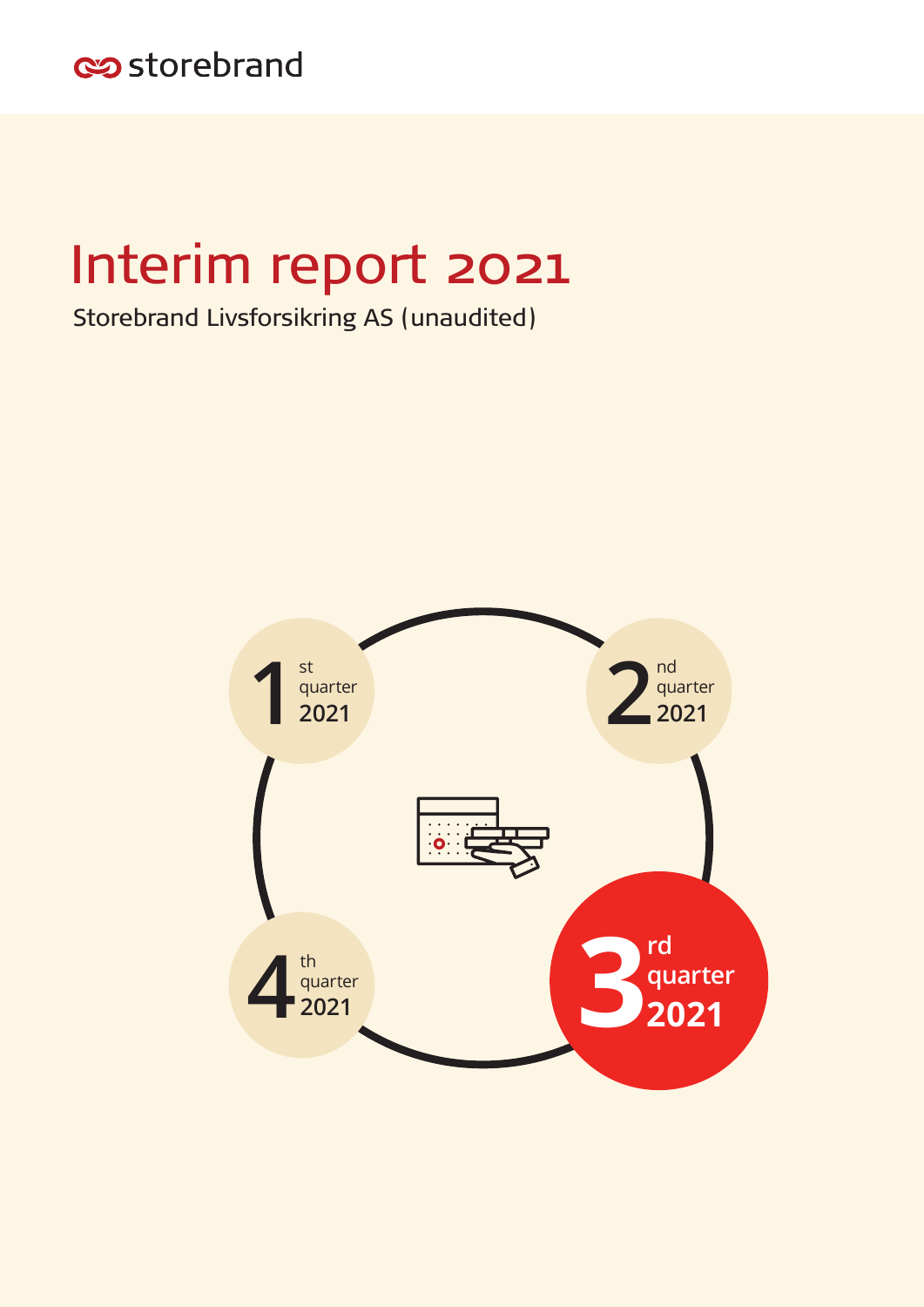# **Contents**

#### **Financial performance business areas**

#### **Financial statements/notes**

| Statement of financial position Storebrand Livsforsikring Group (and all conditions of the condition of financial position Storebrand Livsforsikring Group (and all conditions of the conditions of the conditions of the cond |  |
|--------------------------------------------------------------------------------------------------------------------------------------------------------------------------------------------------------------------------------|--|
|                                                                                                                                                                                                                                |  |
|                                                                                                                                                                                                                                |  |
|                                                                                                                                                                                                                                |  |
|                                                                                                                                                                                                                                |  |
|                                                                                                                                                                                                                                |  |
|                                                                                                                                                                                                                                |  |

#### **Notice:**

This document may contain forward-looking statements. By their nature, forward-looking statements involve risk and uncertainty because they relate to future events and circumstances that may be beyond the Storebrand Group's control As a result, the Storebrand Group's actual future financial condition, performance and results may differ materially from the plans, goals and expectations set forth in these forward-looking statements. Important factors that may cause such a difference for the Storebrand Group include, but are not limited to: (i) the macroeconomic development, (ii) change in the competitive climate, (iii) change in the regulatory environment and other government actions and (iv) market related risks such as changes in equity markets, interest rates and exchange rates, and the performance of financial markets generally. The Storebrand Group assumes no responsibility to update any of the forward-looking statements contained in this document or any other forward-looking statements it may make. This document contains alternative performance measures (APM) as defined by The European Securities and Market Authority (ESMA). An overview of APM can be found at www.storebrand.com/ir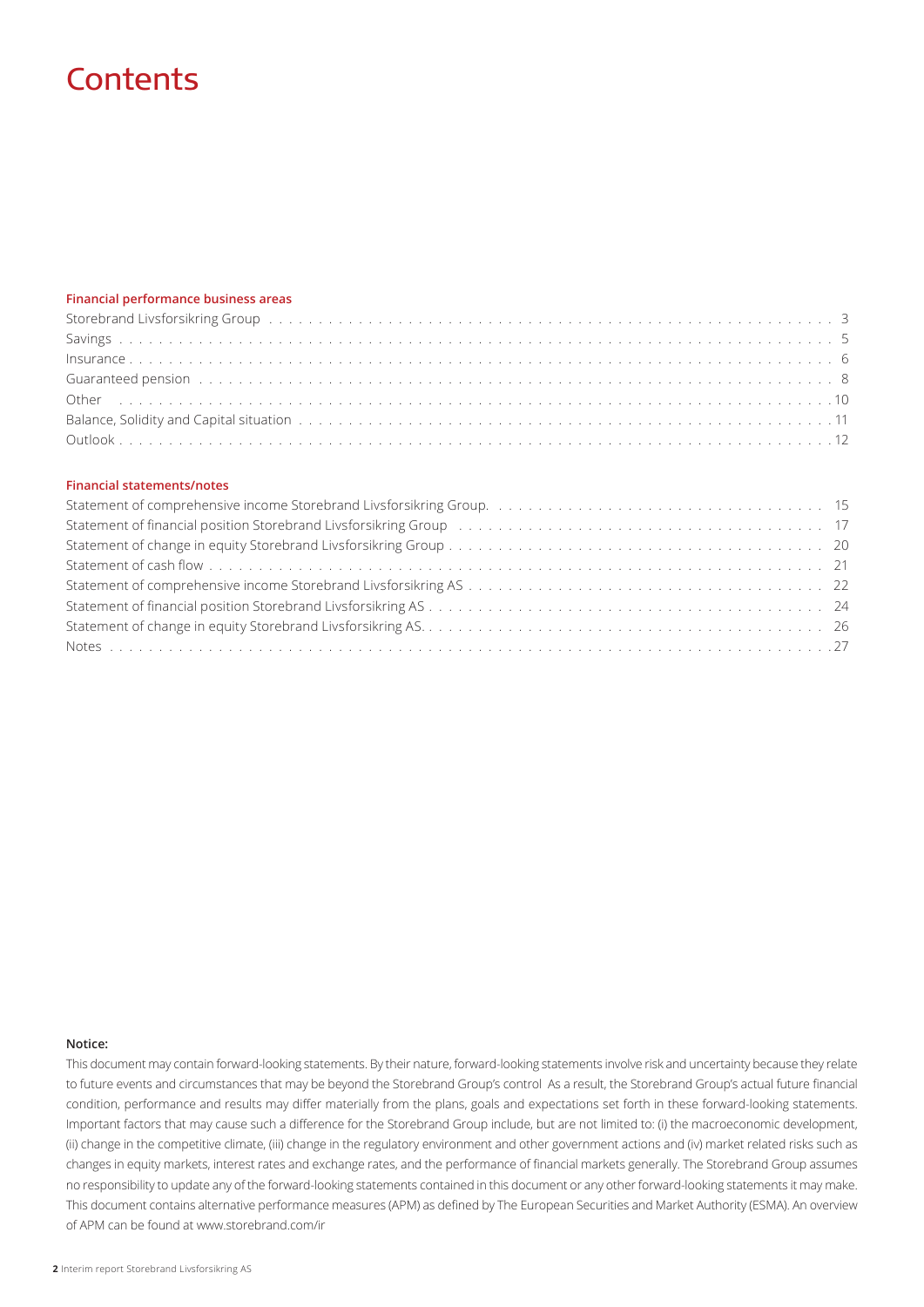# Interim report Storebrand Livsforsikring Group Third quarter 2021

Storebrand Livsforsikring AS is a wholly owned subsidiary of the listed company Storebrand ASA. For information about the Storebrand Group's 3rd quarter result please refer to the Storebrand Group's interim report for the 3rd quarter of 2021. Storebrand Group's ambition is to provide our customers with financial freedom and security by being the best provider of long-term savings and insurance. The Group offers an integrated product range spanning from life insurance, P&C insurance, asset management and banking to private individuals, companies and public sector entities. The Group is divided into the segments Savings, Insurance, Guaranteed Pension and Other.

#### **Profit Storebrand Livsforsikring Group**

|                                                |        | 2021<br>2020   |        |        | $01.01 - 30.09$ |          |          |          |
|------------------------------------------------|--------|----------------|--------|--------|-----------------|----------|----------|----------|
| (NOK million)                                  | Q3     | Q <sub>2</sub> | Q1     | Q4     | Q <sub>3</sub>  | 2021     | 2020     | 2020     |
| Fee and administration income                  | 959    | 938            | 959    | 895    | 864             | 2.856    | 2.581    | 3,476    |
| Insurance result                               | 148    | 168            | 125    | 215    | 195             | 441      | 239      | 454      |
| Operational expenses                           | $-602$ | $-614$         | $-584$ | $-620$ | $-594$          | $-1.799$ | $-1,807$ | $-2,427$ |
| Operating profit                               | 505    | 492            | 500    | 490    | 464             | 1,497    | 1,013    | 1,503    |
| Financial items and risk result life & pension | 141    | 543            | 178    | 270    | 282             | 862      | -66      | 204      |
| Profit before amortisation                     | 646    | 1,035          | 678    | 760    | 747             | 2,359    | 947      | 1,707    |
| Amortisation                                   | $-92$  | $-91$          | $-92$  | $-95$  | -93             | $-276$   | $-277$   | $-372$   |
| Profit before tax                              | 554    | 944            | 586    | 665    | 653             | 2.084    | 670      | 1.336    |

The profit before amortisation was NOK 646m (NOK 747m) in the 3rd quarter and NOK 2,359m (NOK 947m) year to date. The figures in brackets are from the corresponding period last year which was adversely affected by the outbreak of the Covid-19 pandemic. The quarter is characterised by a satisfactory operating profit resulting from volume and income growth, disciplined cost control and a solid insurance result. Financial markets, with rising interest rates, resulted in a stable but modest Financial result. The overall buffer capital level remained strong at 11% of guaranteed customer reserves. Storebrand's results in 2021 have not been particularly impacted by the Covid-19 pandemic.

Total fee and administration income amounted to NOK 959m (NOK 864m) in the quarter, corresponding to an increase of 11%. Growth in assets under management within the Savings segment contribute with NOK 52m to the income growth. In the Guaranteed segment, the corresponding increase was NOK 43m due to growth in public sector occupational pensions (defined benefit) and paid-up policies.

The Insurance result was NOK 148m (NOK 195m) and the total combined ratio for the Insurance segment was 93% (87%) in the 3rd quarter – above the target of 90-92%. The combined ratio in the quarter is driven by a strong result in Individual life, stable and satisfactory results in Pension related disability insurance but a weak result in Group life. Year to date, the Insurance result is NOK 441m (NOK 239m) and the combined ratio is 93% (103%).

The operating costs for the quarter was NOK -602m (NOK -594m). Year to date, the cost was NOK -1,799m (NOK -1,807m). The Group maintains strong underlying cost control, and digital investments are made to further reduce cost over time. Storebrand continues its focus on strong cost discipline as it has been demonstrated over the past 8 years.

Overall, the operating profit amounted to NOK 505m (NOK 464m) in the quarter and NOK 1,497m (NOK 1,013m) year to date.

The 'financial items and risk result' improved to NOK 141m (NOK 282m) in the quarter, The financial result benefitted from some profit sharing in the guaranteed products, but only modest returns from financial markets due to rising interest rates. The risk result in guaranteed products showed some improvement compared to previous quarters, where levels of reactivation people of people on disability pensions back into work have resulted in weak results during the Covid-19 pandemic. Year to date, the 'financial items and risk result' was NOK 862m (NOK -66m), affected by the divestment of shares in AS Værdalsbruket in the 2nd quarter.

Storebrand Livsforsikring Group booked a tax expense of NOK 118m (NOK 84m) in the quarter and NOK 406m (taxincome NOK 458m) year to date. The estimated normal tax rate is 19-22%, depending on each legal entity's contribution to the lifeinsurance group result. Different tax rates in different countries of operations and currency fluctuations impact the quarterly tax rate. The lifeinsurance group has uncertain tax positions. Tax related issues are described in note 7.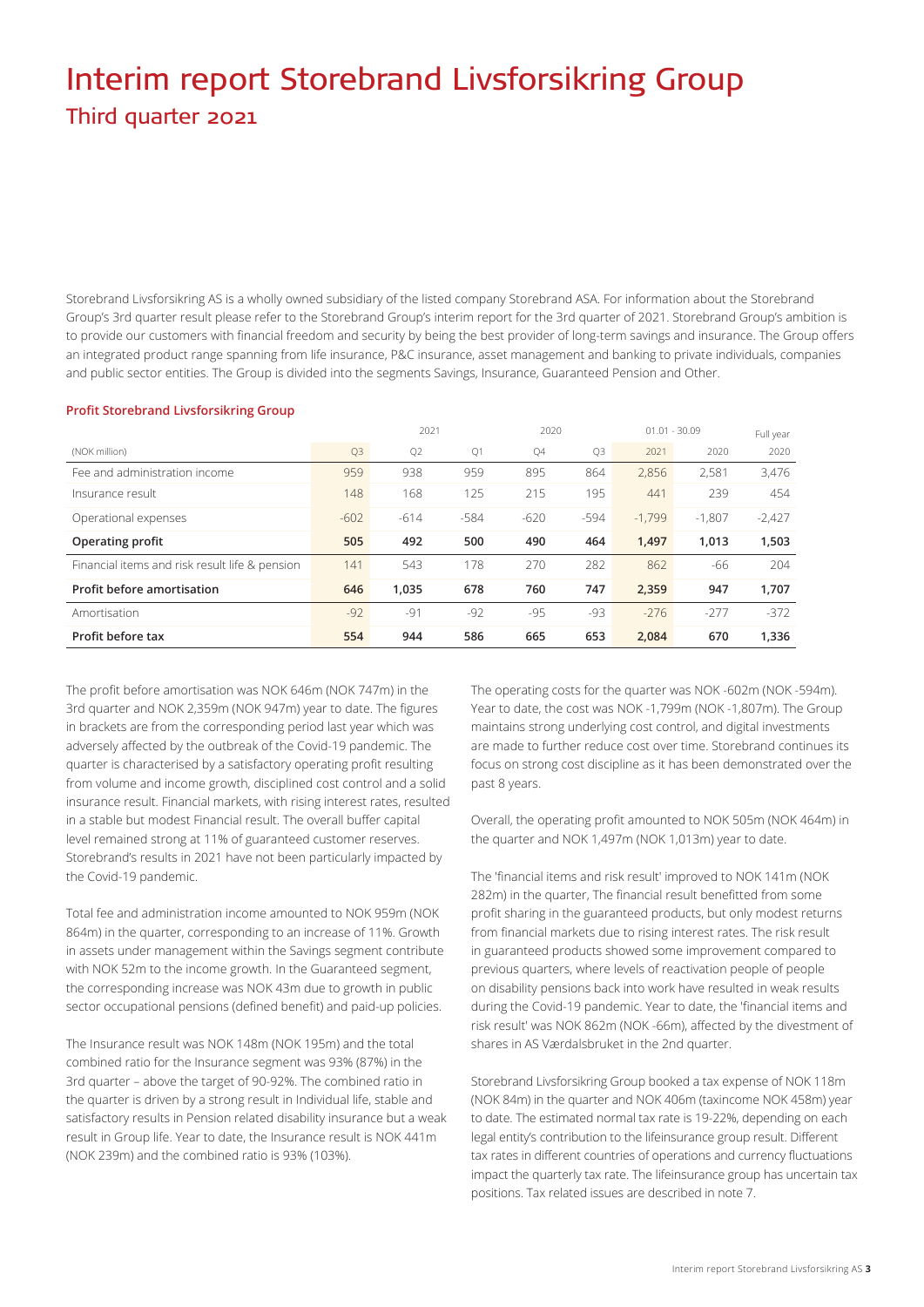#### **Profit Storebrand Livsforsikring Group - by business area**

|                            |     |                | 2021 | 2020      |     |       | $01.01 - 30.09$ | Full year |
|----------------------------|-----|----------------|------|-----------|-----|-------|-----------------|-----------|
| (NOK million)              | Q3  | O <sub>2</sub> | Q1   | <b>04</b> | Q3  | 2021  | 2020            | 2020      |
| Savings                    | 250 | 250            | 304  | 211       | 217 | 805   | 572             | 782       |
| Insurance                  | 64  | 86             | 56   | 140       | 112 | 205   | $-5^{\circ}$    | 89        |
| Guaranteed pensions        | 315 | 310            | 322  | 396       | 308 | 946   | 409             | 805       |
| Other                      | 17  | 390            | -4   | 14        | 110 | 403   |                 | 32        |
| Profit before amortisation | 646 | 1,035          | 678  | 760       | 747 | 2,359 | 947             | 1,707     |

The Group reports the results by business segment. For a more detailed description of the results, see the sections by segment below. Savings reported a profit before amortisation of NOK 250m (NOK 217m) in the quarter, driven by growth in assets under management and strong cost control. Profit before amortisation in Insurance was NOK 64m (NOK 112m), it was NOK 315m (NOK 308m) in Guaranteed pension, and in the Other segment it amounted to NOK 17m (NOK 110m) in the quarter.

#### **Capital situation**

The solvency ratio for Storebrand Group was 178% at the end of the 3rd quarter, an increase of 6 percentage points from the solvency ratio reported last quarter. This is within the targeted range of 150- 180%. Rising long term interest rates, a slightly higher decreased volatility adjustment and lower equity stress , as well as changes in the investment portfolio, a strong profit (net of dividends), and 0.7 percentage points of transitional capital contributed positively to the solvency ratio in the quarter.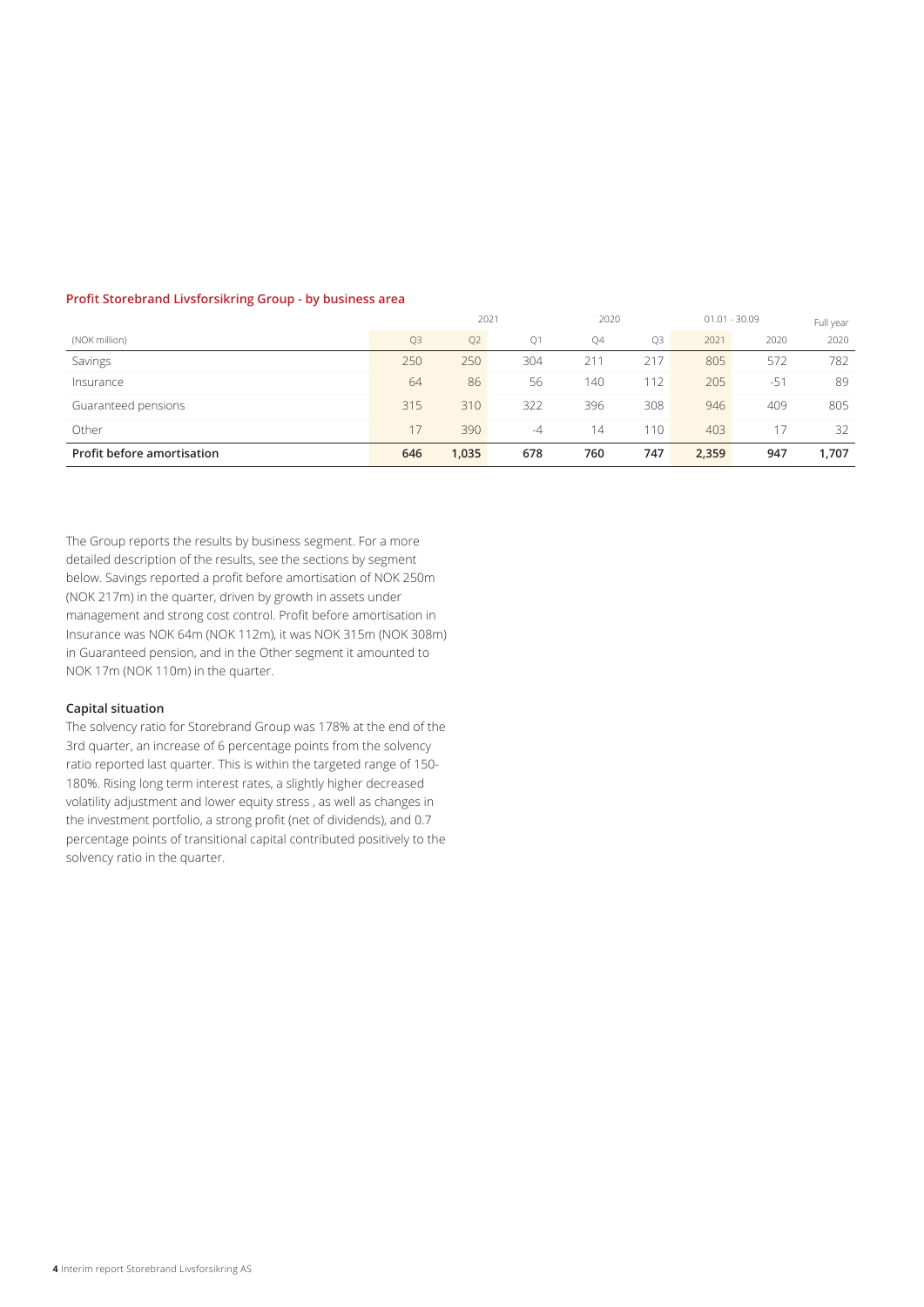# Savings

- 19% growth in operating profit compared to 3rd quarter last year
- 18% growth in asset under management in the Unit Linked business y/y

*The Savings segment includes products for retirement savings with no interest rate guarantees. The segment consists of defined contribution pensions in Norway and Sweden.* 

| Profit                                         |        |                |        |                         |                |        |        |          |           |
|------------------------------------------------|--------|----------------|--------|-------------------------|----------------|--------|--------|----------|-----------|
|                                                |        | 2021           |        | $01.01 - 30.09$<br>2020 |                |        |        |          | Full year |
| (NOK million)                                  | Q3     | O <sub>2</sub> | Q1     | Q4                      | O <sub>3</sub> | 2021   | 2020   | 2020     |           |
| Fee and administration income                  | 536    | 530            | 576    | 503                     | 484            | 1,642  | ,459   | 1,961    |           |
| Operational expenses                           | $-283$ | $-283$         | $-282$ | $-296$                  | $-272$         | $-848$ | $-842$ | $-1,138$ |           |
| Operating profit                               | 253    | 247            | 294    | 207                     | 212            | 794    | 617    | 824      |           |
| Financial items and risk result life & pension | $-3$   | 3              | 10     | $\overline{4}$          | 5              |        | $-45$  | $-41$    |           |
| Profit before amortisation                     | 250    | 250            | 304    | 211                     | 217            | 805    | 572    | 782      |           |

#### **Profit**

The Savings segment reported a profit before amortisation of NOK 250m (NOK 217m) in the 3rd quarter and NOK 805m (NOK 572m) year to date.

Compared to the 3rd quarter last year, fee- and administration income in the Savings segment increased by 11% in the quarter and 13% year to date. The income growth within Norwegian Unit Linked increased 6% compared to the same quarter last year as well as year to date. This is despite the gradual implementation of Individual Pension accounts taking place this year, which reduces fees for Defined Contribution pensions. The income growth within Swedish Unit Linked was 15% compared to the same quarter last year and 20% year to date. The income in the 1st quarter included non-recurring transaction fees amounting to SEK 37m. Adjusted for this gain the growth was 15% year to date.

Unit Linked Norway reported a margin of 0.70%, down from 0.73% in the previous quarter. This is in line with expections due to the introduction of Individual Pensions Accounts. Unit Linked Sweden reported a margin of 0.75%, up from 0.74% in the previous quarter.

Operational cost amounted to NOK -283m (NOK -272m) int the 3rd quarter and NOK -848m (NOK -842m) year to date. Operational cost remained relatively stable, despite underlying growth in the business and digital investments. This is mainly explained by strong cost control.

The financial result was NOK -3m (NOK 5m) in the quarter and NOK 11m (NOK -45m) year to date. The loss in 2020 stemmed primarily from model-based loan loss provisions for future possible losses in the retail bank as the Covid-19 pandemic unfolded.

#### **Balance sheet and market trends**

Unit Linked premiums amounted to NOK 5.2bn (NOK 4.9bn) in the 3rd quarter, an increase of 7% compared to last year. Total assets under management in Unit Linked increased by NOK 0.6bn (0.2%) during the 3rd quarter to NOK 295bn and NOK 27bn (10%) year to date. Compared to the same quarter last year, the growth is NOK 44bn (18%).

In the Norwegian Unit Linked business, assets under management increased by NOK 0.7bn (0.4%) to NOK 151bn in the quarter, and by NOK 27bn (21%) compared to the same quarter last year. The growth has temporarily slowed in the quarter due to the ongoing process of transferring Pension Capital Certificates to Individual Pensions Accounts. Market returns have been strong year to date, but only modest in the 3rd quarter. Underlying growth is strong however, driven by growth in occupational pension premium payments and new sales as well as market returns. Storebrand is the second largest provider of defined contribution pensions in Norway, with a market share of 27% of gross premiums written (at the end of the 2nd quarter 2021).

In the Swedish market, SPP is the second largest provider of nonunionised occupational pensions with a market share of 14% measured by gross premiums written including transfers within Unit Linked (as at the end of 2nd quarter 2021). Unit Linked assets under management increased by SEK 1.1bn (1%) to SEK 145bn in the quarter, and SEK 18.8 (15%) year to date. Compared to the same quarter last year the growth is SEK 23.5bn (19%). The growth is driven by strong growth in sales (APE) and market returns.

#### **Key Figures**

|                      | 2021    |                |                | 2020    |         |
|----------------------|---------|----------------|----------------|---------|---------|
| (NOK million)        | О3      | O <sub>2</sub> | O <sub>1</sub> | O4      | O3      |
| Unit Linked Reserves | 295,790 | 295,195        | 278,702        | 268.331 | 251,578 |
| Unit Linked Premiums | 5.201   | 5.316          | 5.346          | 5.163   | 4,856   |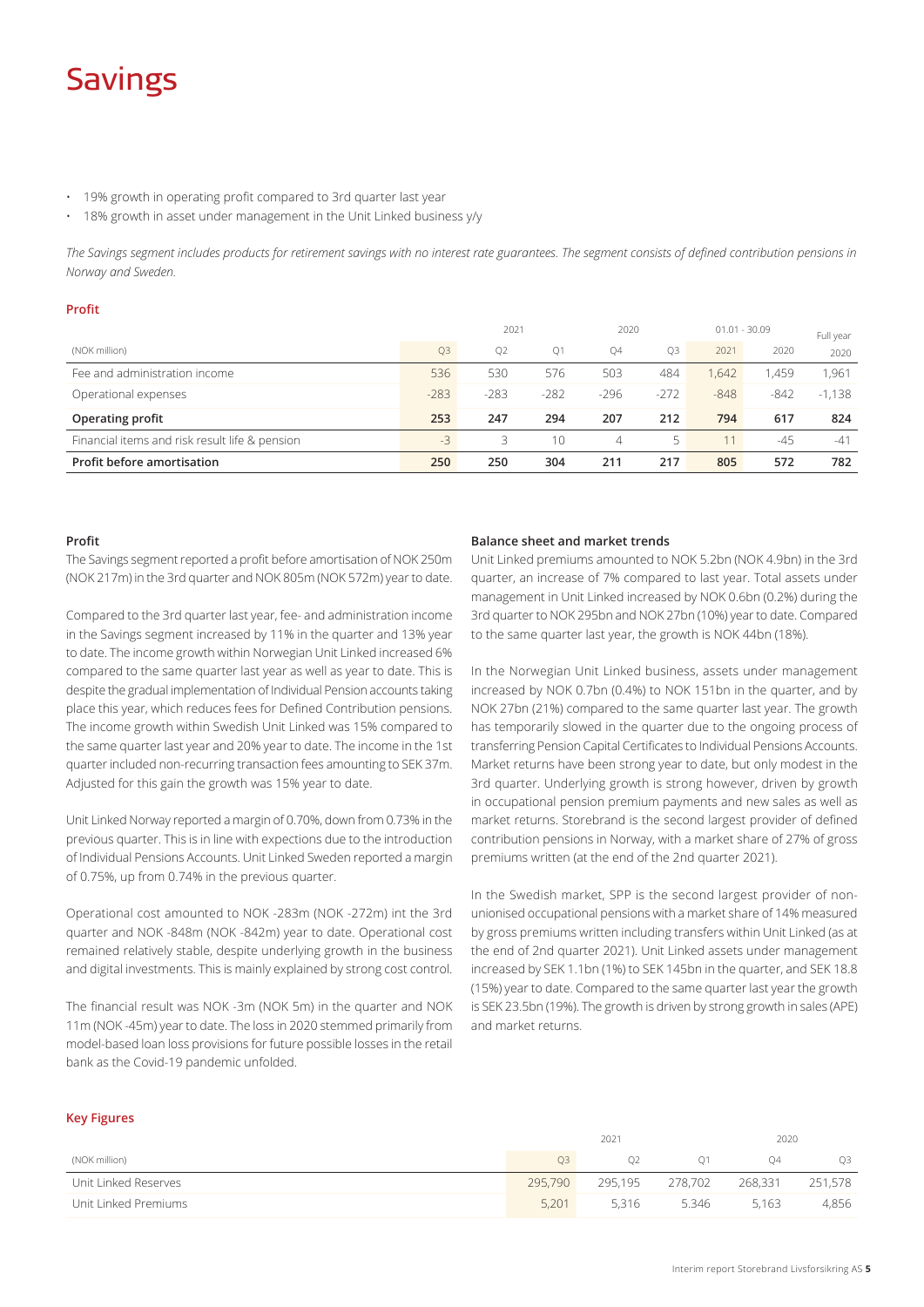### Insurance

- Stable result development, combined ratio of 93% for the quarter
- 11% growth in portfolio premiums y/y for Individual life
- Solid claims development, but Group life still weak

*The Insurance segment provides personal risk products in the Norwegian and Swedish retail market and employee insurance and pension-related insurance in the Norwegian and Swedish corporate markets.*

#### **Insurance**

|                                                | 2021   |        | 2020   |        | $01.01 - 30.09$ |          | Full year |          |
|------------------------------------------------|--------|--------|--------|--------|-----------------|----------|-----------|----------|
| (NOK million)                                  | Q3     | Q2     | Q1     | Q4     | Q3              | 2021     | 2020      | 2020     |
| Insurance result                               | 148    | 168    | 125    | 215    | 195             | 441      | 239       | 454      |
| - Insurance premiums f.o.a.                    | 745    | 742    | 742    | 750    | 746             | 2,229    | 2.188     | 2,938    |
| - Claims f.o.a.                                | $-598$ | $-574$ | $-617$ | $-535$ | $-551$          | $-1.788$ | $-1.949$  | $-2,484$ |
| Operational expenses                           | $-94$  | $-96$  | -99    | -99    | -97             | $-289$   | $-300$    | $-399$   |
| <b>Operating profit</b>                        | 54     | 72     | 26     | 116    | 97              | 152      | -61       | 56       |
| Financial items and risk result life & pension | 10     | 14     | 30     | 23     | 15              | 54       | 10        | 33       |
| Profit before amortisation                     | 64     | 86     | 56     | 140    | 112             | 205      | $-51$     | 89       |

#### **Profit**

Insurance delivered a profit before amortisation of NOK 64m (NOK 112m) in the 3rd quarter and NOK 205m (NOK -51m) year to date, driven by a combined ratio of 93% (87%) in the quarter and 93% (103%) year to date. The 3rd quarter result is above the target combined ratio of 90-92%. The combined ratio in the quarter is driven by a strong result in Individual life, stable and satisfactory results in Pension related disability insurance, but a weak result in Group life.

For Individual life, the profit before amortisation was NOK 83m (NOK 52m) in 3rd quarter and NOK 208m (NOK 103m) year to date, which represents a strong and stable result in the quarter. The result til driven by strong disability development. Satisfactory growth continued with premiums f.o.a. growing 11% compared to the 3rd quarter 2020.

Group life reported a profit before amortisation of NOK -37m (NOK 20m) in the 3rd quarter and NOK -46m (NOK -223) year to date. Claims in Group life were negatively affected by persistent uncertainty in overall disability levels, partly related to the indirect consequences of the Covid-19 pandemic. Measures, including pricing, have been taken to improve the robustness and profitability for the Group life business.

The result for 'Pension related disability insurance Nordic' was NOK 18m (NOK 40m) in the 3rd quarter and NOK 44m (NOK 69m) year to date.

Cost control has continued to be satisfactory. The cost ratio was 13% (13%) in the 3rd quarter and 13% (14%) year to date. Operational cost amounted to NOK -94m (NOK -97m) in the quarter and NOK -289m (NOK -300m) year to date.

Insurance's investment portfolio in Norway amounted to NOK 7.2bn<sup>1)</sup> as of the end of the 3rd quarter. It is primarily invested in fixed income securities with short to medium duration and achieved a financial return of 0.6% in the quarter and 2.1% year to date.

#### **Balance sheet and market trends**

The Insurance segment offers a broad range of products to the retail market in Norway, as well as to the corporate market in both Norway and Sweden.

Annual portfolio premiums 3rd quarter was in line with the same period last year. The Individual Life product line grew 11%, while Group Life experienced a reduction due to a large group life contract was terminated representing annual portfolio premiums of NOK 275m, with effect from 1 January 2021. Pension related disability insurance grew by 6% in the 3rd quarter compared to the same period last year.

1 *NOK 2.9bn of the investment portfolio is linked to disability coverages where the investment result goes to the customer reserves and not as a result element in the P&L.*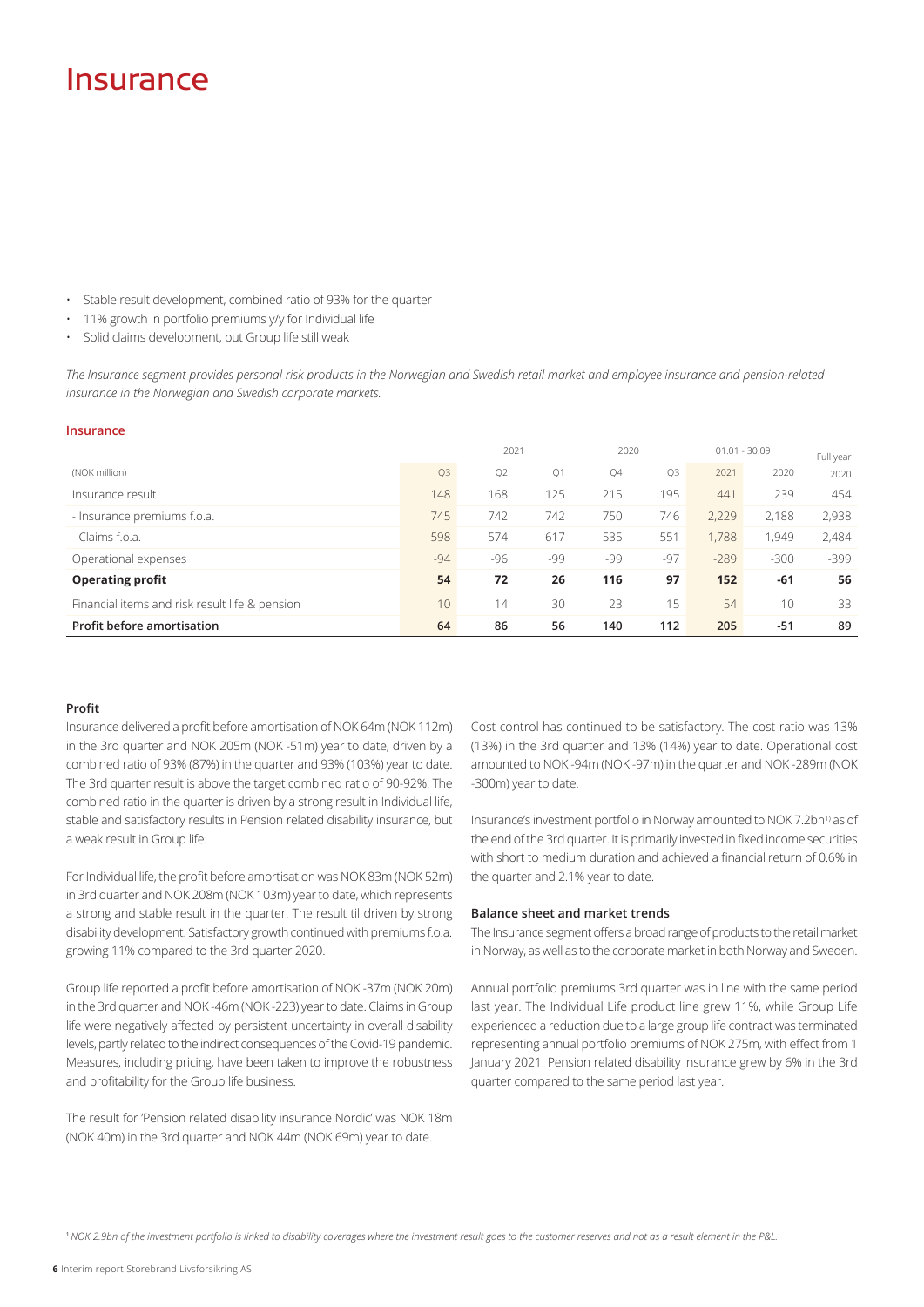|                                          |                | 2021           |                | 2020  |                |
|------------------------------------------|----------------|----------------|----------------|-------|----------------|
| <b>Portfolio Premium (annual)</b>        |                |                |                |       |                |
| (NOK million)                            | O <sub>3</sub> | O <sub>2</sub> | O <sub>1</sub> | 04    | O <sub>3</sub> |
| Individual life *                        | 754            | 753            | 747            | 721   | 680            |
| Group life **                            | 824            | 814            | 827            | 1.005 | 975            |
| Pension related disability insurance *** | 1.351          | 1.346          | 1.293          | 1.336 | 1.269          |
| Portfolio premium                        | 2.929          | 2.913          | 2.867          | 3.062 | 2,923          |

\* *Individual life disability insurance \*\* Group disability, workers compensation insurance \*\*\* DC disability risk premium Norway and disability risk Sweden*

|                       |                | 2021 |      | 2020 |                |
|-----------------------|----------------|------|------|------|----------------|
| <b>Key Figures</b>    |                |      |      |      |                |
| (NOK million)         | Q <sub>3</sub> | Q2   | Q1   | 04   | O <sub>3</sub> |
| Claims ratio          | 80%            | 77 % | 83 % | 71 % | 74 %           |
| Cost ratio            | 13%            | 13 % | 13%  | 13%  | 13 %           |
| <b>Combined ratio</b> | 93%            | 90 % | 97 % | 85 % | 87 %           |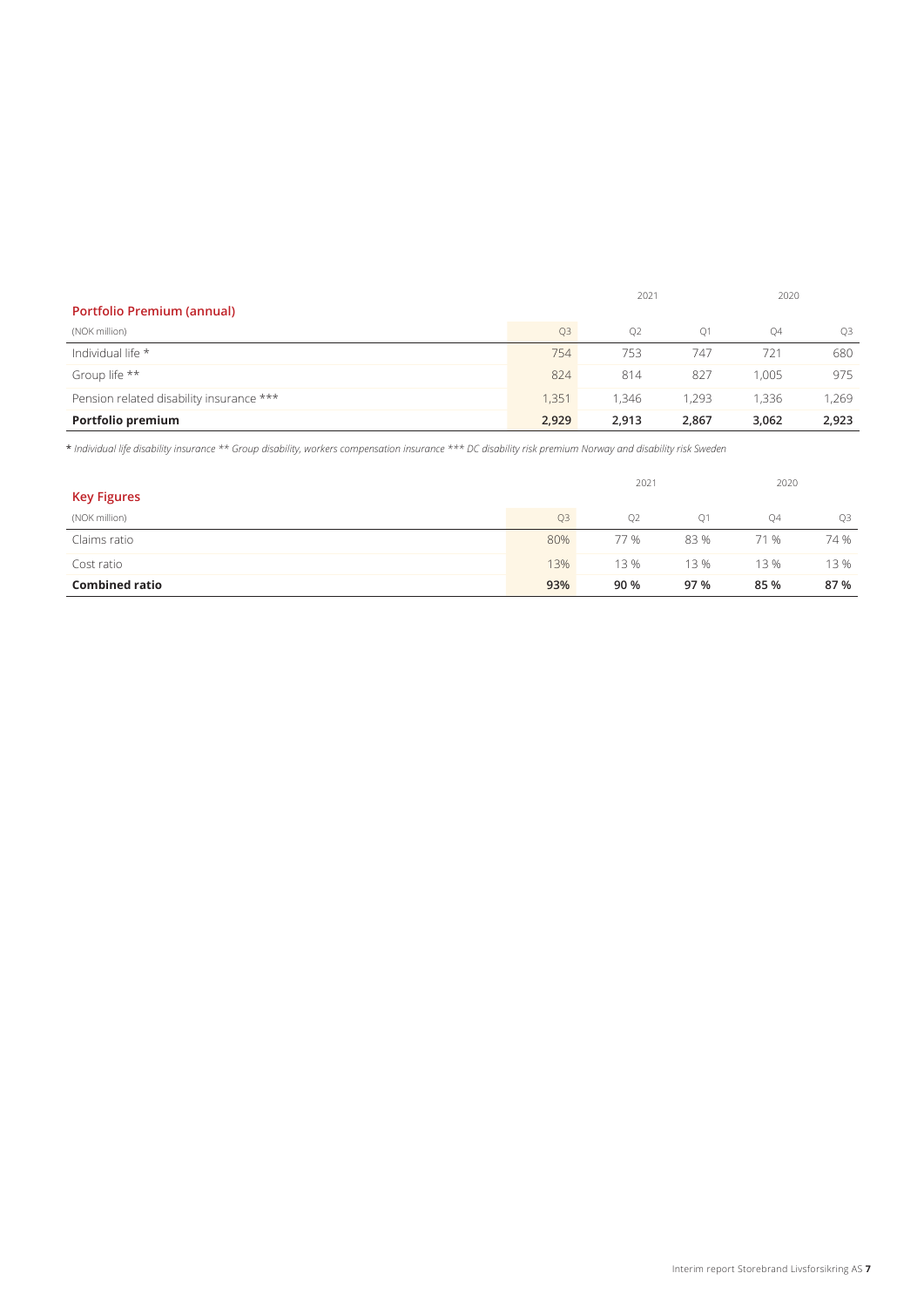# Guaranteed pension

- 19% growth in operating profit y/y
- Improved risk result
- Solid and stable buffer capital
- Guaranteed reserves now amount to <50% of total pension reserves

*The Guaranteed Pension segment includes long-term pension savings products that give customers a guaranteed rate of return. The area includes defined benefit pensions in Norway and Sweden, paid-up policies and individual capital and pension insurances.*

#### **Guaranteed pension**

|                                                | 2021           |                |                | 2020      |                | $01.01 - 30.09$ |        |        |
|------------------------------------------------|----------------|----------------|----------------|-----------|----------------|-----------------|--------|--------|
| (NOK million)                                  | O <sub>3</sub> | O <sub>2</sub> | O <sub>1</sub> | <b>04</b> | O <sub>3</sub> | 2021            | 2020   | 2020   |
| Fee and administration income                  | 423            | 407            | 383            | 389       | 380            | 1.213           | ,121   | .511   |
| Operational expenses                           | $-217$         | $-227$         | $-197$         | $-218$    | $-217$         | $-641$          | $-643$ | $-861$ |
| Operating profit                               | 206            | 180            | 186            | 171       | 163            | 572             | 479    | 650    |
| Financial items and risk result life & pension | 109            | 130            | 136            | 224       | 146            | 375             | $-70$  | 155    |
| Profit before amortisation                     | 315            | 310            | 322            | 396       | 308            | 946             | 409    | 805    |

*Note: The 'Guaranteed Pension' segment now includes 'Euroben' as a part of 'Guaranteed Pension, Sweden' and historical figures have been adjusted accordingly. Prior to Q1 2021 it was reported under the 'Other' segment.* 

#### **Profit**

Guaranteed Pension achieved a profit before amortisation of NOK 315m (NOK 308m) in the 3rd quarter and NOK 946m (NOK 409m) year to date.

Fee and administration income amounted to NOK 423m (NOK 380m) in the 3rd quarter and NOK 1,213m (1,121m) year to date. The majority of the guaranteed products are closed for new business and are in long term run-off. However, growth in public sector occupational pensions (reported as Defined Benefit Norway) and transfers of closed Defined Benefit plans to Paid-up policies drive the increase in fee income.

Operational cost amounted to NOK -217m (NOK -217m) in the 3rd quarter and NOK -641m (NOK -643m) year to date. Costs will gradually be reduced as a result of the products being in long-term run-off.

The operating profit increased by 27% to NOK 206m (NOK 163m) in the 3rd quarter and by 19% to NOK 572m (NOK 479m) year to date.

The risk result amounted to NOK 70m (NOK -21m) in the quarter and NOK 124m (NOK 6m) year to date. A positive disability risk result in Norwegian Paid-up policies and a positive longevity result in Swedish SPP contributed positively to the result. In the Norwegian Defined Benefit portfolio, the result in the quarter amounted to NOK -1m (NOK-67m), representing improvement compared to earlier quarters.

Net profit sharing amounted to NOK 38m (NOK 167m) in the 3rd quarter and NOK 251m (NOK -75m) year to date. In the Norwegian business, Paid-up policies and Individual life and pension contributed with NOK 21m (NOK 28m) in the quarter due to financial returns and risk results to be shared between company and policyholders. In SPP, net profit sharing was moderate at NOK 18m (NOK 139m) in the quarter, which is primarily attributed to indexation fees.

#### **Balance sheet and market trends**

The majority of the guaranteed products are in long term run-off as pension payments are paid out to policyholders. Most customers have switched from guaranteed to non-guaranteed products, in line with the Group's strategy. A new growth area for Storebrand is public sector occupational pensions, where Storebrand won its first mandates in 2020, transferred in 1st quarter 2021. This has been the main driver for a large net increase in Defined Benefit reserves in the Norwegian business of NOK 7.3bn year to date. An additional mandate, estimated to NOK 1.7bn of reserves was won in the 3rd quarter, but will only be transferred to Storebrand in early 2022.

As of the 3rd quarter, customer reserves of guaranteed pensions amounted to NOK 292bn. This is a decrease of NOK -2.7bn in the quarter. Adjusted for currency effects, the decrease was NOK 1.2bn.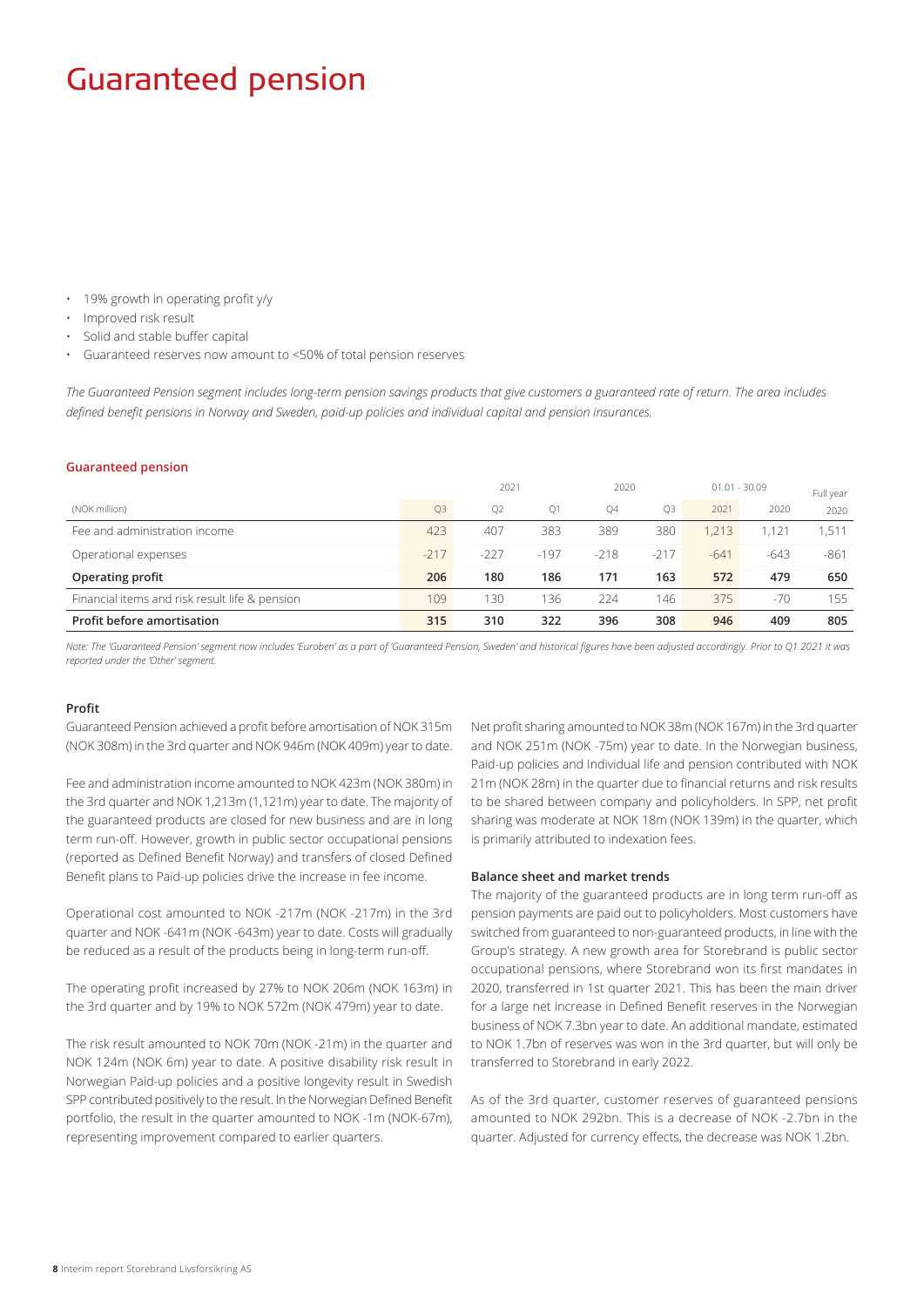As a share of the total balance sheet, guaranteed reserves amounted to 49.7% (53.4%) at the end of the 3rd quarter, a reduction of 3.7 percentage points since the same quarter last year. Net outflow of guaranteed reserves (excluding transfers) amounted to NOK -2.9bn in the quarter and NOK -7.5bn year to date. This is as a result of more pensions being paid out than premiums being paid in as the Guaranteed business is in run-off.

Paid-up policies is experiencing some growth over time as active Defined Benefit contracts eventually become Paid-up policies. Reserves amounted to NOK 149bn as of the 3rd quarter, an increase of NOK 4.2bn from same period last year. The increase is partly caused by a NOK 3bn transfer of profitable guaranteed business.

Guaranteed portfolios in the Swedish business totalled NOK 95bn as of the 3rd quarter, a decrease of NOK 6.3n from same period last year. Adjusted for currency effects, the decrease was NOK 1.7bn.

Storebrand's strategy is to have a solid buffer capital level in order to secure customer returns and shield shareholder's equity under turbulent market conditions. Buffer capital for Guaranteed pensions amounted to 10.6% (10.5%) of reserves in Norway (not including NOK 4.8bn in additional surplus values of bonds held at amortised cost) and 15.5% (10.4%) in Sweden, corresponding to an overall increase of NOK 1.7bn since same period last year. In the 3rd quarter the decrease in buffer capital was NOK 1.5bn as a result of rising interest rates.

#### **Key Figures**

|                                                     |                | 2021           |                |         | 2020    |
|-----------------------------------------------------|----------------|----------------|----------------|---------|---------|
| (NOK million)                                       | O <sub>3</sub> | O <sub>2</sub> | O <sub>1</sub> | 04      | O3      |
| Guaranteed reserves                                 | 292.162        | 294.909        | 286,410        | 287.614 | 287.740 |
| Guaranteed reseves in % of total reserves           | 49.7%          | 50.0 %         | 50.7 %         | 51.7%   | 53.4 %  |
| Transfer out of guaranteed reserves                 | $-712$         | - 94           | 6.578          | 704     | $-4$    |
| Buffer capital in % of customer reserves Storebrand | 10.6%          | 11.3 %         | 9.8%           | 11.0%   | 10.5%   |
| Buffer capital in % of customer reserves SPP        | 15.5%          | 151%           | 14.1 %         | 11.9 %  | 10.4 %  |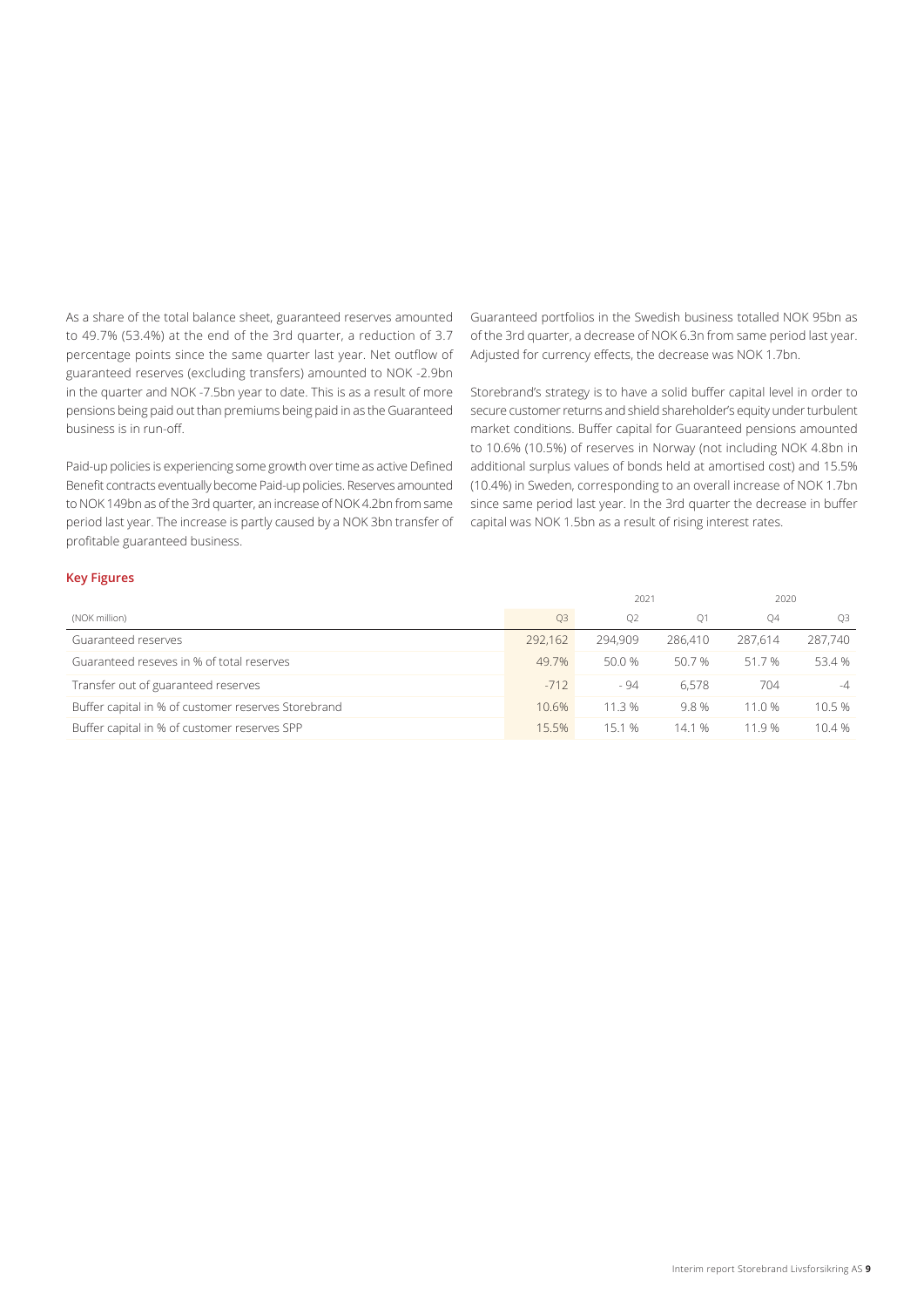# Other

*Under Other, the company portfolios of Storebrand Livsforsikring and SPP are reported.*

#### **Other**

|                                                |      | 2020<br>2021   |                |      | $01.01 - 30.09$ | Full year |       |                |
|------------------------------------------------|------|----------------|----------------|------|-----------------|-----------|-------|----------------|
| (NOK million)                                  | Q3   | O <sub>2</sub> | O <sub>1</sub> | Q4   | O <sub>3</sub>  | 2021      | 2020  | 2020           |
| Fee and administration income                  |      |                |                | 3    |                 |           |       | $\overline{4}$ |
| Operational expenses                           | $-7$ | $-7$           | $-h$           | $-7$ | $-7$            | $-21$     | $-22$ | $-30$          |
| Operating profit                               | $-7$ | -7             | -6             | $-4$ | -7              | $-21$     | $-22$ | $-26$          |
| Financial items and risk result life & pension | 24   | 397            |                | 18   | 117             | 424       | 39    | 57             |
| Profit before amortisation                     | 17   | 390            | -4             | 14   | 110             | 403       | 17    | 32             |

#### **Profit**

The Other segment reported a profit before amortisation of NOK 17m (NOK 110m) in the 3rd quarter and NOK 403m (NOK 17m) year to date.

The strong result year to date in 2021 is attributed to the sale of AS Værdalsbruket in the 2nd quarter with a net gain of NOK 409m, while the weak result in 2020 stemmed from unrealised losses on investments in the company portfolios that occurred during the financial market turmoil during the first half of the year. The unrealised losses were largely regained in the 3rd quarter, resulting in the strong 3rd quarter result last year.

The financial result for the Other segment includes the company portfolios of SPP and Storebrand Life Insurance. The financial result for the other segment amounted to NOK 24m in the quarter (NOK 117m).

The investments in the company portfolios are primarily in interestbearing securities in Norway and Sweden. The Norwegian company portfolio reported a return of 0.4% in the quarter and 1.4% year to date. The Swedish company portfolio achieved a return of 0.2% in the quarter and 0.5% year to date.

The Storebrand Life Insurance Group is funded by a combination of equity and subordinated loans. Given the interest rate level at the end of the 3rd quarter, interest expenses of approximately NOK 100m per quarter are expected going forward. The company portfolios in the Norwegian and Swedish life insurance companies and the holding company amounted to NOK 33.9bn at end of the 3rd quarter.

#### **Balance sheet and capital situation**

Continuous monitoring and active risk management is a core area of Storebrand's business. Risk and solidity are both followed up on at the Group level and in the legal entities. Regulatory requirements for financial strength and risk management follow the legal entities to a large extent. The section is thus divided up by legal entities.

#### **Storebrand Livsforsikring Group**

The Solidity capital<sup>1)</sup> measures the amount of IFRS capital available to cover customer liabilities. The solidity capital amounted to NOK 73.8bn at the end of 3rd quarter 2021, a decrease in the 3rd quarter by NOK 1.5bn, but an increase year to date by NOK 1.0bn. The change in the quarter is primarily due to increased interest rates in Norway. During the 1st quarter, issuance of a new subordinated loan and the repurchase of outstanding bonds added net NOK 2.1bn. In the 3rd quarter, a subordinated loan of SEK 900m has been issued. In October a subordinated loan of SEK 750m will be repurchased.

#### **Storebrand Livsforsikring AS**

The market value adjustment reserve decreased during the 3rd quarter by NOK 1.5bn and an increase by NOK 1.0bn year to date. At the end of 3rd quarter the market value adjustment reserve amounted to NOK 5.7bn, corresponding to 3.2% (3.8% at the end of 2nd quarter) of customer funds with a guarantee.

The additional statutory reserves amounted to NOK 13.2bn, corresponding to 7.4% (7.5% at the end of the 2nd quarter) of customer funds with guarantee, at the end of the 3rd quarter 2021. Investment returns in customer portfolios higher than the guaranteed interest rate in the quarter and year to date increased reserves by NOK 1.2bn while new business transferred in contributed positively with NOK 0.6bn in additional statutory reserves year to date.

Together, the customer buffers amounted to 10.6% (11.3% at the end of the 2nd quarter) of customer funds with guarantee.

The excess value of bonds and loans valued at amortised cost decreased by NOK 1.6bn in the 3rd quarter and by NOK 4.0bn year to date due to higher interest rates and amounted to NOK 4.8bn at the end of the 3rd quarter, but is not included in the financial statements.

<sup>1)</sup> Consists of equity, subordinated loan capital, market value adjustments reserve, risk equalisation reserve, unrealised gains/losses on bonds and loans and loans at amortised cost, additional statutory reserves, conditiional bonuses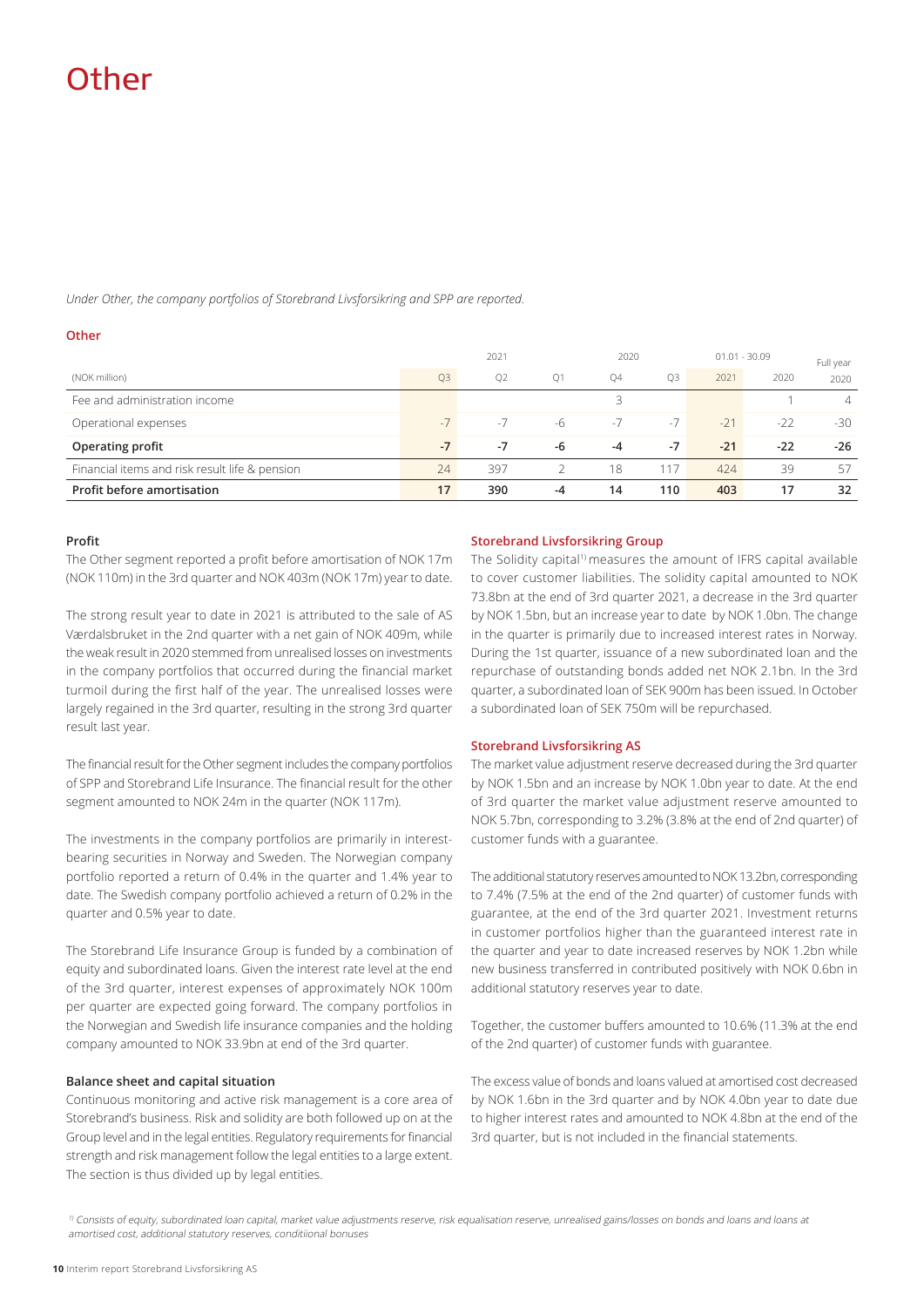#### **Customer buffers**



**Market value adjustment reserve in % of customer funds with guarantee** Additional staturory reserves in % of customer funds with guarantee

#### **Allocation of guaranteed customer assets**

Customer assets are unchanged in the 3rd quarter and increased by NOK 25.4bn year to date, amounting to NOK 349bn at the end of the quarter. Customer assets within non-guaranteed savings increased by NOK 0.7bn during the 3rd quarter and by NOK 14.3bn year to date, amounting to NOK 151bn at the end of the quarter. Guaranteed customer assets decreased in the 3rd quarter by NOK 0.7bn and NOK 11.1bn year to date, amounting to NOK 198bn at the end of the quarter.



### **SPP**

#### **Customer buffers**

The buffer capital (conditional bonuses) including Euroben amounted to SEK 12.8bn (SEK 8.1bn) at the end of the 3rd quarter.





#### **Allocation of guaranteed customer assets**

Total assets under management for customers in SPP were SEK 236bn (SEK 203bn) at the end of the 3rd quarter, including Euroben (SEK 10.5bn). This corresponds to an increase of 16% compared to the 3rd quarter last year. For customer assets in non-guaranteed savings, assets under management amounted to SEK 144.7bn (SEK 121.2bn) at the end of the 3rd quarter, which corresponds to an increase of 19% compared with the 3rd quarter last year.

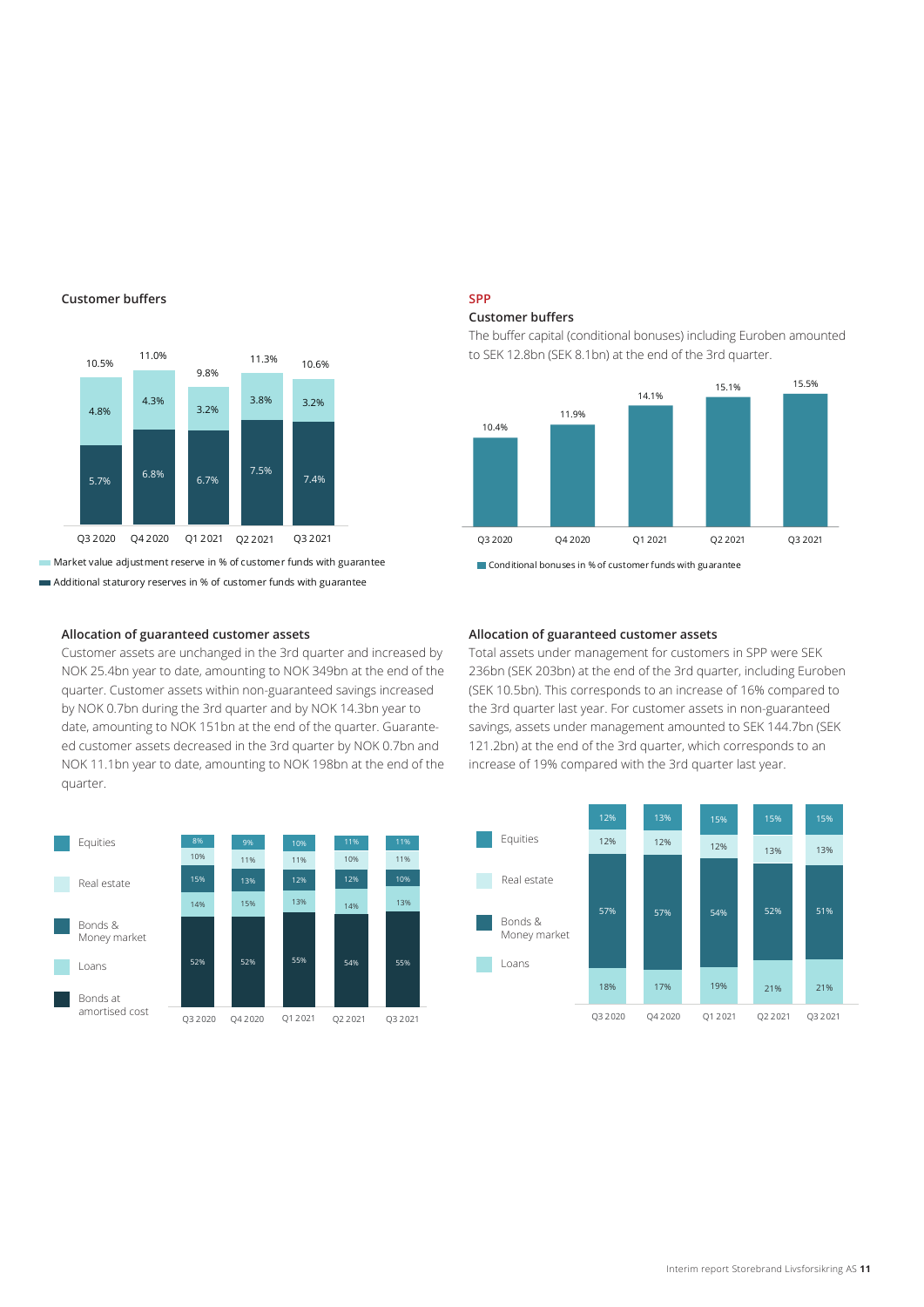# Outlook

#### **Strategy**

Storebrand follows a two-fold strategy that gives a compelling combination of self-funded growth in the front book, the growth areas of the "future Storebrand", and capital return from a maturing back book of guaranteed pensions.

Storebrand Group aims to be (a) the leading provider of Occupational Pensions in both Norway and Sweden, (b) continue a strategy to build a Nordic Powerhouse in Asset Management and (c) ensure fast growth as a challenger in the Norwegian retail market for financial services. The combined capital, customer base, cost and data synergies across the Group provide a solid platform for profitable growth and value creation.

Storebrand Group also continues to manage capital and a back book with guaranteed products for increased shareholder return. This includes both a dividend policy of growing ordinary dividends from earnings as well as managing the legacy products that carry interest guarantees in a capital-efficient manner. The goal is to release an estimated NOK 10bn of capital by 2030.

#### **Financial performance**

In Norway, the market for private sector occupational pensions has experienced increased competition over the last years in anticipation of the new Individual Pension Accounts (IPA) introduced this year. Consequently, the Unit Linked segment in Norway has been reporting a gradually lower fee income margin. Continued margin decline is registered as expected within Unit Linked as individuals' contracts are gradually merged into one account in 2021. As of the 3rd quarter, approximately 65% of the contracts have been transferred into Individual Pensions Accounts in the market. The product's profit is expected to decline in 2022, before recovering in 2023 through strong underlying growth as well as measures to increase profitability. The market has grown structurally over the past years. High single-digit growth in Defined Contribution premiums and double-digit growth in assets under management are expected during the next years. We aim to defend Storebrand's strong position in the market, while also focusing on cost leadership and improved customer experience through end-to-end digitalisation.

As a leading occupational pension provider in the private sector, Storebrand also has a competitive offering to the public sector market. Premiums in the public sector pension market are growing and it is larger in reserves than the private sector. This represents a potential additional source of revenue generation for Storebrand.

The ambition is to gain 1% market share annually, or approximately NOK 5bn in annual net inflow.

In Sweden, SPP has become a significant profit contributor to the Storebrand Group, driven by earnings growth and ongoing capital release. Growth is expected to continue, driven by an edge in digital and ESG-enhanced solutions, and a strong market position. The market is expected to grow about 8% annually, supported by increasing transfer volumes. Going forward, SPP's ambition is to grow 14-16% annually – twice the overall market growth – through capturing the largest share of transfers.

Overall reserves for guaranteed pensions are expected to start decreasing in the coming years. Guaranteed reserves represent a declining share of the Group's total pension reserves and amounted to 49.7% of the pension reserves at the end of the 3rd quarter, 3.7 percentage points lower than for the corresponding period last year. Storebrand has a strategy is to secure customer returns and shield shareholder's equity under turbulent market conditions by building customer buffers.

The individualisation of the market for pension and savings is expected to further increase and may be reinforced by the introduction of individual pension accounts in Norway.

The individualisation of the market for pension and savings is expected to further increase and may be reinforced by the introduction of individual pension accounts in Norway. Retail has become an increasingly large part of Storebrand.

Strong cost discipline will be a critical success factor to deliver on the earnings ambition. Storebrand will continue to reduce underlying costs, but it will also be necessary to make selective investments to facilitate profitable growth.

#### **Risk**

Financial market risk is the Group's biggest risk, but main risks also include business risk, insurance risk, counterparty risk, operational risk, climate risk and liquidity risk. In the Board's self-assessment of risk and solvency (ORSA) process, developments in interest rates, credit spreads, and equity and property values are considered to be the biggest risks that influence the solvency of the Group. Should the economic situation worsen, and financial markets deteriorate, investment losses may occur from reduced valuations of such instruments.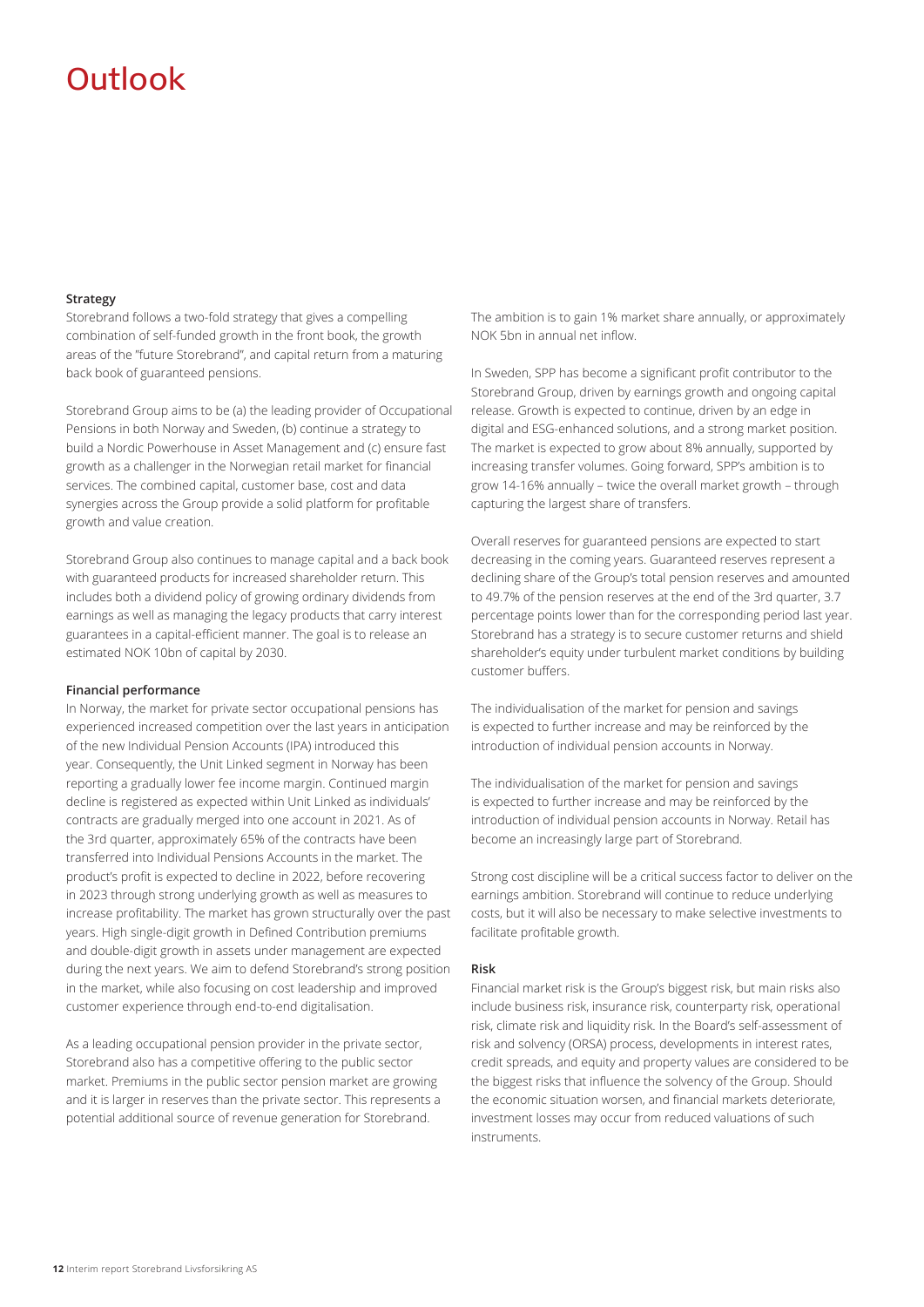In the long term, continued low interest rates represent a risk for products with guaranteed high interest rates. The level of the average annual interest rate guarantee is gradually reduced as older policies with higher guarantees are phased out. Storebrand has also adapted to the low interest rate environment by increasing the asset duration, building a robust portfolio of bonds at amortised cost to achieve sufficient returns, and building up buffer capital. The investment portfolio in Norway with 55% of the bonds booked at amortised cost, as well as an asset-duration matched portfolio in Sweden, reduce the impact of interest rate movements. With over 11% of customer buffers as a share of customer reserves, Storebrand effectively has NOK 32bn more in customer assets than liabilities and NOK 4.8bn in surplus values in bonds held at amortised cost. Customer buffers increase the expected booked returns in Norway. The customer buffers can also be used to compensate for a shortfall in returns under poor market conditions, limiting the financial risk to shareholders and policyholders. In markets with rising interest rates, the buffer capital absorbs lower mark-to-market value on bonds.

Increased longevity and development in disability are the main insurance risk factors for the Group. A weakening of the Norwegian economy that leads to higher unemployment may lead to higher disability levels, which can result in increased claims. The Covid-19 pandemic led to increased uncertainty in disability and related claims. Storebrand continues to monitor the development closely.

Operational risk may also influence solvency. Several regulatory risk has increased. Several processes, both on the domestic and international level, with potential implications for capital, customer returns and commercial opportunities are described below in a separate section.

Changes have been made to the Norwegian tax legislation for the insurance industry in recent years. Storebrand and the Norwegian Tax Administration have interpreted some of the legislation changes and the associated transitional rules differently. Consequently, Storebrand has three significant uncertain tax positions with regards to recognised tax expenses. These are described in more detail in note 8. Should Storebrand's interpretation be accepted in all three cases, an estimated positive tax result of up to NOK 2.8bn may be recognised. Should all the Norwegian Tax Administration's interpretations be the final verdict, a tax expense of NOK 1.8bn could be recognised. The timeline for settling the process with the Norwegian Tax Administration might take several years. If necessary, Storebrand will seek clarification from the court of law on the matter.

#### **Regulatory changes**

#### *Guaranteed pensions*

The Ministry of Finance has presented a bill to parliament regarding changes in the regulation of guaranteed pension products. The proposed changes are:

- The ability for providers to build additional statutory reserves separately for individual contracts. This will allow for profit sharing and increased benefits on contracts with sufficient additional statutory reserves.
- Faster pay-outs for small paid up-policies. Pay-out periods for paid up-policies can today be reduced so that the yearly benefit equals about 0,3 G (G = NOK 106 399). The Financial Supervisory Authority proposed increasing this threshold to 0,5 G. The Ministry of Finance goes further and proposes that pay-out periods can be reduced so that the yearly benefit equals about 1 G, with the option for customers to choose even faster pay-out up to yearly benefits of 1,5 G. This will reduce longevity risk and duration risk for the affected contracts.
- The ability for providers to compensate customers who convert guaranteed paid-up policies to investment choice. It will still be possible to offer conversion without compensation. If compensation is offered, it should reflect the value of the guaranteed returns the customer surrenders.

We expect the bill to be passed by parliament before the end of 2021.

The Ministry of Finance has not proposed changes to the buffer fund model in this bill. The Ministry of Finance will consider the need for additional regulatory changes later and refers to changes that can facilitate improved competition for public occupational pensions. This could lead to more flexible rules for buffer fund use for public occupational pensions, allowing for additional statutory reserves to cover negative returns.

#### **Savings in Norwegian Defined Contribution pensions**

The aforementioned bill to Parliament also proposes changes to the rules for savings in Defined Contribution pensions:

- All of workers' income should be the basis for pension contributions under the Mandatory Occupational Pension rules, not just income above 1 G, or working more than 20 per cent of full time, which is the case today.
- The right to pension contributions from the age of 13.

The proposals are expected to increase total annual savings in the Defined Contribution market by roughly NOK 3bn annually when they enter into force, probably in 2023.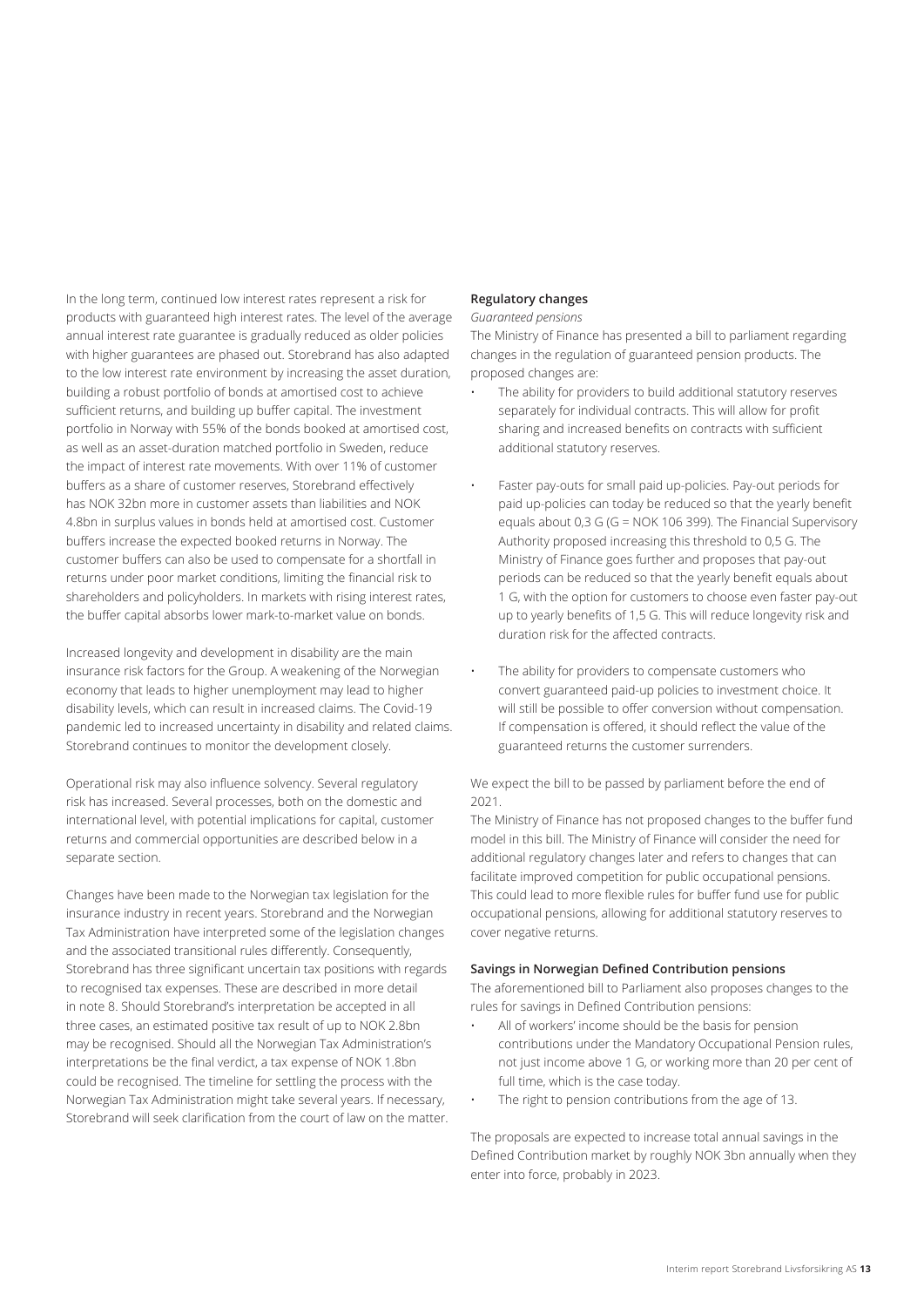#### *Solvency II review*

The European Commission presented proposals for changes in the Solvency II standard model in September 2021. The Commission's proposals differ significantly compared to earlier proposals from The European Insurance and Occupational Pension Authority (EIOPA).

The Commission emphasises the insurance sector's important role when it comes to financing the green transition and helping society to adapt to climate changes. The Commission considers the review an opportunity to ensure that the regulatory framework is conducive to long-term investment and increased capacity to invest in businesses.

In the review, changes to the interest rate risk module could increase the solvency capital requirement for Norwegian and Swedish insurers. The Commission's proposals appear more representative for Norwegian interest rates than earlier proposals from EIOPA. The Commission also proposes changes that could have offsetting effects to increased capital requirements, such as a reduced risk margin.

The Commission has not outlined a timeline for the further process on adapting changes in the standard model. We expect final conclusions to be drawn by the Commission, the Parliament and the Council in 2022. This will be followed by work on delegated acts and guidelines. Changes are not expected to enter into force until 2024-2025. The Commission will also consider a phasing-in period of five years for new rules related to the calculation of interest rate risk and the new extrapolation method for interest rates will be phased in gradually until the end of 2031.

#### *Changes in IFRS*

A new accounting standard for insurance contracts, IFRS 17, is expected to be implemented in 2023. Storebrand will also implement IFRS 9, Financial instruments, at the same time. The new standards will lead to changes in the valuation of the insurance contracts and how the profit is accounted. Estimated effects for Storebrand will be presented closer to the implementation date.

#### *Sustainable Finance*

The European Union's Action Plan on Sustainable Finance aims to contribute to realising the Paris goals of reduced carbon emissions. This is followed by new regulation to increase investments in sustainable activities and increase the resilience of the financial system when it comes to climate risk.

The Financial Supervisory Authority has conducted a public consultation on legislation introducing the EU Taxonomy on classification of sustainable activities and regulation on climaterelated disclosures in Norwegian law. We expect this law to be passed before the end of 2021.

Lysaker, 26 October 2021 Board of directors Storebrand Livsforsikring AS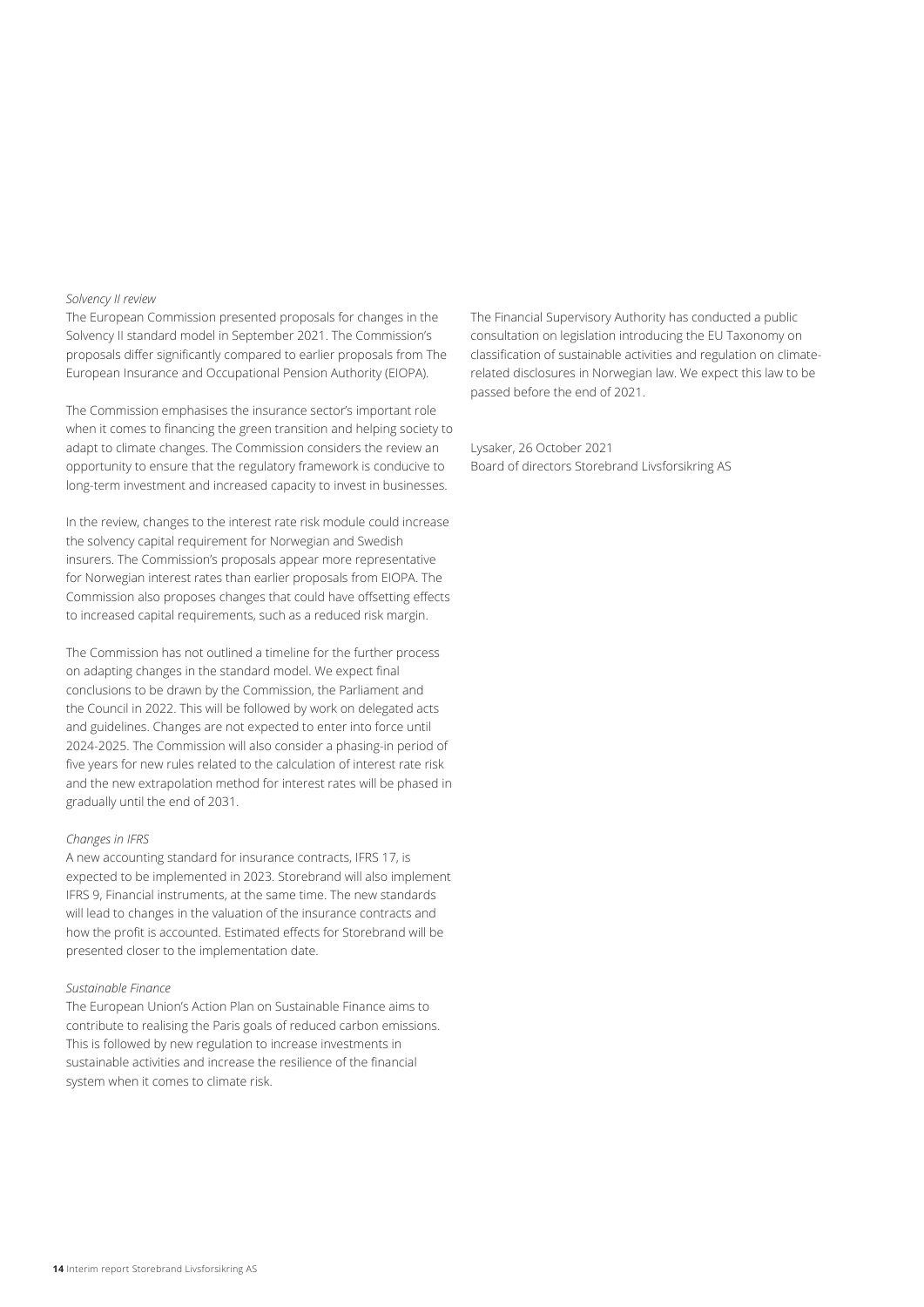# Storebrand Livsforsikring Group Statement of comprehensive income

|                                                                                                                 | Q3             |             | $01.01 - 30.09$ |           |           |
|-----------------------------------------------------------------------------------------------------------------|----------------|-------------|-----------------|-----------|-----------|
| (NOK million)                                                                                                   | 2021           | 2020        | 2021            | 2020      | Year 2020 |
| <b>TECHNICAL ACCOUNT:</b>                                                                                       |                |             |                 |           |           |
| Gross premiums written                                                                                          | 6,865          | 6,213       | 22,294          | 20,952    | 27,379    |
| Reinsurance premiums ceded                                                                                      | $-1$           | $-2$        | $-10$           | $-11$     | $-11$     |
| Premium reserves transferred from other companies                                                               | 4,541          | 1,237       | 16,359          | 13,535    | 15,437    |
| Premiums for own account                                                                                        | 11,405         | 7,449       | 38,644          | 34,476    | 42,805    |
|                                                                                                                 |                |             |                 |           |           |
| Income from investments in subsidiaries, associated companies and joint                                         |                |             |                 |           |           |
| ventures companies                                                                                              | 107            | 82          | 208             | 166       | 473       |
| Interest income and dividends etc. from financial assets                                                        | 1,713          | 1,747       | 5,006           | 5,081     | 6,992     |
| Net operating income from properties                                                                            | 236            | 237         | 865             | 767       | 1,018     |
| Changes in investment value                                                                                     | $-1,787$       | 1,185       | $-2,758$        | 3,020     | 3,028     |
| Realised gains and losses on investments                                                                        | 633            | 893         | 2,737           | 1,393     | 2,918     |
| Total net income from investments in the collective portfolio                                                   | 902            | 4,144       | 6,057           | 10,427    | 14,429    |
|                                                                                                                 |                |             |                 |           |           |
| Income from investments in subsidiaries, associated companies and joint                                         |                |             |                 |           |           |
| ventures companies                                                                                              | 9              | 25          | 40              | 39        | 96        |
| Interest income and dividends etc. from financial assets                                                        | 91             | 26          | 262             | 35        | 919       |
| Net operating income from properties                                                                            | 42             | 77          | 132             | 149       | 168       |
| Changes in investment value                                                                                     | 263            | 11,617      | 24,531          | 258       | 10,396    |
|                                                                                                                 |                |             |                 |           |           |
| Realised gains and losses on investments                                                                        | 1,698          | 1,032       | 6,071           | 1,879     | 4,838     |
| Total net income from investments in the investment selection portfolio                                         | 2,104          | 12,777      | 31,037          | 2,360     | 16,418    |
|                                                                                                                 |                |             |                 |           |           |
| Other insurance related income                                                                                  | 424            | 339         | 1,178           | 1,036     | 1,426     |
|                                                                                                                 |                |             |                 |           |           |
| Gross claims paid                                                                                               | $-5,371$       | $-4,883$    | $-15,746$       | $-15,303$ | $-20,372$ |
| Claims paid - reinsurance                                                                                       | $\mathbf 0$    | $\mathbf 1$ | $\,8\,$         | 5         | 15        |
| Premium reserves etc. transferred to other companies                                                            | $-8,750$       | $-2,051$    | $-20,183$       | $-6,181$  | $-8,152$  |
| Claims for own account                                                                                          | $-14,121$      | $-6,933$    | $-35,921$       | -21,479   | $-28,509$ |
| To/from premium reserve, gross                                                                                  | 2,121          | 1,252       | $-646$          | $-1,676$  | $-353$    |
| To/from additional statutory reserves                                                                           | 176            | $-832$      | $-1,884$        | $-771$    | $-2,460$  |
| Change in marketvalue adjustment fund                                                                           | 1,128          | $-689$      | 1,478           | $-2,592$  | $-1,670$  |
| Change in premium fund, deposit fund and the pension surplus fund                                               | $-2$           |             | $-3$            |           | $-3$      |
| To/from technical reserves for non-life insurance business                                                      | 11             | 1           | 8               | $-118$    | $-106$    |
| Change in conditional bonus                                                                                     | $-192$         | $-907$      | $-2,710$        | 1,218     | $-223$    |
| Transfer of additional statutory reserves and value adjustment fund from other                                  |                |             |                 |           |           |
| insurance companies/pension funds                                                                               | $-545$         | 1           | 682             | $-7$      | 27        |
| Changes in insurance obligations recognised in the Profit and Loss Account                                      |                |             |                 |           |           |
| - contractual obligations                                                                                       | 2,697          | $-1,174$    | $-3,076$        | $-3,946$  | $-4,788$  |
| Change in pension capital                                                                                       | $-1,889$       | $-15,591$   | $-33,450$       | $-19,660$ | $-36,761$ |
| Changes in insurance obligations recognised in the Profit and Loss Account<br>- investment portfolio separately | $-1,889$       | $-15,591$   | $-33,450$       | $-19,660$ | $-36,761$ |
| Profit on investment result                                                                                     |                |             |                 |           | -508      |
| Risk result allocated to insurance contracts                                                                    |                |             |                 |           | $-113$    |
| Other allocation of profit                                                                                      |                |             |                 |           | -84       |
| Unallocated profit                                                                                              | $-264$         | 235         | $-679$          | $-318$    |           |
| Funds allocated to insurance contracts                                                                          | $-264$         | 235         | $-679$          | $-318$    | $-705$    |
| Management expenses                                                                                             | $-61$          | $-57$       | $-176$          | $-149$    | $-211$    |
| Selling expenses                                                                                                | $-186$         | $-230$      | $-564$          | $-703$    | -782      |
| Change in pre-paid direct selling expenses                                                                      | $\overline{7}$ | 16          | 22              | 58        | 68        |
|                                                                                                                 |                |             |                 |           |           |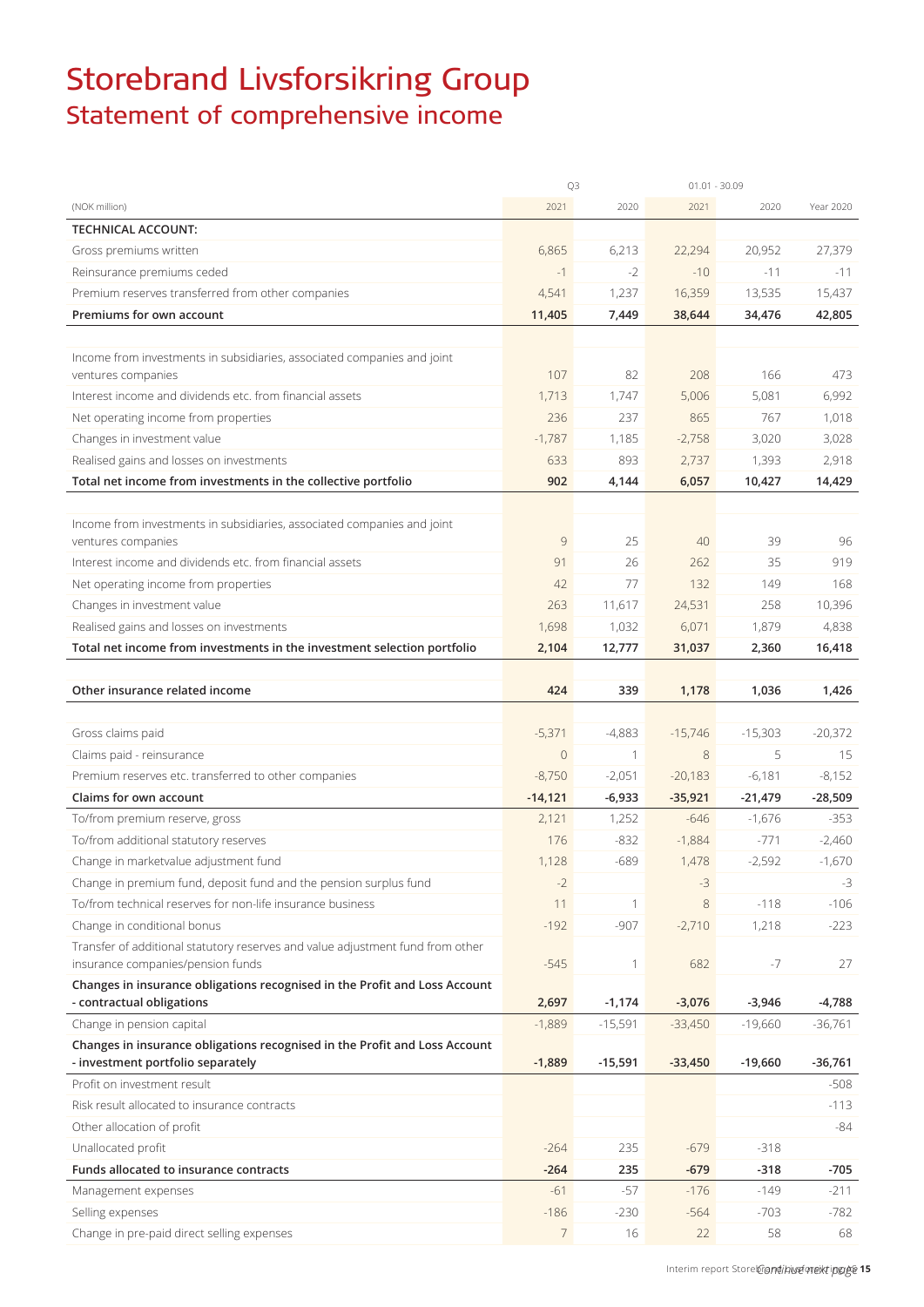# Storebrand Livsforsikring Group Statement of comprehensive income continue

|                                                                                               | Q3             |                |                | $01.01 - 30.09$ |           |
|-----------------------------------------------------------------------------------------------|----------------|----------------|----------------|-----------------|-----------|
| (NOK million)                                                                                 | 2021           | 2020           | 2021           | 2020            | Year 2020 |
| Insurance-related administration expenses (incl. commissions for reinsurance<br>received)     | $-356$         | $-318$         | $-1,053$       | $-983$          | $-1,468$  |
| Insurance-related operating expenses                                                          | $-597$         | -589           | $-1,770$       | $-1,777$        | $-2,393$  |
| Other insurance related expenses                                                              | $-39$          | $-28$          | $-127$         | $-204$          | -279      |
| Technical insurance profit                                                                    | 621            | 631            | 1,892          | 915             | 1,643     |
| Non-technical account                                                                         |                |                |                |                 |           |
| Income from investments in subsidiaries, associated companies and joint<br>ventures companies | $\mathbf 1$    | 9              | $\overline{2}$ | 33              | 19        |
| Interest income and dividends etc. from financial assets                                      | 102            | 110            | 266            | 287             | 454       |
| Changes in investment value                                                                   | 13             | 44             | 23             | $-8$            | 30        |
| Realised gains and losses on investments                                                      | 21             | 25             | 50             | $-79$           | $-114$    |
| Net income from investments in company portfolio                                              | 137            | 188            | 341            | 233             | 388       |
| Other income                                                                                  | 28             | 44             | 528            | 132             | 198       |
|                                                                                               |                |                |                |                 |           |
| Management expenses                                                                           | $-5$           | $-5$           | $-15$          | $-14$           | $-19$     |
| Other expenses                                                                                | $-228$         | $-205$         | $-662$         | $-596$          | $-875$    |
| Management expenses and other costs linked to the company portfolio                           | $-233$         | $-210$         | $-677$         | $-610$          | -894      |
| Profit or loss on non-technical account                                                       | $-68$          | 23             | 192            | $-245$          | -307      |
|                                                                                               |                |                |                |                 |           |
| Profit before tax                                                                             | 554            | 653            | 2,084          | 670             | 1,336     |
| Tax expenses                                                                                  | $-118$         | -84            | $-406$         | 458             | 344       |
| Profit before other comprehensive income                                                      | 436            | 569            | 1,677          | 1,128           | 1,679     |
|                                                                                               |                |                |                |                 |           |
| Change in actuarial assumptions                                                               | $-2$           | $-2$           | $-8$           | -6              | $-88$     |
| Fair value adjustment of properties for own use                                               | $\overline{4}$ | 2              | 73             | 24              | 83        |
| Other comprehensive income allocated to customers                                             | -4             | $-2$           | $-73$          | $-24$           | $-83$     |
| Tax on other profit elements not to be reclassified to profit/loss                            |                |                |                |                 | 10        |
| Other comprehensive income not to be reclassified to profit/loss                              | $-2$           | $-2$           | -8             | -6              | $-78$     |
|                                                                                               |                |                |                |                 |           |
| Profit/loss cash flow hedging                                                                 | $-8$           | $-14$          | $-35$          |                 | $-32$     |
| Translation differences foreign exchange                                                      | $-14$          | 34             | $-87$          | 283             | 282       |
| Other profit comprehensive income that may be reclassified to profit /loss                    | $-23$          | 20             | $-122$         | 283             | 250       |
|                                                                                               |                |                |                |                 |           |
| Other comprehensive income                                                                    | $-25$          | 18             | $-130$         | 277             | 172       |
|                                                                                               |                |                |                |                 |           |
| TOTAL COMPREHENSIVE INCOME                                                                    | 411            | 587            | 1,548          | 1,405           | 1,851     |
|                                                                                               |                |                |                |                 |           |
| PROFIT IS ATTRIBUTABLE TO:                                                                    |                |                |                |                 |           |
| Share of profit for the period - shareholders                                                 | 436            | 565            | 1,677          | 1,121           | 1,672     |
| Share of profit for the peride - non-controlling interests                                    |                | $\overline{4}$ |                | 7               | 7         |
|                                                                                               |                |                |                |                 |           |
| <b>COMPREHENSIVE INCOME IS ATTRIBUTABLE TO:</b>                                               |                |                |                |                 |           |
| Share of profit for the period - shareholders                                                 | 411            | 587            | 1,548          | 1,405           | 1,844     |
| Share of profit for the peride - non-controlling interests                                    |                |                |                |                 | 8         |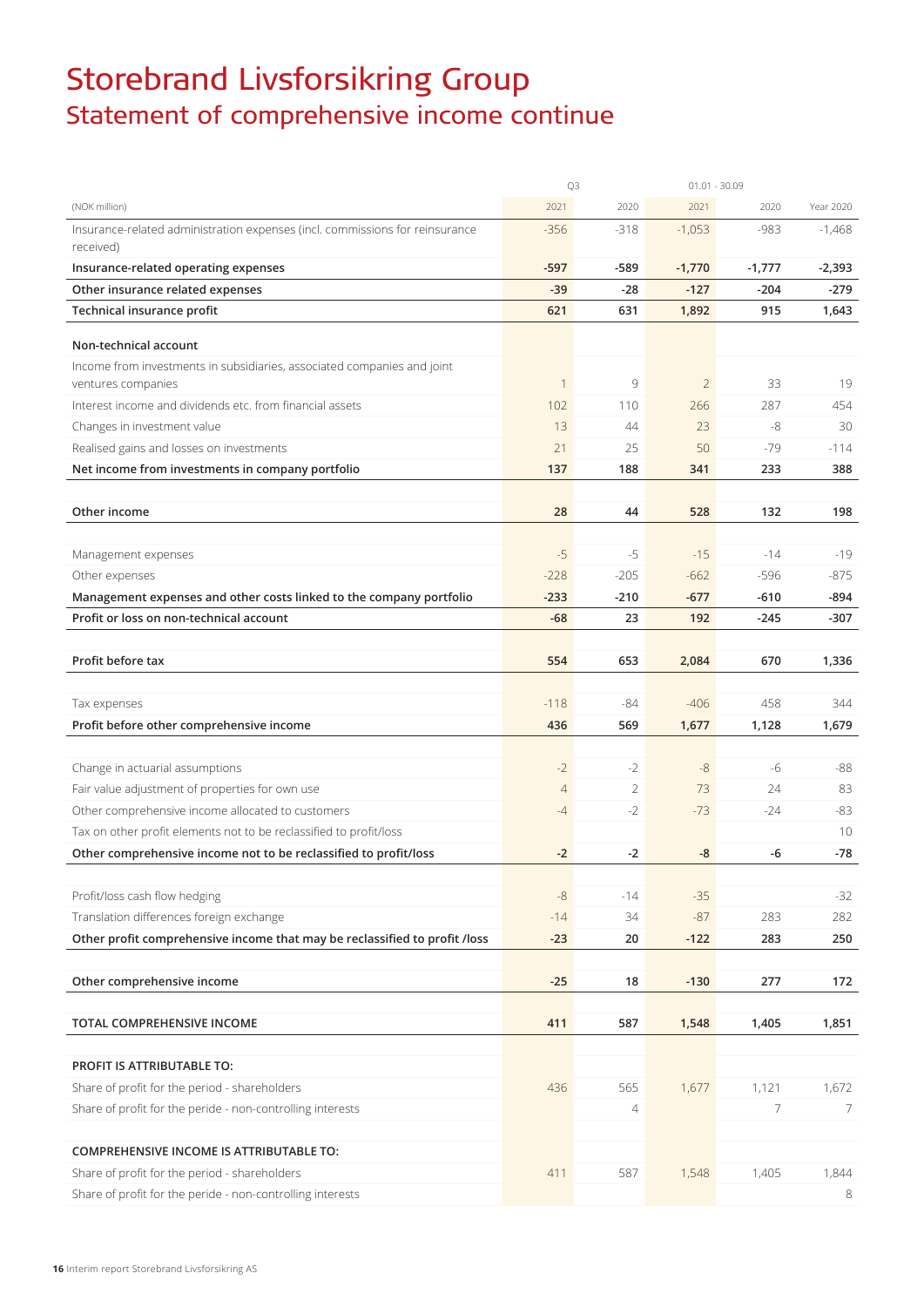# Storebrand Livsforsikring Group Statement of financial position

| (NOK million)                                                               | 30.09.2021   | 30.09.2020     | 31.12.2020     |
|-----------------------------------------------------------------------------|--------------|----------------|----------------|
| Assets                                                                      |              |                |                |
| Assets in company portfolio                                                 |              |                |                |
| Goodwill                                                                    | 796          | 833            | 831            |
| Other intangible assets                                                     | 2,911        | 3,260          | 3,195          |
| <b>Total intangible assets</b>                                              | 3,708        | 4,094          | 4,026          |
|                                                                             |              |                |                |
| Properties at fair value                                                    |              | 50             | 50             |
| Equities and units in subsidiaries, associated companies and joint ventures | 168          | 130            | 133            |
| Loans at amoritsed cost                                                     | $\mathbf{1}$ | $\overline{2}$ | 2              |
| Bonds at amortised cost                                                     | 8,287        | 8,120          | 7,361          |
| Deposits at amortised cost                                                  | 1,256        | 421            | 434            |
| Equities and fund units at fair value                                       | 246          | 55             | 102            |
| Bonds and other fixed-income securities at fair value                       | 18,717       | 17,972         | 17,350         |
| Derivatives at fair value                                                   | 896          | 1,377          | 1,316          |
| <b>Total investments</b>                                                    | 29,571       | 28,127         | 26,747         |
|                                                                             |              |                |                |
| Receivables in connection with direct business transactions                 | 655          | 373            | 263            |
| Receivables in connection with reinsurance transactions                     | $\mathbf{1}$ | $\mathbf{1}$   | $\overline{1}$ |
| Receivables with group company                                              | 86           | 66             | 106            |
| Other receivables                                                           | 8,642        | 5,093          | 4,953          |
| <b>Total receivables</b>                                                    | 9,385        | 5,533          | 5,323          |
|                                                                             |              |                |                |
| Tangible fixed assets                                                       | 651          | 708            | 700            |
| Cash, bank                                                                  | 2,537        | 1,827          | 1,785          |
| Tax assets                                                                  | 1,215        | 1,815          | 1,723          |
| Other assets designated according to type                                   |              | 67             | 67             |
| <b>Total other assets</b>                                                   | 4,402        | 4,417          | 4,275          |
|                                                                             |              |                |                |
| Pre-paid direct selling expenses                                            | 709          | 709            | 717            |
| Other pre-paid costs and income earned and not received                     | 294          | 280            | 160            |
| Total pre-paid costs and income earned and not received                     | 1,002        | 989            | 877            |
|                                                                             |              |                |                |
| Total assets in company portfolio                                           | 48,068       | 43,160         | 41,249         |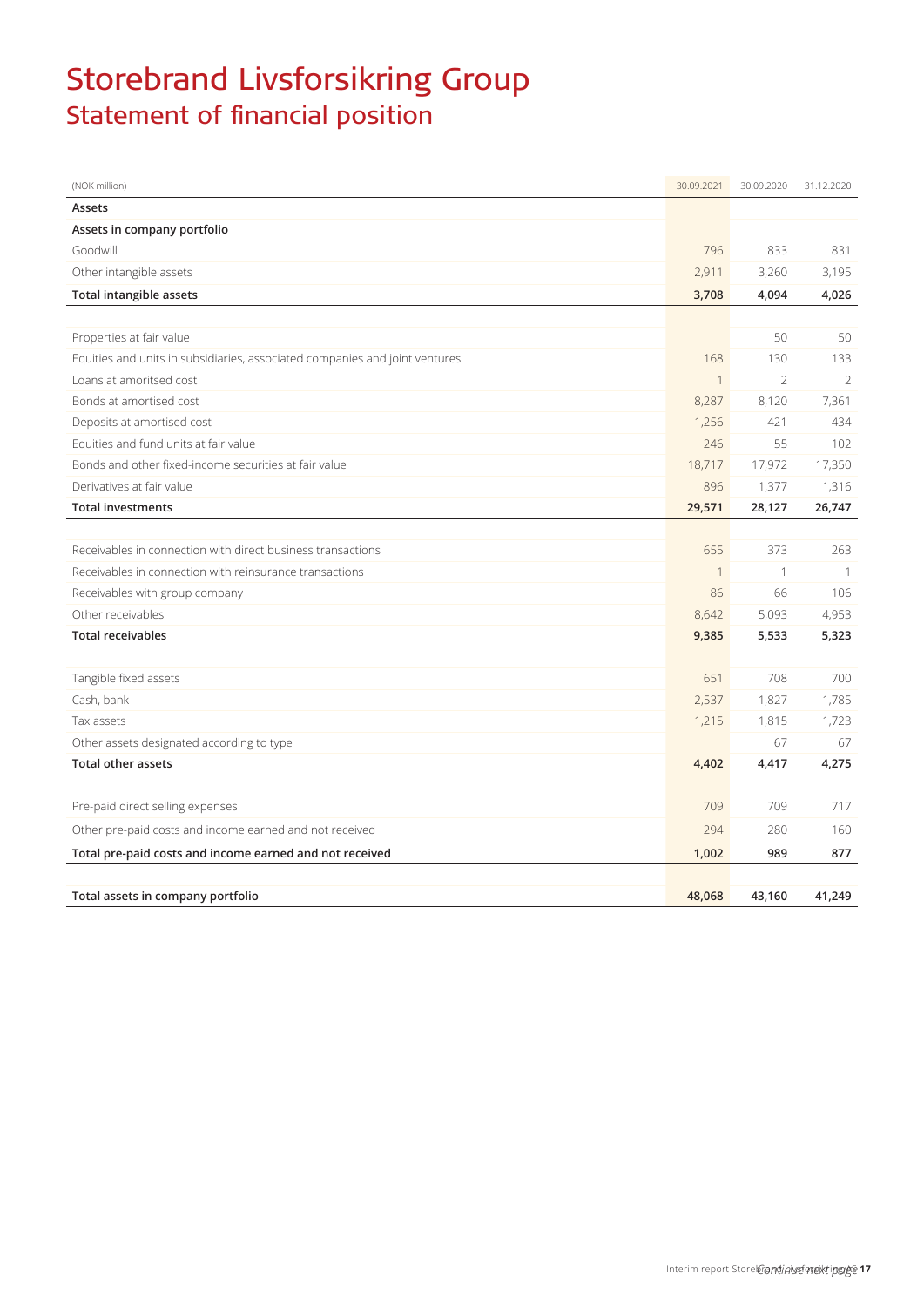# Storebrand Livsforsikring Group Statement of financial position continue

| (NOK million)                                                               | 30.09.2021 | 30.09.2020 | 31.12.2020 |
|-----------------------------------------------------------------------------|------------|------------|------------|
|                                                                             |            |            |            |
| Assets in customer portfolios                                               |            |            |            |
| Properties at fair value                                                    | 27,701     | 26,568     | 27,652     |
| Properties for own use                                                      | 1.618      | 1,551      | 1,609      |
| Equities and units in subsidiaries, associated companies and joint ventures | 5,433      | 4,659      | 5,044      |
| Bonds held to maturity                                                      | 10,071     | 13,473     | 13,026     |
| Bonds at amortised cost                                                     | 106,658    | 91,914     | 92,846     |
| Loans at amortised cost                                                     | 21,601     | 22,330     | 23,733     |
| Deposits at amortised cost                                                  | 7,124      | 8,583      | 9,390      |
| Equities and fund units at fair value                                       | 26,681     | 19,708     | 21,839     |
| Bonds and other fixed-income securities at fair value                       | 88,420     | 97,878     | 97,223     |
| Loans at fair value                                                         | 7,688      | 8,177      | 7,523      |
| Derivatives at fair value                                                   | 3,208      | 7,843      | 6,535      |
| Total investments in collective portfolio                                   | 306,203    | 302,684    | 306,419    |
|                                                                             |            |            |            |
| Reinsurance share of insurance obligations                                  | 13         | 29         | 24         |
|                                                                             |            |            |            |
| Properties at fair value                                                    | 4,684      | 4,111      | 4,415      |
| Equities and units in subsidiaries, associated companies and joint ventures | 1,175      | 1,051      | 1,123      |
| Loans                                                                       | 941        | 36         | 36         |
| Deposits at amortised cost                                                  | 1,021      | 643        | 900        |
| Equities and fund units at fair value                                       | 237,300    | 196,126    | 208,607    |
| Bonds and other fixed-income securities at fair value                       | 49,880     | 50,582     | 50,939     |
| Loans at fair value                                                         | 135        | 143        | 142        |
| Derivatives at fair value                                                   | 829        | 95         | 2,052      |
| Total investments in investment selection portfolio                         | 295,965    | 252,786    | 268,215    |
| Total assets in customer portfolio                                          | 602,181    | 555,499    | 574,657    |
| <b>Total assets</b>                                                         | 650,249    | 598,659    | 615,906    |
|                                                                             |            |            |            |
| <b>Equity and liabilities</b>                                               |            |            |            |
| Share capital                                                               | 3,540      | 3,540      | 3,540      |
| Share premium                                                               | 9,711      | 9,711      | 9,711      |
| Other paid in equity                                                        | 1,110      | 599        | 599        |
| Total paid in equity                                                        | 14,361     | 13,850     | 13,850     |
| Risk equalisation fund                                                      | 485        | 436        | 438        |
| Security reserves                                                           | 5          | 5          | 5          |
| Other earned equity                                                         | 10,604     | 10,885     | 11,323     |
| Non-controlling interests                                                   |            | 69         | 69         |
| <b>Total earned equity</b>                                                  | 11,094     | 11,395     | 11,835     |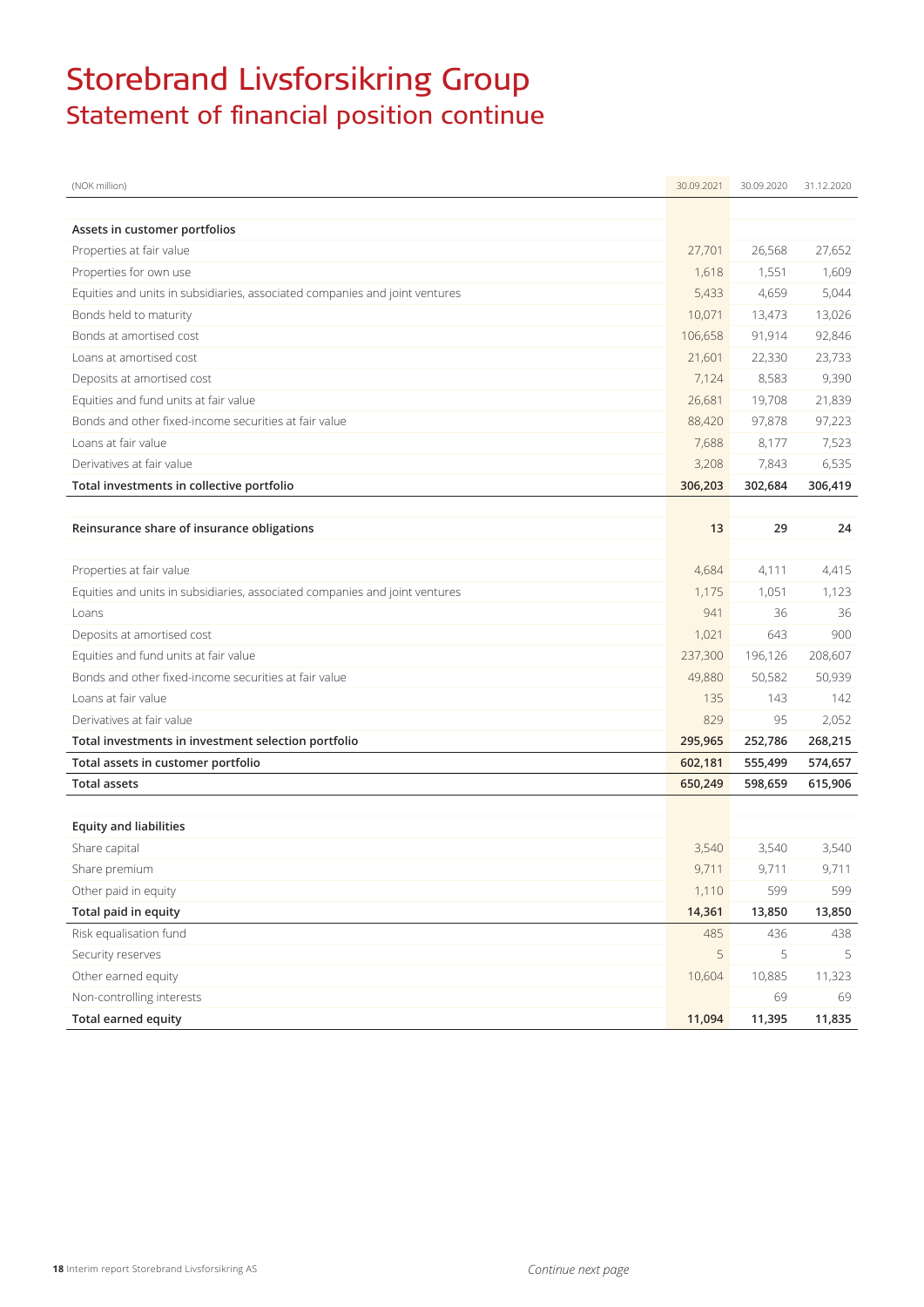# Storebrand Livsforsikring Group Statement of financial position continue

| (NOK million)                                                                   | 30.09.2021 | 30.09.2020 | 31.12.2020 |
|---------------------------------------------------------------------------------|------------|------------|------------|
| Perpetual subordinated loans                                                    | 1,997      | 1,100      | 1,100      |
| Dated subordinated loans                                                        | 9,761      | 7,860      | 7,734      |
| Total subordinated loans and hybrid tier 1 capital                              | 11,758     | 8,960      | 8,834      |
|                                                                                 |            |            |            |
| Premium reserves                                                                | 263,229    | 264,468    | 263,383    |
| Additional statutory reserves                                                   | 13,218     | 9,689      | 11,380     |
| Market value adjustment reserve                                                 | 5,692      | 8,092      | 7,170      |
| Premium fund, deposit fund and the pension surplus fund                         | 2,854      | 1,993      | 2,266      |
| Conditional bonus                                                               | 12,725     | 9,539      | 10,769     |
| Unallocated profit to insurance contracts                                       | 715        | 337        |            |
| Other technical reserve                                                         | 683        | 678        | 702        |
| Total insurance obligations in life insurance - contractual obligations         | 299,117    | 294,797    | 295,671    |
|                                                                                 |            |            |            |
| Pension capital                                                                 | 295,790    | 251,577    | 268,331    |
| Total insurance obligations in life insurance - investment portfolio separately | 295,790    | 251,577    | 268,331    |
|                                                                                 |            |            |            |
| Pension liabilities etc.                                                        | 168        | 104        | 180        |
| Deferred tax                                                                    | 700        | 571        | 647        |
| Other provisions for liabilities                                                | 51         | 113        | 115        |
| <b>Total provisions for liabilities</b>                                         | 919        | 788        | 942        |
|                                                                                 |            |            |            |
| Liabilities in connection with direct insurance                                 | 1,898      | 788        | 695        |
| Liabilities in connection with reinsurance                                      | 3          | 3          | 11         |
| Derivatives                                                                     | 1,702      | 2,884      | 886        |
| Liabilities to group companies                                                  | 24         | 1,548      | 29         |
| Other liabilities                                                               | 13,027     | 11,495     | 14,276     |
| <b>Total liabilities</b>                                                        | 16,654     | 16,719     | 15,897     |
|                                                                                 |            |            |            |
| Other accrued expenses and received, unearned income                            | 554        | 572        | 546        |
| Total accrued expenses and received, unearned income                            | 554        | 572        | 546        |
|                                                                                 |            |            |            |
| <b>Total equity and liabilities</b>                                             | 650.249    | 598,659    | 615,906    |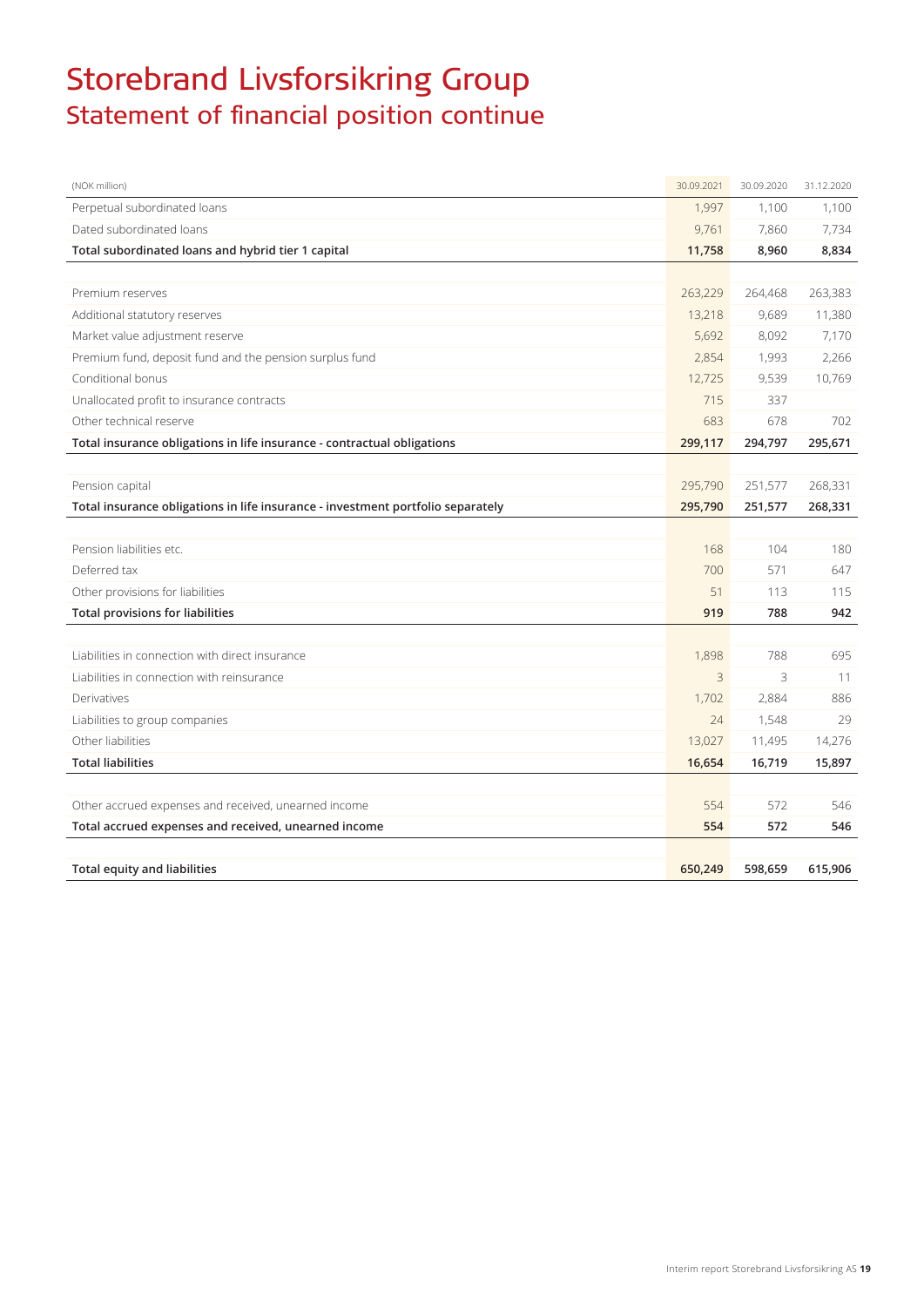# Storebrand Livsforsikring Group Statement of change in equity

|                                           |         |        |         | Majority's share of equity |             |          |          |                |          |
|-------------------------------------------|---------|--------|---------|----------------------------|-------------|----------|----------|----------------|----------|
|                                           |         | Share  | Other   |                            | Risk        |          |          | Non-           |          |
|                                           | Share   | premi- | paid in | Total paid                 | equalisati- | Security | Other    | controlling    | Total    |
| (NOK million)                             | capital | um     | equity  | in equity                  | on fund     | reserves | equity   | interests      | equity   |
| Equity at 31.12.2019                      | 3,540   | 9,711  | 88      | 13,339                     | 466         | 5        | 11,628   | 113            | 25,550   |
| Profit for the period                     |         |        |         |                            | $-30$       |          | 1,151    | 7              | 1,128    |
| Other comprehensive income                |         |        |         |                            |             |          | 277      |                | 277      |
| Total comprehensive income for the period |         |        |         |                            | $-30$       |          | 1,428    | $\overline{7}$ | 1,405    |
|                                           |         |        |         |                            |             |          |          |                |          |
| Equity transactions with owner:           |         |        |         |                            |             |          |          |                |          |
| Received dividend/group contributions     |         |        | 511     | 511                        |             |          |          |                | 511      |
| Paid dividend/group contributions         |         |        |         |                            |             |          | $-2,219$ |                | $-2,219$ |
| Other                                     |         |        |         |                            |             |          | 49       | $-52$          | $-3$     |
| Equity at 30.09.2020                      | 3,540   | 9,711  | 599     | 13,850                     | 436         | 5        | 10,886   | 69             | 25,245   |
| Profit for the period                     |         |        |         |                            | $-27$       |          | 1,699    | 7              | 1,679    |
| Other comprehensive income                |         |        |         |                            |             |          | 164      | 8              | 172      |
| Total comprehensive income for the period |         |        |         |                            | $-27$       |          | 1,864    | 15             | 1,851    |
|                                           |         |        |         |                            |             |          |          |                |          |
| Equity transactions with owner:           |         |        |         |                            |             |          |          |                |          |
| Received dividend/group contributions     |         |        | 511     | 511                        |             |          |          |                | 511      |
| Paid dividend/group contributions         |         |        |         |                            |             |          | $-2,220$ |                | $-2,220$ |
| Other                                     |         |        |         |                            |             |          | 52       | $-59$          | $-7$     |
| Equity at 31.12.2020                      | 3,540   | 9,711  | 599     | 13,850                     | 438         | 5        | 11,323   | 69             | 25,686   |
| Profit for the period                     |         |        |         |                            | 46          |          | 1,631    |                | 1,677    |
| Other comprehensive income                |         |        |         |                            |             |          | $-130$   |                | $-130$   |
| Total comprehensive income for the period |         |        |         |                            | 46          |          | 1,501    |                | 1,548    |
|                                           |         |        |         |                            |             |          |          |                |          |
| Equity transactions with owner:           |         |        |         |                            |             |          |          |                |          |
| Received dividend/group contributions     |         |        | 511     | 511                        |             |          |          |                | 511      |
| Paid dividend/group contributions         |         |        |         |                            |             |          | $-2,220$ |                | $-2,220$ |
| Other                                     |         |        |         |                            |             |          |          | $-69$          | $-69$    |
| Equity at 30.09.2021                      | 3,540   | 9,711  | 1,110   | 14,361                     | 485         | 5        | 10,605   | $\mathbf 0$    | 25,455   |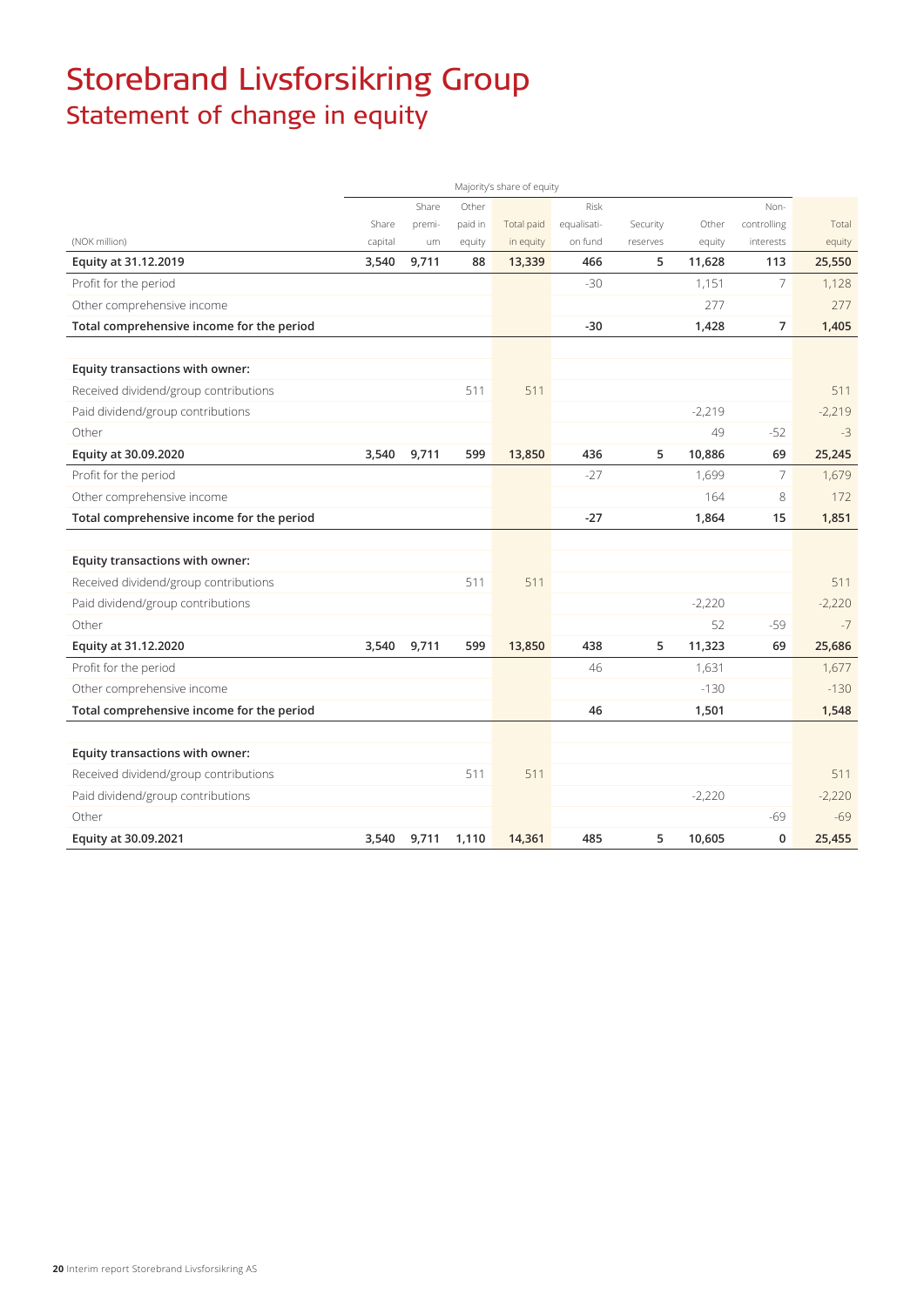# Storebrand Livsforsikring AS Statement of cash flow 1. January - 30. September

| Storebrand           |           |                                                                 |           | Storebrand Livsforsikring AS |
|----------------------|-----------|-----------------------------------------------------------------|-----------|------------------------------|
| Livsforsikring group |           |                                                                 |           |                              |
| 2020                 | 2021      | (NOK million)                                                   | 2021      | 2020                         |
|                      |           | Cash flow from operating activities                             |           |                              |
| 14,582               | 21,892    | Net received - direct insurance                                 | 14.497    | 9,848                        |
| $-10,537$            | $-14,543$ | Net claims/benefits paid - direct insurance                     | $-8,207$  | $-6,555$                     |
| 8,167                | $-3,824$  | Net receipts/payments - policy transfers                        | $-1,231$  | 2,017                        |
| -49                  | 3,715     | Net change insurance liabilities                                | 3,913     | 65                           |
| $-1,189$             | $-1,770$  | Net receipts/payments operations                                | $-1,024$  | $-678$                       |
| 516                  | 436       | Net receipts/payments - other operational activities            | $-2,330$  | 5,353                        |
| 11,490               | 5,907     | Net cash flow from operating activities before financial assets | 5,617     | 10,822                       |
| $-15$                | 747       | Net receipts/payments - loans to customers                      | 1,380     | 523                          |
| $-7,362$             | $-9,540$  | Net receipts/payments - financial assets                        | $-11,078$ | $-7,965$                     |
| 481                  | 145       | Net receipts/payments - property activities                     |           |                              |
| $-2,988$             | 2,032     | Net change bank deposits insurance customers                    | 2,267     | $-2,110$                     |
| $-9,884$             | $-6,617$  | Net cash flow from operating activities from financial assets   | $-7,431$  | $-9,552$                     |
| 1,605                | $-710$    | Net cash flow from operating activities                         | $-1,813$  | 499                          |
|                      |           |                                                                 |           |                              |
|                      |           | Cash flow from investing activities                             |           |                              |
|                      |           | 613 Net payments - sale/purchase of subsidiaries                | 621       |                              |
| -46                  |           | Net payments - purchase/capitalisation associated companies     |           | -46                          |
| $-17$                | $-17$     | Net receipts/payments - sale/purchase of fixed assets           | $-4$      | $-3$                         |
| $-63$                | 597       | Net cash flow from investing activities                         | 617       | -49                          |
|                      |           |                                                                 |           |                              |
|                      |           | Cash flow from financing activities                             |           |                              |
| 499                  | 3,911     | Receipts - subordinated loans issued                            | 3,911     | 499                          |
| $-872$               | $-373$    | Repayment of subordinated loans                                 | $-373$    | $-872$                       |
| $-313$               | $-352$    | Payments - interest on subordinated loans                       | $-352$    | $-313$                       |
| 682                  | 680       | Payments received of dividend and group contribution            | 1,884     | 1,286                        |
| $-682$               | $-2,220$  | Payment of dividend and group contribution                      | $-2,220$  | $-682$                       |
| -686                 | 1,646     | Net cash flow from financing activities                         | 2,850     | -81                          |
|                      |           |                                                                 |           |                              |
| 856                  |           | 1,533 Net cash flow for the period                              | 1,653     | 369                          |
| 10,741               | 8,149     | of which net cash flow for the period before financial assets   | 9,084     | 9,920                        |
|                      |           |                                                                 |           |                              |
| 856                  | 1,533     | Net movement in cash and cash equivalent assets                 | 1,653     | 369                          |
| 2,396                | 2,218     | Cash and cash equivalents at the start of the period            | 1,167     | 1,410                        |
| $-95$                | 42        | Currency translation differences                                |           |                              |
| 3,157                | 3,793     | Cash and cash equivalent assets at the end of the period        | 2,820     | 1,779                        |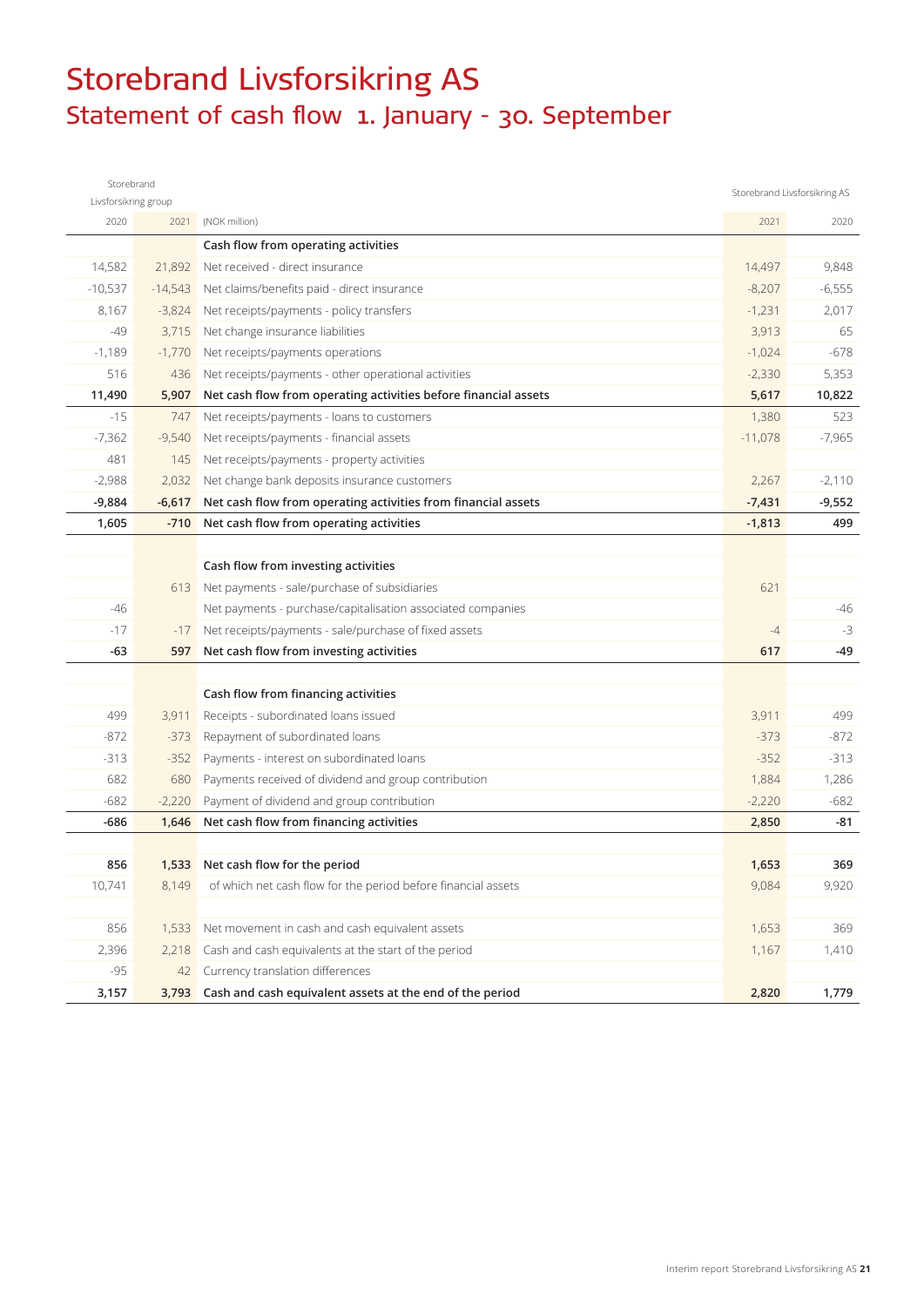# Storebrand Livsforsikring AS Statement of comprehensive income

|                                                                                                         | Q3       |          | $01.01 - 30.09$ |                |           |
|---------------------------------------------------------------------------------------------------------|----------|----------|-----------------|----------------|-----------|
| (NOK million)                                                                                           | 2021     | 2020     | 2021            | 2020           | Year 2020 |
| <b>Technical account:</b>                                                                               |          |          |                 |                |           |
| Gross premiums written                                                                                  | 4,452    | 3,968    | 14,898          | 13,982         | 18,099    |
| Reinsurance premiums ceded                                                                              |          | $-1$     | -6              | -8             | $-9$      |
| Premium reserves transferred from other companies                                                       | 3,619    | 332      | 13,610          | 5,326          | 6,051     |
| Premiums for own account                                                                                | 8,071    | 4,300    | 28,502          | 19,299         | 24,142    |
|                                                                                                         |          |          |                 |                |           |
| Income from investments in subsidiaries, associated companies and joint                                 |          |          |                 |                |           |
| ventures companies                                                                                      | 371      | 667      | 885             | 193            | 1,397     |
| of which from investment in property companies                                                          | 371      | 223      | 884             | 193            | 1,397     |
| Interest income and dividends etc. from financial assets                                                | 1,339    | 1,509    | 3,710           | 3,980          | 5,389     |
| Changes in investment value                                                                             | $-1,135$ | $-748$   | $-1,435$        | 2,480          | 1,622     |
| Realised gains and losses on investments                                                                | 351      | 1,226    | 1,505           | 1,105          | 1,901     |
| Total net income from investments in the collective portfolio                                           | 925      | 2,654    | 4,665           | 7,758          | 10,308    |
| Income from investments in subsidiaries, associated companies and joint                                 |          |          |                 |                |           |
| ventures companies                                                                                      | 90       | $-544$   | 250             | 41             | 355       |
| of which from investment in property companies                                                          | 89       | 51       | 249             | 41             | 357       |
| Interest income and dividends etc. from financial assets                                                | 91       | 189      | 262             | 34             | 919       |
| Changes in investment value                                                                             | $-903$   | 4,462    | 6,476           | $-391$         | 5,268     |
| Realised gains and losses on investments                                                                | 1,698    | 1,858    | 6,064           | 1,879          | 4,839     |
| Total net income from investments in the investment selection<br>portfolio                              | 976      | 5,965    | 13,052          | 1,563          | 11,381    |
|                                                                                                         |          |          |                 |                |           |
|                                                                                                         |          |          |                 |                |           |
| Other insurance related income                                                                          | 239      | 187      | 652             | 594            | 815       |
|                                                                                                         |          |          |                 |                |           |
| Gross claims paid                                                                                       | $-3,270$ | $-2,895$ | $-9,500$        | $-9,354$       | $-12,278$ |
| Claims paid - reinsurance                                                                               |          |          | $\overline{7}$  | $\overline{4}$ | 14        |
| Premium reserves etc. transferred to other companies                                                    | $-6,679$ | $-1,251$ | $-14,841$       | $-4,228$       | $-5,021$  |
| Claims for own account                                                                                  | $-9,949$ | $-4,146$ | $-24,334$       | $-13,578$      | $-17,285$ |
|                                                                                                         |          |          |                 |                |           |
| To/from premium reserve, gross                                                                          | 664      | 563      | $-5,624$        | 201            | 554       |
| To/from additional statutory reserves                                                                   | 563      | 17       | $-641$          | 78             | $-2,460$  |
| Change in marketvalue adjustment fund                                                                   | 1,128    | $-689$   | 1,478           | $-2,592$       | $-1,670$  |
| Change in premium fund, deposit fund and the pension surplus fund                                       | $-2$     |          | $-3$            |                | -3        |
| To/from technical reserves for non-life insurance business                                              | 11       | 1        | 8               | $-118$         | $-106$    |
| Transfer of additional statutory reserves and value adjustment fund from                                | $-545$   | 1        | 682             | $-7$           | 27        |
| other insurance companies/pension funds                                                                 |          |          |                 |                |           |
| Changes in insurance obligations recognised in the Profit and Loss<br>Account - contractual obligations | 1,818    | $-108$   | $-4,100$        | $-2,440$       | $-3,658$  |
| Change in pension capital                                                                               | $-685$   | $-7,573$ | $-14,374$       | $-10,376$      | $-22,580$ |
| Changes in insurance obligations recognised in the Profit and Loss                                      |          |          |                 |                |           |
| Account - investment portfolio separately                                                               | $-685$   | $-7,573$ | $-14,374$       | $-10,376$      | $-22,580$ |
| Profit on investment result                                                                             |          |          |                 |                | -508      |
| Risk result allocated to insurance contracts                                                            |          |          |                 |                | $-113$    |
| Other allocation of profit                                                                              |          |          |                 |                | -84       |
| Unallocated profit                                                                                      | $-645$   | -546     | $-1,945$        | $-1,308$       |           |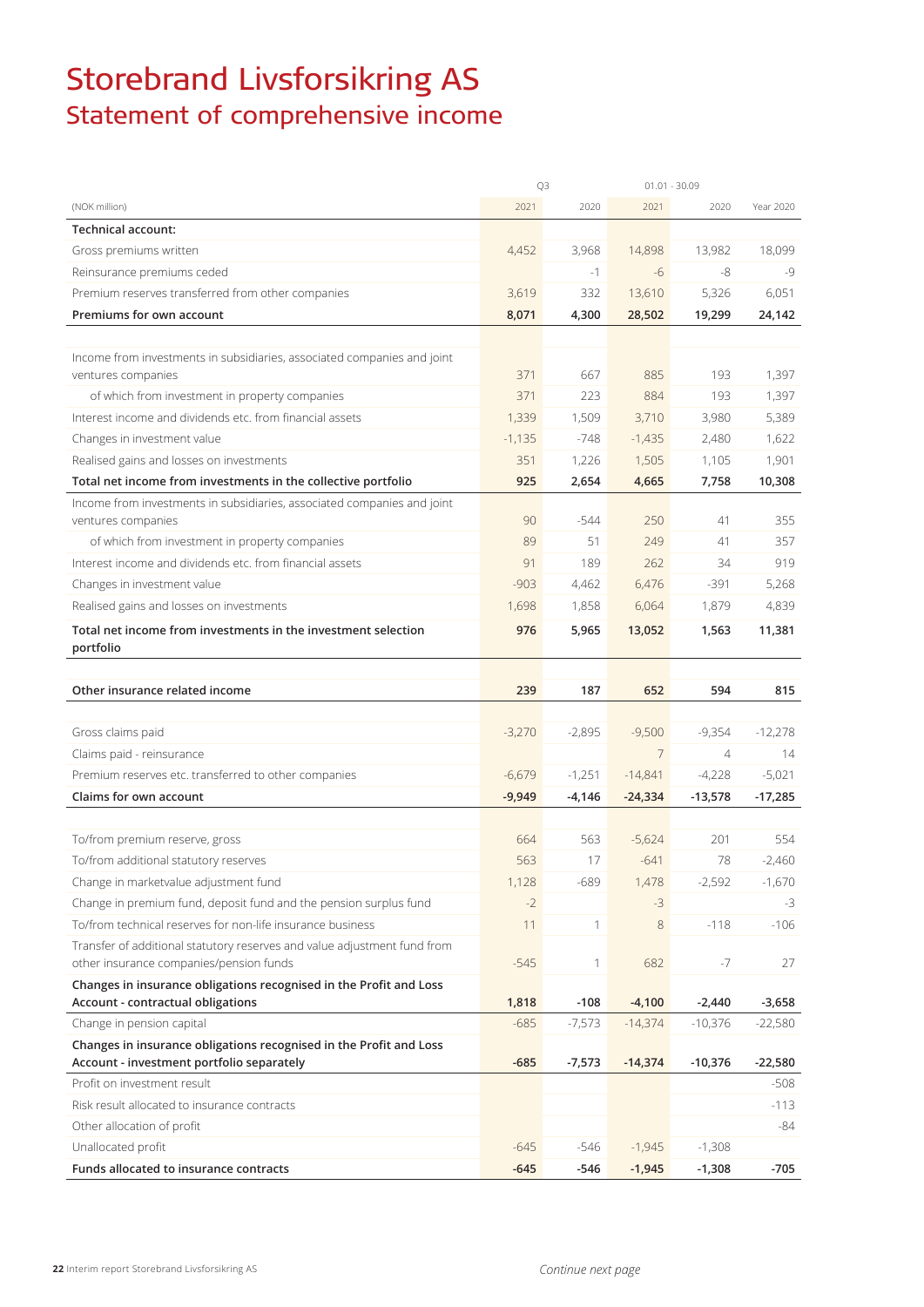# Storebrand Livsforsikring AS Statement of comprehensive income continue

|                                                                                               |              | Q3     |                | $01.01 - 30.09$ |           |
|-----------------------------------------------------------------------------------------------|--------------|--------|----------------|-----------------|-----------|
| (NOK million)                                                                                 | 2021         | 2020   | 2021           | 2020            | Year 2020 |
|                                                                                               |              |        |                |                 |           |
| Management expenses                                                                           | $-61$        | $-57$  | $-176$         | $-149$          | $-211$    |
| Selling expenses                                                                              | $-58$        | $-96$  | $-179$         | $-278$          | $-216$    |
| Insurance-related administration expenses (incl. commissions for                              |              |        |                |                 |           |
| reinsurance received)                                                                         | $-227$       | $-192$ | $-670$         | $-595$          | $-936$    |
| Insurance-related operating expenses                                                          | $-347$       | $-344$ | $-1,024$       | $-1,022$        | $-1,362$  |
| Other insurance related expenses after reinsurance share                                      | $-34$        | $-22$  | $-102$         | $-178$          | -247      |
| Technical insurance profit                                                                    | 369          | 367    | 991            | 314             | 808       |
|                                                                                               |              |        |                |                 |           |
| Non-technical account                                                                         |              |        |                |                 |           |
|                                                                                               |              |        |                |                 |           |
| Income from investments in subsidiaries, associated companies and joint<br>ventures companies | $-30$        | 21     | 1,565          | 1,039           | 1,117     |
| Interest income and dividends etc. from financial assets                                      | 86           | 80     | 245            | 252             | 418       |
| Changes in investment value                                                                   | $-4$         | 17     | $-11$          | 46              | 35        |
| Realised gains and losses on investments                                                      | 75           | 2      | 276            | $-560$          | $-581$    |
| Net income from investments in company portfolio                                              | 127          | 120    | 2,074          | 777             | 989       |
|                                                                                               |              |        |                |                 |           |
| Other income                                                                                  | $\mathbf{1}$ | 1      | $\overline{2}$ | 2               | 4         |
|                                                                                               |              |        |                |                 |           |
| Management expenses                                                                           | $-5$         | $-5$   | $-15$          | $-14$           | $-19$     |
| Other expenses                                                                                | $-117$       | -85    | $-319$         | $-276$          | $-392$    |
| Total management expenses and other costs linked to the company                               | $-123$       | -90    | $-334$         | $-290$          | $-411$    |
| portfolio                                                                                     |              |        |                |                 |           |
| Profit or loss on non-technical account                                                       | 5            | 31     | 1,742          | 489             | 582       |
|                                                                                               |              |        |                |                 |           |
| Profit before tax                                                                             | 374          | 398    | 2,733          | 803             | 1,390     |
|                                                                                               |              |        |                |                 |           |
| Tax expenses                                                                                  | $-111$       | $-90$  | $-331$         | 507             | 369       |
|                                                                                               |              |        |                |                 |           |
| Profit before other comprehensive income                                                      | 263          | 308    | 2,402          | 1,310           | 1,759     |
|                                                                                               |              |        |                |                 |           |
| Change in actuarial assumptions                                                               |              |        |                |                 | $-3$      |
| Tax on other profit elements not to be reclassified to profit/loss                            |              |        |                |                 | 8         |
| Other comprehensive income not to be reclassified to profit/loss                              |              |        |                |                 | 5         |
|                                                                                               |              |        |                |                 |           |
| Profit/loss cash flow hedging                                                                 | -8           | $-14$  | $-35$          |                 | $-32$     |
| Other profit comprehensive income that may be reclassified to<br>profit /loss                 | -8           | -14    | $-35$          | 0               | $-32$     |
| Other comprehensive income                                                                    | $-8$         | $-14$  | $-35$          |                 | $-27$     |
| Total comprehensive income                                                                    | 254          | 294    | 2,367          | 1,310           | 1,732     |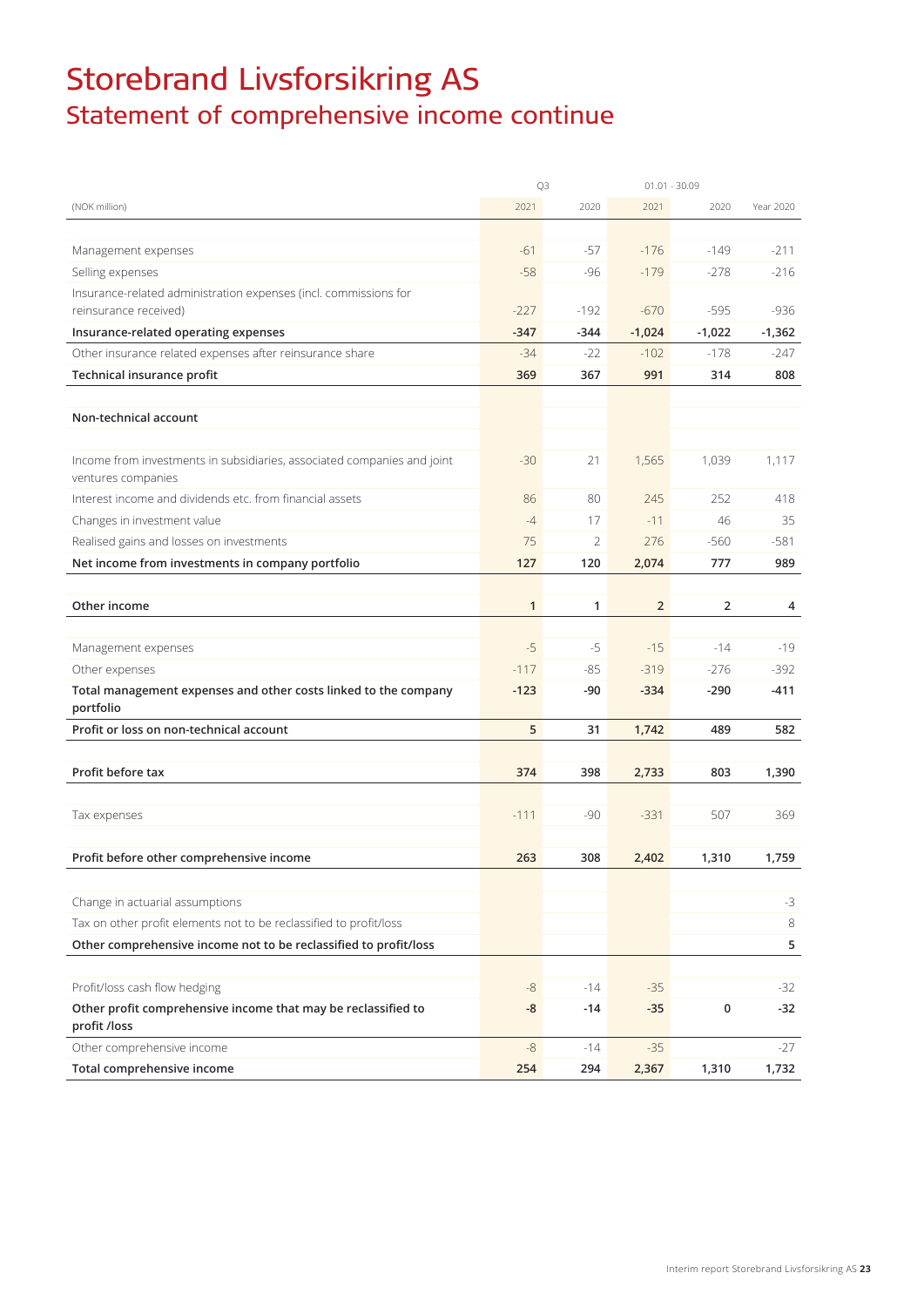# Storebrand Livsforsikring AS Statement of financial position

| (NOK million)                                                               | 30.09.2021 | 30.09.2020   | 31.12.2020 |
|-----------------------------------------------------------------------------|------------|--------------|------------|
| Assets                                                                      |            |              |            |
| Assets in company portfolio                                                 |            |              |            |
| Other intangible assets                                                     | 482        | 396          | 419        |
| Total intangible assets                                                     | 482        | 396          | 419        |
| Equities and units in subsidiaries, associated companies and joint ventures | 12,678     | 13,457       | 13,225     |
| Loans at amortised cost                                                     |            |              |            |
| Bonds at amortised cost                                                     | 8,287      | 8,120        | 7,361      |
| Deposits at amoritsed cost                                                  | 1,220      | 349          | 373        |
| Equities and fund units at fair value                                       | 407        | 55           | 51         |
| Bonds and other fixed-income securities at fair value                       | 13,653     | 11,364       | 10,748     |
| Loans at fair value                                                         |            |              | 12         |
| Derivatives at fair value                                                   | 896        | 1,377        | 1,316      |
| <b>Total investments</b>                                                    | 37,141     | 34,723       | 33,085     |
| Receivables in connection with direct business transactions                 | 652        | 370          | 257        |
| Receivables in connection with reinsurance transactions                     | 1          | $\mathbf{1}$ | -1         |
| Receivables with group company                                              | 61         | 47           | 753        |
| Other receivables                                                           | 4,305      | 2,065        | 1,474      |
| <b>Total receivables</b>                                                    | 5,018      | 2,483        | 2,485      |
| Tangible fixed assets                                                       | 11         | 16           | 14         |
| Cash, bank                                                                  | 1,600      | 885          | 794        |
| Tax assets                                                                  | 1,216      | 1,845        | 1,547      |
| <b>Total other assets</b>                                                   | 2,826      | 2,746        | 2,355      |
| Other pre-paid costs and income earned and not received                     | 44         | 22           | 27         |
| Total pre-paid costs and income earned and not received                     | 44         | 22           | 27         |
| Total assets in company portfolio                                           | 45,512     | 40,369       | 38,371     |
|                                                                             |            |              |            |
| Assets in customer portfolios                                               |            |              |            |
| Equities and units in subsidiaries, associated companies and joint ventures | 22,105     | 19,993       | 21,155     |
| of which investment in property companies                                   | 22,105     | 19,993       | 21,104     |
| Bonds held to maturity                                                      | 10,071     | 13,473       | 13,026     |
| Bonds at amortised cost                                                     | 106,658    | 91,914       | 92,846     |
| Loans at amoritsed cost                                                     | 21,601     | 22,330       | 23,733     |
| Deposits at amoritsed cost                                                  | 4,254      | 5,981        | 6,499      |
| Equities and fund units at fair value                                       | 17,012     | 10,650       | 11,902     |
| Bonds and other fixed-income securities at fair value                       | 23,798     | 27,474       | 27,035     |
| Loans at fair value                                                         |            |              | 104        |
| Derivatives at fair value                                                   | 1,918      | 5,593        | 4,247      |
| Total investments in collective portfolio                                   | 207,417    | 197,408      | 200,546    |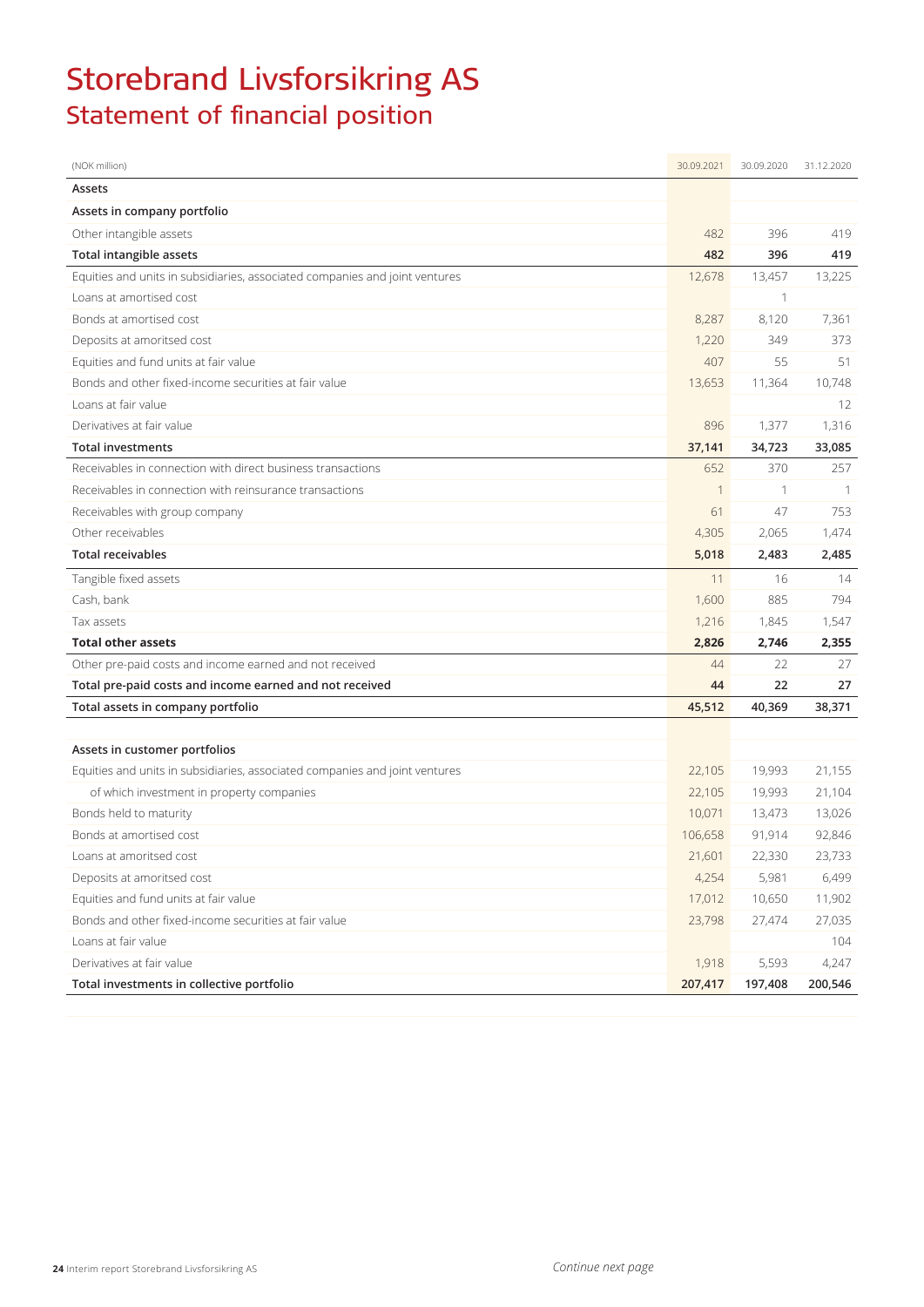# Storebrand Livsforsikring AS Statement of financial position continue

| (NOK million)                                                                   | 30.09.2021 | 30.09.2020 | 31.12.2020 |
|---------------------------------------------------------------------------------|------------|------------|------------|
| Reinsurance share of insurance obligations                                      | 4          | 20         | 15         |
|                                                                                 |            |            |            |
| Equities and units in subsidiaries, associated companies and joint ventures     | 6,014      | 5,204      | 5,601      |
| of which investment in property companies                                       | 6,014      | 5,204      | 5,586      |
| Loans at amoritsed cost                                                         | 941        | 36         | 36         |
| Deposits at amoritsed cost                                                      | 465        | 321        | 488        |
| Equities and fund units at fair value                                           | 101.777    | 78,701     | 86,267     |
| Bonds and other fixed-income securities at fair value                           | 41,402     | 41,594     | 42,340     |
| Loans at fair value                                                             | 135        | 143        | 171        |
| Derivatives at fair value                                                       | 829        | 95         | 2,052      |
| Total investments in investment selection portfolio                             | 151,563    | 126,096    | 136,955    |
| Total assets in customer portfolios                                             | 358,984    | 323,524    | 337,515    |
| <b>Total assets</b>                                                             | 404,495    | 363,893    | 375,886    |
|                                                                                 |            |            |            |
| <b>Equity and liabilities</b>                                                   |            |            |            |
| Share capital                                                                   | 3,540      | 3,540      | 3,540      |
| Share premium                                                                   | 9,711      | 9,711      | 9,711      |
| Other paid in equity                                                            | 1,110      | 599        | 1,110      |
| Total paid in equity                                                            | 14,361     | 13,850     | 14,361     |
| Risk equalisation fund                                                          | 485        | 436        | 438        |
| Security reserves                                                               | 5          | 5          | 5          |
| Other earned equity                                                             | 13,050     | 12,530     | 10,729     |
| Total earned equity                                                             | 13,540     | 12,971     | 11,172     |
| Perpetual subordinated loans                                                    | 1,997      | 1,100      | 1,100      |
| Dated subordinated loans                                                        | 9,761      | 7,860      | 7,734      |
| Total subordinated loans and hybrid tier 1 capital                              | 11,758     | 8,960      | 8,834      |
| Premium reserves                                                                | 180,440    | 172,016    | 172,089    |
| Additional statutory reserves                                                   | 11,975     | 8,841      | 11,380     |
| Market value adjustment reserve                                                 | 5,692      | 8,092      | 7,170      |
| Premium fund, deposit fund and the pension surplus fund                         | 2,854      | 1,993      | 2,266      |
| Unallocated profit to insurance contracts                                       | 1,981      | 1,327      |            |
| Other technical reserve                                                         | 683        | 678        | 702        |
| Total insurance obligations in life insurance - contractual obligations         | 203,625    | 192,947    | 193,607    |
| Pension capital                                                                 | 151,404    | 124,900    | 137,089    |
| Total insurance obligations in life insurance - investment portfolio separately | 151,404    | 124,900    | 137,089    |
| Pension liabilities etc.                                                        | 7          | 7          | 7          |
| <b>Total provisions for liabilities</b>                                         | 7          | 7          | 7          |
| Liabilities in connection with direct insurance                                 | 1,744      | 597        | 469        |
| Derivatives                                                                     | 1,273      | 2,196      | 401        |
| Liabilities to group companies                                                  | 19         | 1,555      | 2,254      |
| Other liabilities                                                               | 6,596      | 5,770      | 7,553      |
| <b>Total liabilities</b>                                                        | 9,631      | 10,118     | 10,678     |
| Other accrued expenses and received, unearned income                            | 169        | 140        | 137        |
| Total accrued expenses and received, unearned income                            | 169        | 140        | 137        |
| <b>Total equity and liabilities</b>                                             | 404,495    | 363,893    | 375,886    |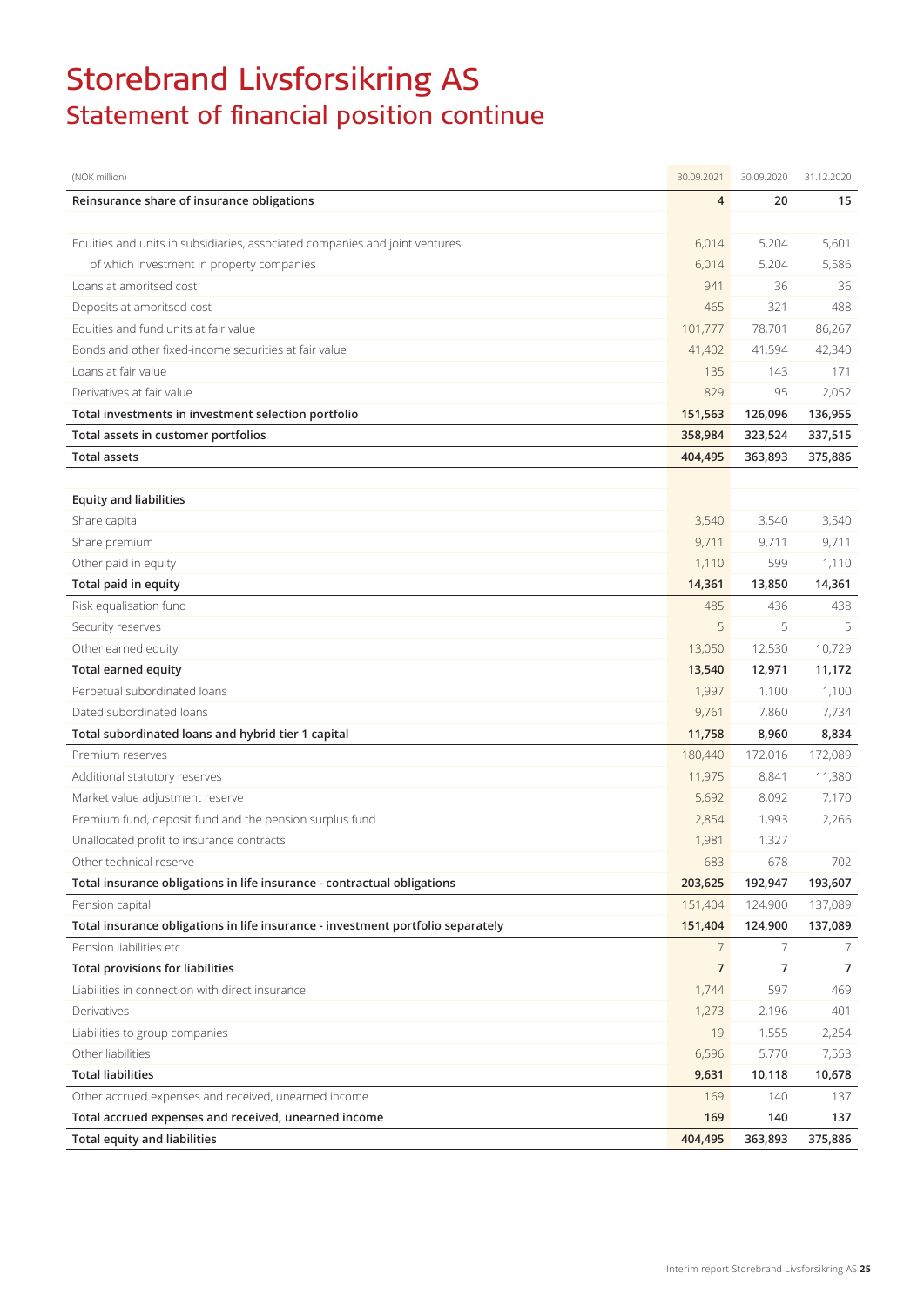# Storebrand Livsforsikring AS Statement of change in equity

|                                              |                       | Share   | Other   | Total   | Risk         |                |              |              |
|----------------------------------------------|-----------------------|---------|---------|---------|--------------|----------------|--------------|--------------|
|                                              | Share                 | premium | paid in | paid in | equalisation | Security       | Other        | Total        |
| (NOK million)                                | capital <sup>1)</sup> | reserve | capital | equity  | fund         | reserves       | equity       | equity       |
| Equity 31.12.2019                            | 3,540                 | 9,711   | 599     | 13,850  | 466          | 5              | 11,190       | 25,511       |
| Profit for the period                        |                       |         |         |         | $-30$        |                | 1,340        | 1,310        |
| Other comprehensive income                   |                       |         |         |         |              |                |              |              |
| Total comprehensive income for the<br>period |                       |         |         |         | $-30$        |                | 1,340        | 1,310        |
|                                              |                       |         |         |         |              |                |              |              |
| Equity transactions with owner:              |                       |         |         |         |              |                |              |              |
| Received dividend/group contributions        |                       |         |         |         |              |                |              |              |
| Paid dividend/group contributions            |                       |         |         |         |              |                |              |              |
| Other                                        |                       |         |         |         |              |                |              |              |
| Equity 30.09.2020                            | 3,540                 | 9,711   | 599     | 13,850  | 436          | 5              | 12,530       | 26,820       |
| Profit for the period                        |                       |         |         |         | $-27$        | $\overline{0}$ | 1,787        | 1,759        |
| Other comprehensive income                   |                       |         |         |         |              |                | $-27$        | $-27$        |
| Total comprehensive income for the           |                       |         |         |         |              |                |              |              |
| period                                       |                       |         |         |         | $-27$        | $\pmb{0}$      | 1,759        | 1,732        |
|                                              |                       |         |         |         |              |                |              |              |
| Equity transactions with owner:              |                       |         |         |         |              |                |              |              |
| Received dividend/group contributions        |                       |         | 511     | 511     |              |                |              | 511          |
| Paid dividend/group contributions            |                       |         |         |         |              |                | $-2,222$     | $-2,222$     |
| Other                                        |                       |         |         |         |              |                | $\mathbf{1}$ | $\mathbf{1}$ |
| Equity at 31.12.2020                         | 3,540                 | 9,711   | 1,110   | 14,361  | 438          | 5              | 10,729       | 25,533       |
| Profit for the period                        |                       |         |         |         | 46           |                | 2,355        | 2,402        |
| Other comprehensive income                   |                       |         |         |         |              |                | $-35$        | $-35$        |
| Total comprehensive income for the           |                       |         |         |         |              |                |              |              |
| period                                       |                       |         |         |         | 46           |                | 2,321        | 2,367        |
|                                              |                       |         |         |         |              |                |              |              |
| Equity transactions with owner:              |                       |         |         |         |              |                |              |              |
| Received dividend/group contributions        |                       |         |         |         |              |                |              |              |
| Paid dividend/group contributions            |                       |         |         |         |              |                |              |              |
| Other                                        |                       |         |         |         |              |                |              |              |
| Equity 30.09.2021                            | 3,540                 | 9,711   | 1,110   | 14,361  | 485          | 5              | 13,050       | 27,900       |

1) 35 404 200 shares of NOK 100 par value.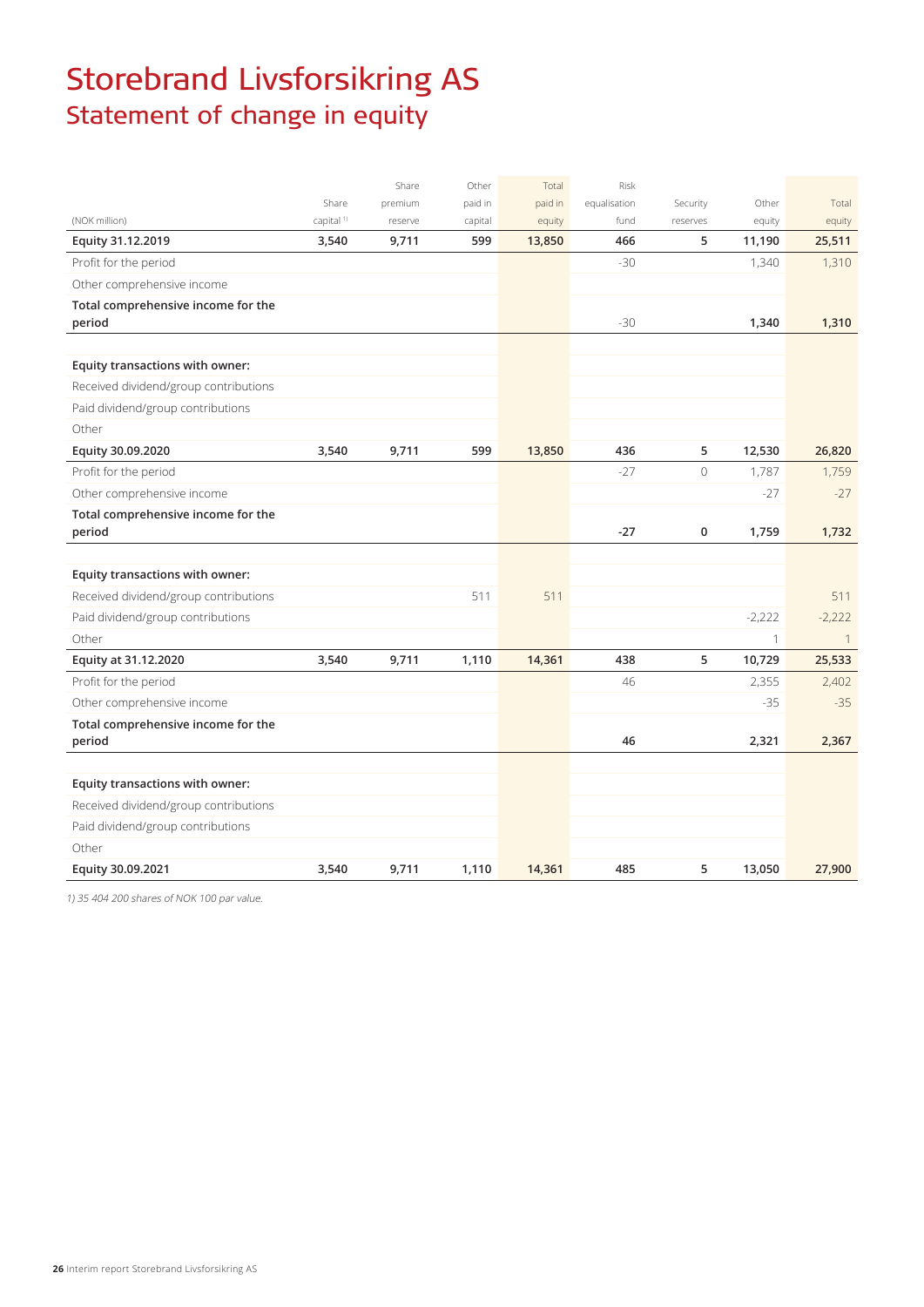### **Notes** Storebrand Livsforsikring Group



### Accounting policies

The Group's interim financial statements include Storebrand Livsforsikring AS, subsidiaries, associated and joint-ventures companies. The financial statements are prepared in accordance with the "Regulation on the annual accounts etc. of lifeinsurance companies" for the parent company and the consolidated financial statements in accordance with IAS 34 Interim Financial Reporting. The interim financial statements do not contain all the information that is required in full annual financial statements.

A description of the accounting policies applied in the preparation of the financial statements are provided in the 2020 annual report, and the interim financial statements are prepared in accordance with these accounting policies.

#### **Storebrand Livsforsikring AS - the company's financial statements**

The financial statements have been prepared in accordance with the accounting principles that were used in the annual report for 2020.

There are none new or changed accounting standards that entered into effect in 2021 that have significant effect on Storebrand's consolidated financial statements.

#### Note  $\Omega$

### Estimates

In preparing the Group's financial statements the management are required to make estimates, judgements and assumptions of uncertain amounts. The estimates and underlying assumptions are reviewed on an ongoing basis and are based on historical experience and expectations of future events and represent the management's best judgement at the time the financial statements were prepared.

Actual results may differ from these estimates.

A description of the most critical estimates and judgements that can affect recognised amounts is included in the 2020 annual report in note 2, insurance risk in note 6, valuation of financial instruments at fair value is described in note 11 and in the interim financial statements note 9 Solvency II.

#### Note 03

### Profit by segments

Storebrand´s operation includes the segments Savings, Insurance, Guaranteed Pension and Other.

#### **Savings**

The savings segment includes products for retirement savings with no interest rate guarantees. The segment consists of defined contribution pensions in Norway and Sweden. In addition, certain other subsidiaries in Storebrand Livsforsikring and SPP are included in Savings.

#### **Insurance**

The insurance segment provides personal risk products in the Norwegian retail market in addition to employer's liability insurance and pension-related insurance in the Norwegian and Swedish corporate markets.

#### **Guaranteed pension**

The guaranteed pension segment includes long-term pension savings products which provides customers a guaranteed rate of return. The area includes defined benefit pensions in Norway and Sweden, paid-up policies and individual capital and pension insurances.

#### **Other**

The result for Storebrand ASA is reported under Other, as well as the result for the company portfolios of Storebrand Livsforsikring and SPP. The elimination of intra-group transactions is also included in the Other segment.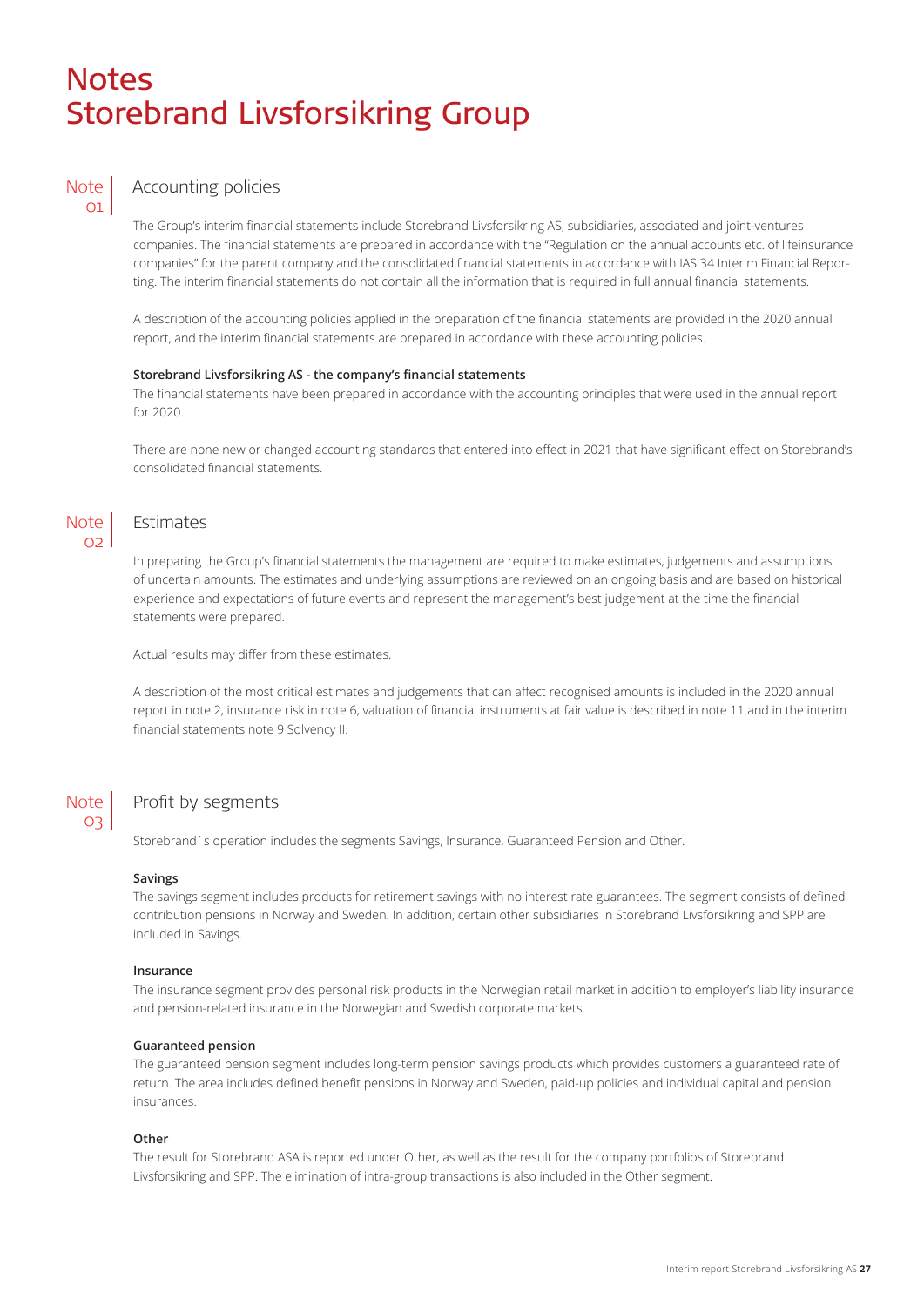#### **Reconciliation with the profit and loss account**

Profit in the segments are reconciled with the corporate profit and loss account before tax. The corporate profit and loss account includes gross income and gross expenses linked to both the insurance customers and owners. The various segments are to a large extent followed up on net profit margins, including risk and administration results. The profit lines that are used in segment reporting will therefore not be identical with the profit lines in the corporate profit and loss account.

A description of the most important differences is included in the 2020 annual report in note 3 Segment reporting.

#### **Profit by segments**

|                                   | Q3    |      | $1.1 - 30.09$ |        | Full year |
|-----------------------------------|-------|------|---------------|--------|-----------|
| (NOK million)                     | 2021  | 2020 | 2021          | 2020   | 2020      |
| Savings                           | 250   | 217  | 805           | 572    | 782       |
| Insurance                         | 64    | 112  | 205           | $-51$  | 89        |
| Guaranteed pension <sup>1)</sup>  | 315   | 308  | 946           | 409    | 775       |
| Other                             | 17    | 110  | 403           | 17     | 61        |
| <b>Profit before amortisation</b> | 646   | 747  | 2,359         | 947    | 1,707     |
| Amortisation intangible assets    | $-92$ | -93  | $-276$        | $-277$ | $-372$    |
| Profit before tax                 | 554   | 653  | 2,084         | 670    | 1,336     |

1) *Comparing figures for previous periods have been revised. The result for Euroben has been moved from "Other" to "Guaranteed pension".*

#### **Segment information Q3**

|                                                | Savings<br>Insurance |        |                 |        | Guaranteed pension |        |
|------------------------------------------------|----------------------|--------|-----------------|--------|--------------------|--------|
| (NOK million)                                  | 2021                 | 2020   | 2021            | 2020   | 2021               | 2020   |
| Fee and administration income                  | 536                  | 484    |                 |        | 423                | 380    |
| Insurance result                               |                      |        | 148             | 195    |                    |        |
| - Insurance premiums for own account           |                      |        | 745             | 746    |                    |        |
| - Claims for own account                       |                      |        | $-598$          | $-551$ |                    |        |
| Operational cost                               | $-283$               | $-272$ | $-94$           | -97    | $-217$             | $-217$ |
| Operating profit                               | 253                  | 212    | 54              | 97     | 206                | 163    |
| Financial items and risk result life & pension | $-3$                 | 5      | 10 <sup>°</sup> | 15     | 109                | 146    |
| Profit before amortisation                     | 250                  | 217    | 64              | 112    | 315                | 308    |
| Amortisation of intangible assets              |                      |        |                 |        |                    |        |
| Profit before tax                              | 250                  | 217    | 64              | 112    | 315                | 308    |

|                                                |       |      | Storebrand Livsforsikring |        |
|------------------------------------------------|-------|------|---------------------------|--------|
|                                                | Other |      | group                     |        |
| (NOK million)                                  | 2021  | 2020 | 2021                      | 2020   |
| Fee and administration income                  |       |      | 959                       | 864    |
| Insurance result                               |       |      | 148                       | 195    |
| - Insurance premiums for own account           |       |      | 745                       | 746    |
| - Claims for own account                       |       |      | $-598$                    | $-551$ |
| Operational cost                               | $-7$  | $-7$ | $-602$                    | $-594$ |
| <b>Operating profit</b>                        | $-7$  | $-7$ | 505                       | 464    |
| Financial items and risk result life & pension | 24    | 117  | 141                       | 282    |
| Profit before amortisation                     | 17    | 110  | 646                       | 747    |
| Amortisation of intangible assets              |       |      | $-92$                     | -93    |
| Profit before tax                              | 17    | 110  | 554                       | 653    |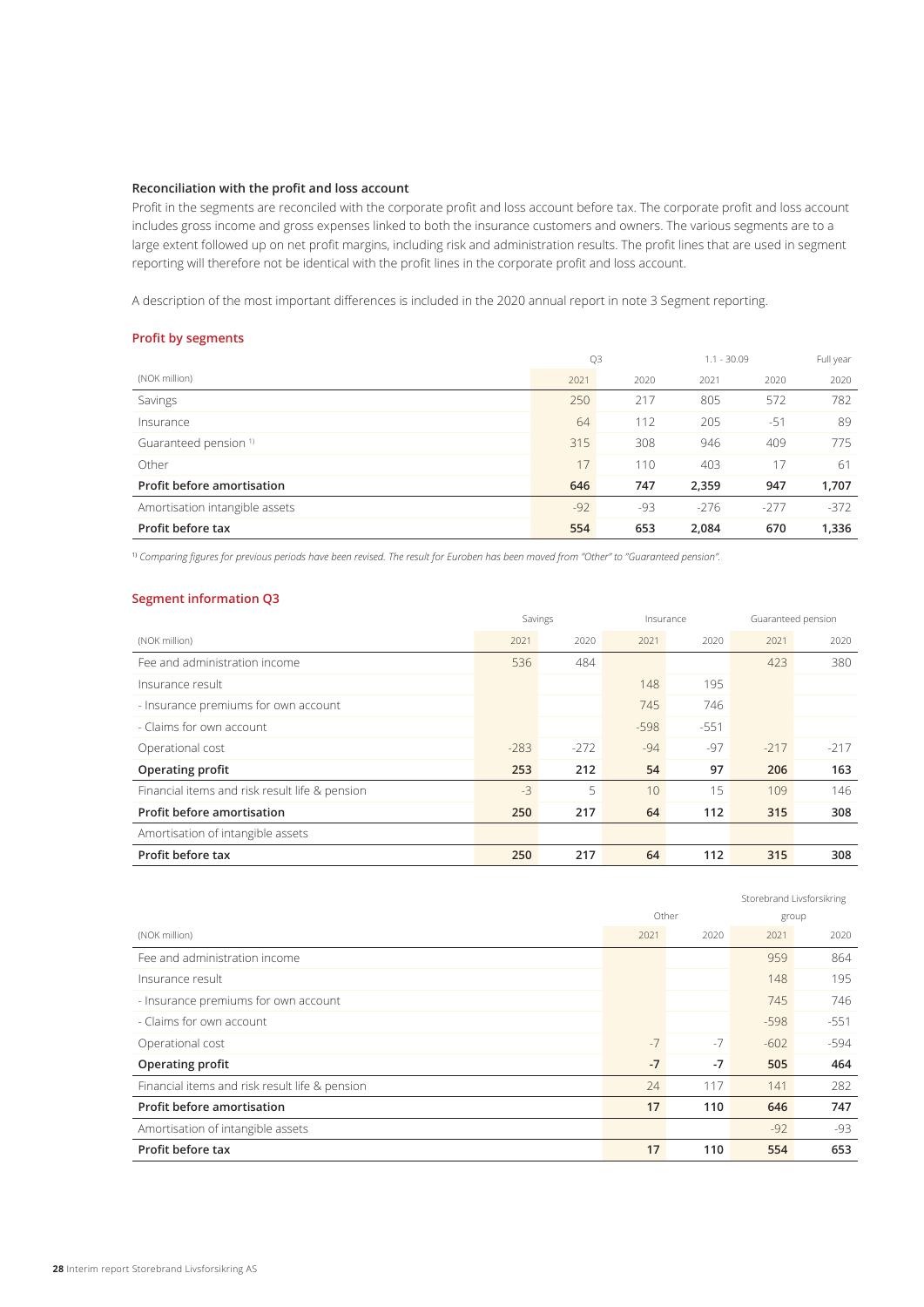#### **Segment information as at 30.09**

|                                                | Savings<br>Insurance |        |          | Guaranteed pension |        |        |
|------------------------------------------------|----------------------|--------|----------|--------------------|--------|--------|
| (NOK million)                                  | 2021                 | 2020   | 2021     | 2020               | 2021   | 2020   |
| Fee and administration income                  | 1,642                | 1,459  |          |                    | 1.213  | 1.121  |
| Insurance result                               |                      |        | 441      | 239                |        |        |
| - Insurance premiums for own account           |                      |        | 2,229    | 2,188              |        |        |
| - Claims for own account                       |                      |        | $-1,788$ | $-1,949$           |        |        |
| Operational cost                               | $-848$               | $-842$ | $-289$   | $-300$             | $-641$ | $-643$ |
| Operating profit                               | 794                  | 617    | 152      | $-61$              | 572    | 479    |
| Financial items and risk result life & pension | 11                   | $-45$  | 54       | 10                 | 375    | $-70$  |
| Profit before amortisation                     | 805                  | 572    | 205      | $-51$              | 946    | 409    |
| Amortisation of intangible assets              |                      |        |          |                    |        |        |
| Profit before tax                              | 805                  | 572    | 205      | $-51$              | 946    | 409    |

|                                                |       |       |          | Storebrand Livsforsikring |  |  |
|------------------------------------------------|-------|-------|----------|---------------------------|--|--|
|                                                |       | Other |          | group                     |  |  |
| (NOK million)                                  | 2021  | 2020  | 2021     | 2020                      |  |  |
| Fee and administration income                  |       | 1     | 2,856    | 2,581                     |  |  |
| Insurance result                               |       |       | 441      | 239                       |  |  |
| - Insurance premiums for own account           |       |       | 2,229    | 2,188                     |  |  |
| - Claims for own account                       |       |       | $-1,788$ | $-1,949$                  |  |  |
| Operational cost                               | $-21$ | $-22$ | $-1,799$ | $-1,807$                  |  |  |
| Operating profit                               | $-21$ | $-22$ | 1,497    | 1,013                     |  |  |
| Financial items and risk result life & pension | 424   | 39    | 862      | -66                       |  |  |
| Profit before amortisation                     | 403   | 17    | 2,359    | 947                       |  |  |
| Amortisation of intangible assets              |       |       | $-276$   | $-277$                    |  |  |
| Profit before tax                              | 403   | 17    | 2,084    | 670                       |  |  |

#### **Note**  $O/A$

### Financial market risk and insurance risk

Risks are described in the annual report for 2020 in note 6 (Insurance risk), note 7 (Financial market risk), note 8 (Liquidity risk), note 9 (Credit risk) and note 10 (Concentrations of risk).

#### Financial market risk

Market risk means changes in the value of assets due to unexpected volatility or price changes in the financial markets. It also refers to the risk that the value of the insurance liability develops differently than the assets due to interest rate changes. The most significant market risks for Storebrand are interest rate risk, equity market risk, property price risk, credit risk and currency exchange rate risk.

For the life insurance companies, the financial assets are invested in a variety of sub-portfolios. Market risk affects Storebrand's income and profit differently in the different portfolios. There are three main types of sub-portfolios: company portfolios, customer portfolios without a guarantee (unit linked) and customer portfolios with a guarantee.

The market risk in the company portfolios has a direct impact on Storebrand's profit.

The market risk in customer portfolios without a guarantee (unit linked) is borne by the customers, meaning Storebrand is not directly affected by changes in value. Nevertheless, changes in value do affect Storebrand's profit indirectly. Income is based mainly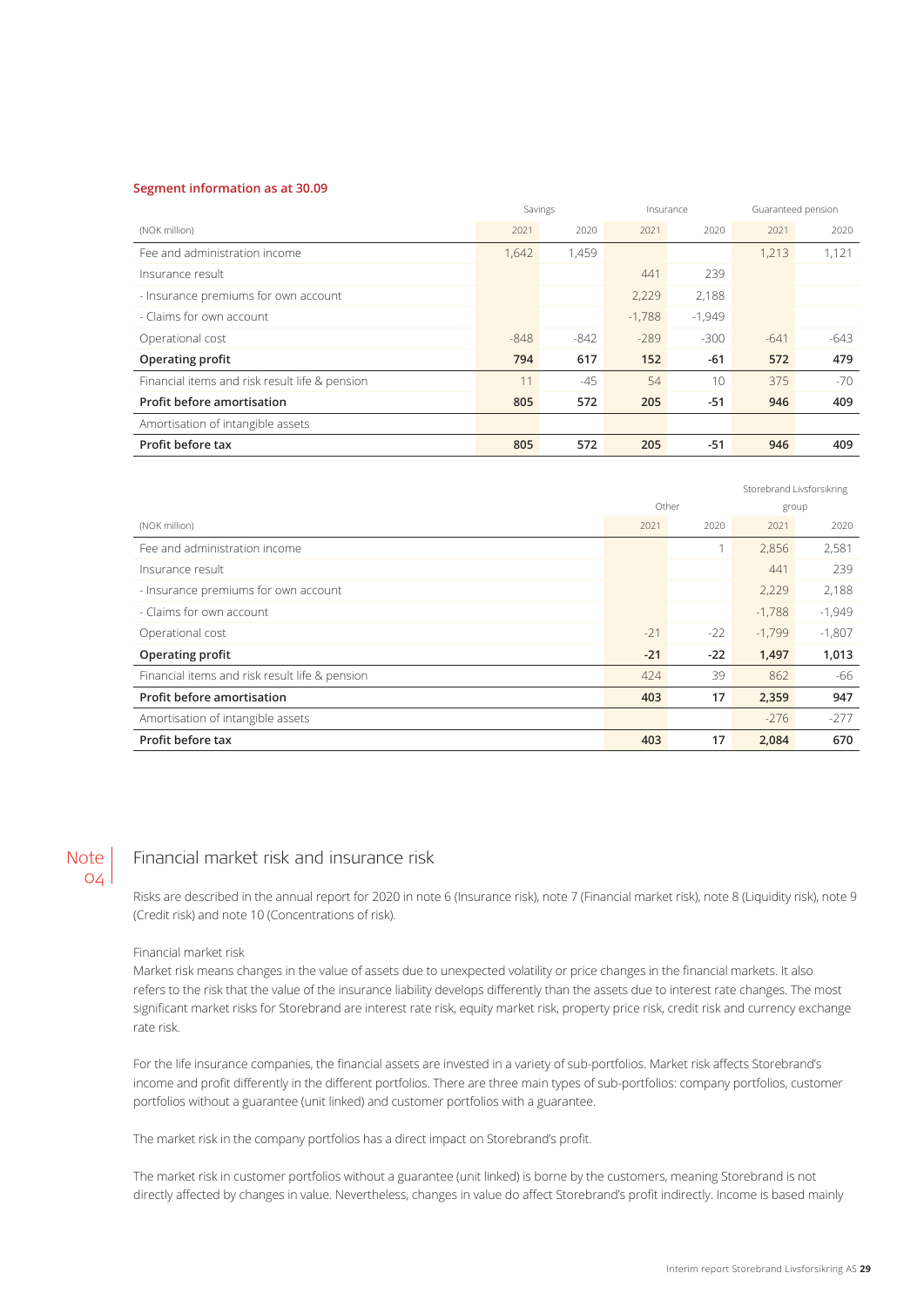on the size of the portfolios, while the costs tend to be fixed. Lower returns from the financial market than expected will therefore have a negative effect on Storebrand's income and profit.

For customer portfolios with a guarantee, the net risk for Storebrand will be lower than the gross market risk. The extent of risk sharing with customers depends on several factors, the most important being the size and flexibility of the customer buffers, and the level and duration of the interest rate guarantee. If the investment return is not sufficiently high to meet the guaranteed interest rate, the shortfall will be met by using customer buffers in the form of risk capital built up from previous years' surpluses. Risk capital primarily consists of unrealised gains, additional statutory reserves, and conditional bonuses. Storebrand is responsible for meeting any shortfall that cannot be covered by the customer buffers.

For guaranteed customer portfolios, the risk is affected by changes in the interest rate level. Falling interest rates are positive for the investment return in the short term due to price appreciation for bonds, but negative in the long term because it reduces the probability of achieving a return higher than the guarantee.

The first three quarters of 2021 has been generally benign for risk assets, in particular equities. Positive drivers are increased economic activity as the society gradually reopens, the roll-out of vaccines, and continued fiscal and monetary stimulus. Inflation has increased due to supply-shortages. The pick-up in inflation has caused some uncertainty and market volatility, as some fear that the increase is more than transitory. The uncertainty regarding the financial markets and the effects from Covid-19 going forward is still higher than normal market risk. Storebrand has risk management which through policies and principles handles and dampens the effect of volatile financial markets.

Global equities were almost unchanged in the third quarter and rose 15 percent year to date. Norwegian equities rose 4 percent in the third quarter and rose 19 percent year to date. The credit spreads for corporate bonds have increased slightly in the third quarter and year to date.

Long-term interest rates rose during the third quarter and year to date. The Norwegian 10-year swap-rate rose 0.3 pp in the third quarter and 0.6 pp year to date. The Swedish 10-year swap-rate rose 0.25 pp in the third quarter and 0.5 pp year to date. Short term interest rates have increased in Norway, as the Bank of Norway has increased the policy rate with 0,25 pp in September and signal further increases. In Sweden, the short-term interest rates are still close to zero. Due to most of the interest rate investments in the Norwegian customer portfolios being held at amortized cost, changes in interest rates have a limited effect on booked returns in the short term. However, with the present interest rates, new bond investments provide a lower return than the average interest rate guarantee. A lower interest rate is also negative for the solvency position.

The Norwegian krone strengthened slightly against the Swedish krone and the Euro but weakened against the US dollar in the third quarter. Since the start of the year, the Norwegian krone has strengthened with 4 percent against the Swedish krone, 3 percent against the euro but has weakened with 2 percent against the US dollar. A high degree of currency hedging in the portfolio means that the exchange rate fluctuations have a modest effect on results and Storebrand's market risk.

Financial instruments valued at fair value level three are priced based on models. Examples of such financial instruments are investment property, private equity, and mortgages. The valuation models gather and employ information from a wide range of wellinformed sources. There is greater uncertainty regarding the input factors and the valuation from these models than normal. Any continued spread of Covid-19, governmental measurements to contain the spread and the effects for the economy are uncertain and will have impact on the valuation of financial instruments. There is a large range of possible outcomes for these input data and thus for the modelled prices. Hence, the values reflect management's best estimate, but contain greater uncertainty than in a normal quarter. Sensitivities for the valuation from changes in key inputs are provided in note 6.

During the year the investment allocation has not been materially changed.

The market-based return for guaranteed customer portfolios in Norway in general was lower than the guarantee in the third quarter. Year to date the market-based return is slightly lower than the guarantee, as higher interest rates have a negative effect. In Sweden the return for guaranteed customer portfolios was better than the change in value for the liabilities in the third quarter and year to date, mainly resulting in increased conditional bonuses.

The return for the unit linked portfolios was generally positive, both in third quarter and year to date.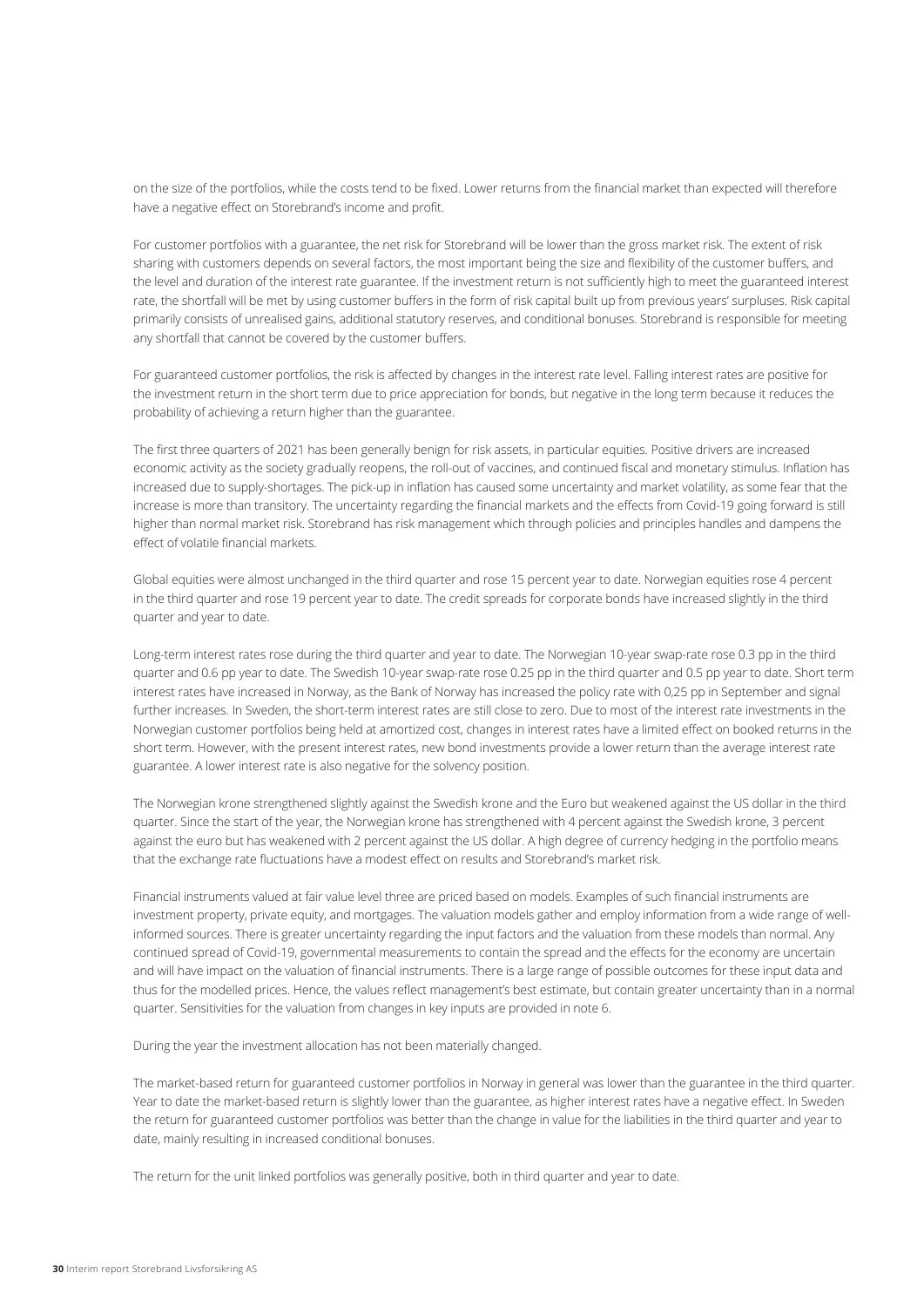#### **Sensitivity analyses**

The tables show the fall in value for Storebrand Life Insurance and SPP's investment portfolios because of immediate changes in value related to financial market risk. The calculation is model-based, and the result is dependent on the choice of stress level for each category of asset. The stresses have been applied to the company portfolio and guaranteed customer portfolios as at 30 September 2021. The effect of each stress changes the return in each profile.

Unit linked insurance without a guaranteed annual return is not included in the analysis. For these products, the customers bear the market risk and the effect of a falling market will not directly affect the result or buffer capital.

The amount of stress is the same that is used for the company's risk management. Two stress tests have been defined. Stress test 1 is a fall in the value of shares, corporate bonds and property in combination with lower interest rates. Stress test 2 is a somewhat smaller fall in the value of shares, corporate bonds, and property in combination with higher interest rates.

### **Level of stress**

|                                      |      | Stresstest 1 Stresstest 2 |
|--------------------------------------|------|---------------------------|
| Interest level (parallel shift)      |      | $-50bp$ $+100bp$          |
| Equity                               | -20% | $-12%$                    |
| Property                             |      | $-12\%$ $-7\%$            |
| Credit spread (share of Solvency II) | 50 % | 30 %                      |
|                                      |      |                           |

For 2021, the interest rate down stress has been changed to -50bp from -100bp.

Because it is the immediate market changes that are calculated, dynamic risk management will not affect the outcome. If it is assumed that the market changes occur over a period, then dynamic risk management would reduce the effect of the negative outcomes and reinforce the positive outcomes to some extent.

As a result of customer buffers, the effect of the stresses on the result will be lower than the values described in the tables. As at 30 September 2021, the customer buffers are of such a size that the effects on the result are significantly lower.

#### **Stresstest 1**

|                    | Storebrand Livsforsikring |                    | SPP Pension & Försäkring |                    |  |
|--------------------|---------------------------|--------------------|--------------------------|--------------------|--|
| Sensitivity        | NOK Million               | Share of portfolio | NOK Million              | Share of portfolio |  |
| Interest rate risk | 2.123                     | 0.9%               | $-132$                   | $-0.1%$            |  |
| Equtiy risk        | $-3.592$                  | $-1.6%$            | $-2.418$                 | $-2.7%$            |  |
| Property risk      | $-2.742$                  | $-1.2%$            | $-1.245$                 | $-1.4%$            |  |
| Credit risk        | $-1.296$                  | $-0.6%$            | $-828$                   | $-0.9%$            |  |
| Total              | $-5,506$                  | $-2.4%$            | $-4,624$                 | $-5.1%$            |  |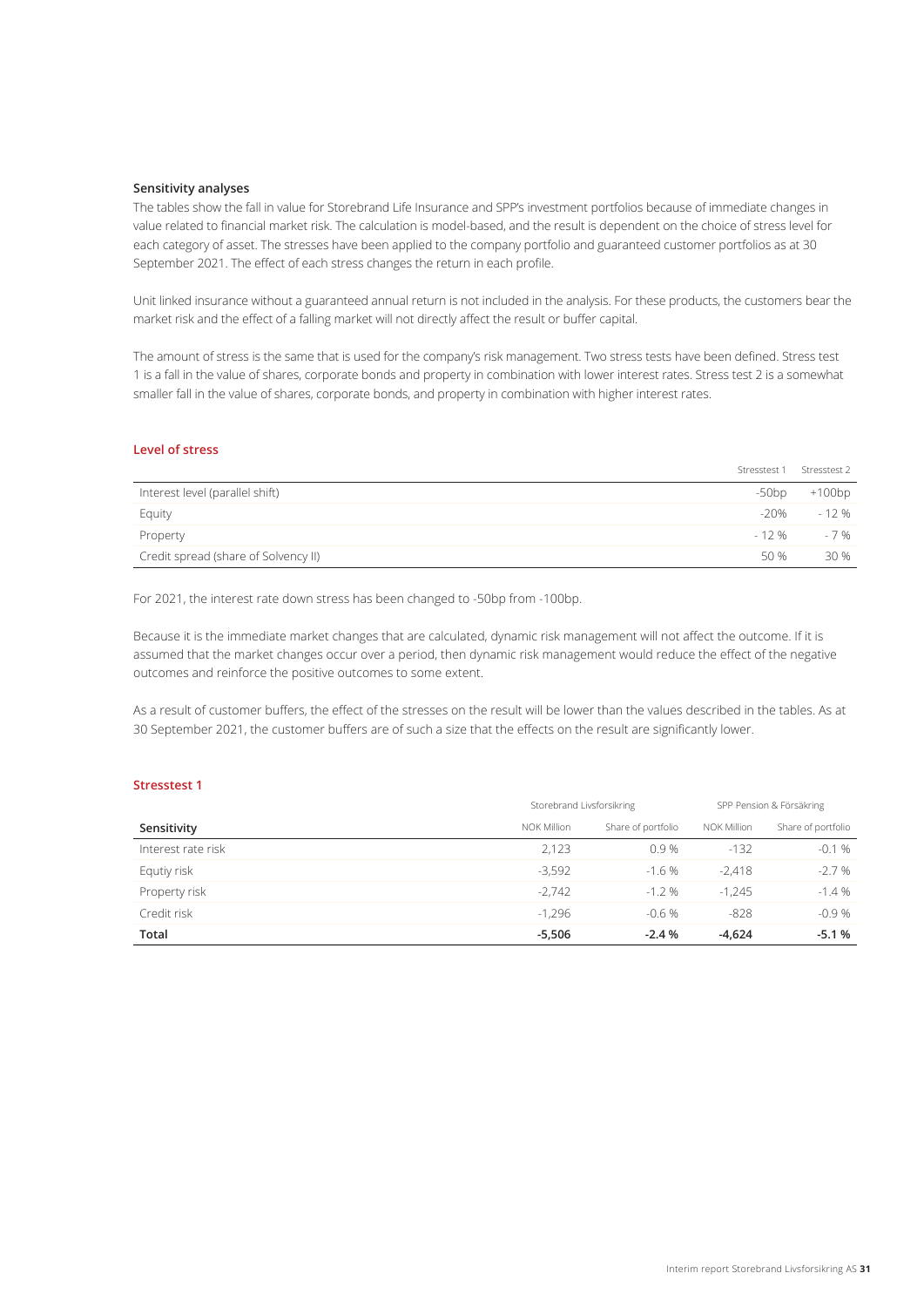#### **Stresstest 2**

|                    | Storebrand Livsforsikring |                    | SPP Pension & Försäkring |                    |  |
|--------------------|---------------------------|--------------------|--------------------------|--------------------|--|
| Sensitivity        | NOK Million               | Share of portfolio | NOK Million              | Share of portfolio |  |
| Interest rate risk | $-4.247$                  | $-1.9%$            | 265                      | 0.3%               |  |
| Equtiy risk        | $-2.155$                  | $-0.9%$            | $-1.451$                 | $-1.6%$            |  |
| Property risk      | $-1.599$                  | $-0.7%$            | $-726$                   | $-0.8%$            |  |
| Credit risk        | $-778$                    | $-0.3%$            | -497                     | $-0.5%$            |  |
| Total              | $-8,779$                  | $-3.8%$            | $-2.409$                 | $-2.7%$            |  |

#### **Storebrand Livsforsikring**

Stress test 2, which includes an increase in interest rates, makes the greatest impact for Storebrand Livsforsikring. The overall market risk is NOK 8.8 billion (NOK 8.6 billion as at 30 June 2021), which is equivalent to 3.8 (3.8) per cent of the investment portfolio.

If the stress causes the return to fall below the guarantee, it will have a negative impact on the result. Similarly, if the customer buffer is not adequate the result will also be negatively impacted. Other negative effects on the result are a lower return from the company portfolio and that there is no profit sharing from paid-up policies and individual contracts.

#### **SPP Pension & Försäkring**

For SPP it is stress test 1, which includes a fall in interest rates, that creates the greatest impact. The overall market risk is SEK 4.6 billion (SEK 4.8 billion as at 30 June 2021), which is equivalent to 5.1 (5.2) per cent of the investment portfolio.

The buffer situation for the individual contracts will determine if all or portions of the fall in value will affect the financial result. If the portion of the fall in value cannot be covered by the customer buffer the result will be affected. In addition, the reduced profit sharing or loss of the indexing fees may affect the financial result.

#### **Insurance risk**

Insurance risk is the risk of higher-than-expected payments and/or an unfavourable change in the value of an insurance liability due to actual developments deviating from what was expected when premiums or provisions were calculated. Most of the insurance risk for the group is related to life insurance. Changes in longevity is the greatest insurance risk for Storebrand because higher longevity means that the guaranteed benefits must be paid over a longer period. There are also risks related to disability and early death.

The development of the insurance reserves is dependent on future scenarios and are currently more uncertain than normal. Storebrand will continue to monitor the development of Covid-19 and effects for the economy. A prolonged situation with high unemployment could lead to higher disability levels and increased reserves. However, the current insurance reserves represent Storebrand's best estimate of the insurance liabilities.

Other insurance risk was not materially changed during the first three quarters.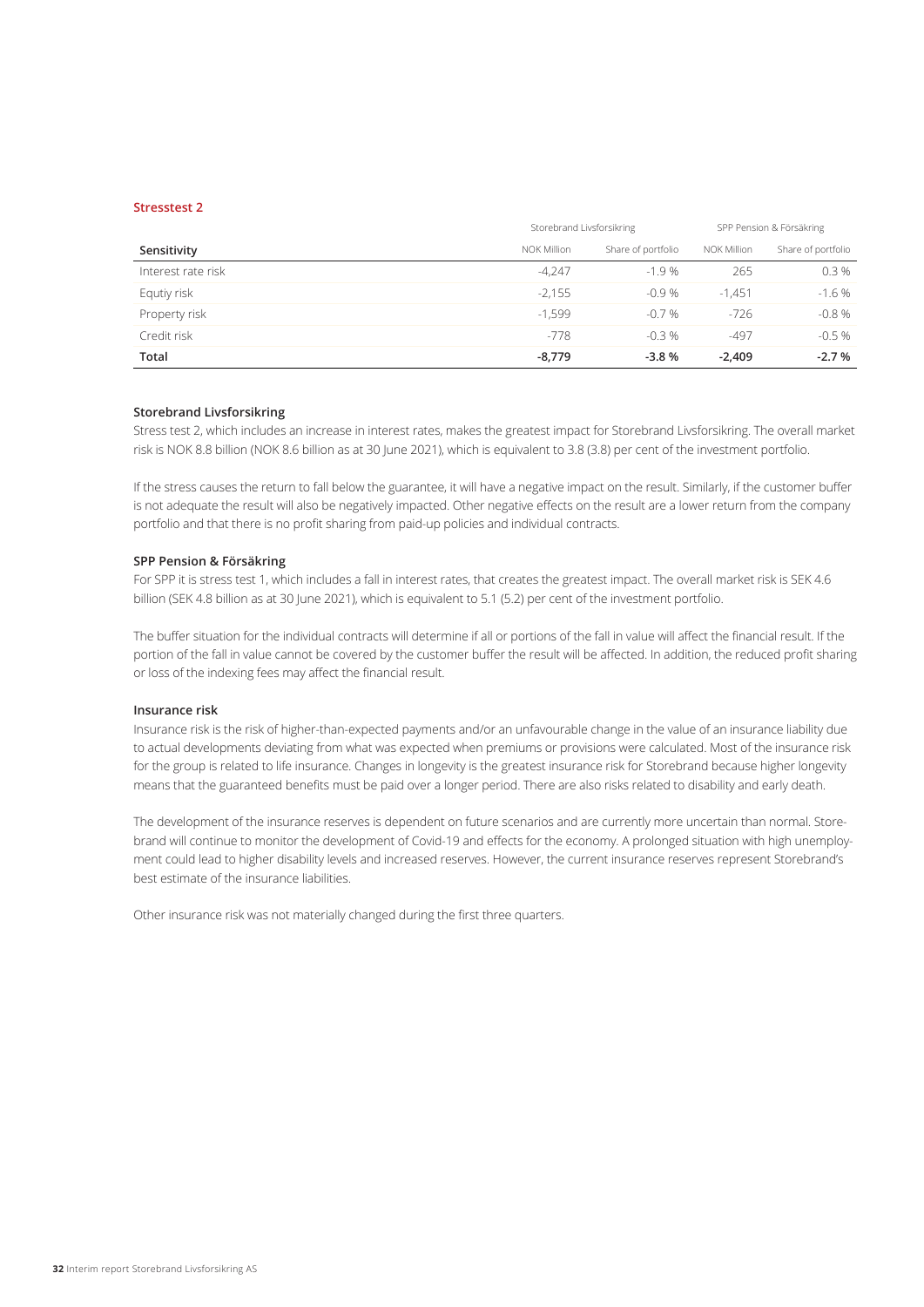### Note 05

### Liquidty risk

#### **Specification of subordinated loans**

| (NOK million)                                                 | Nominal value | Currency   | Interest rate | Call date | Book value |  |
|---------------------------------------------------------------|---------------|------------|---------------|-----------|------------|--|
| <b>Issuer</b>                                                 |               |            |               |           |            |  |
|                                                               |               |            |               |           |            |  |
| Perpetual subordinated loans <sup>1)</sup>                    |               |            |               |           |            |  |
| Storebrand Livsforsikring AS                                  | 1.100         | <b>NOK</b> | Variable      | 2024      | 1,100      |  |
| Storebrand Livsforsikring AS <sup>3)</sup>                    | 900           | <b>SEK</b> | Variable      | 2026      | 897        |  |
|                                                               |               |            |               |           |            |  |
| Dated subordinated loans                                      |               |            |               |           |            |  |
| Storebrand Livsforsikring AS 2 <sup>)</sup>                   | 750           | <b>SEK</b> | Variable      | 2021      | 754        |  |
| Storebrand Livsforsikring AS <sup>3)</sup>                    | 1,000         | <b>SEK</b> | Variable      | 2022      | 1,000      |  |
| Storebrand Livsforsikring AS <sup>3)</sup>                    | 1,000         | <b>SEK</b> | Variable      | 2024      | 1,001      |  |
| Storebrand Livsforsikring AS <sup>3)</sup>                    | 900           | <b>SEK</b> | Variable      | 2025      | 899        |  |
| Storebrand Livsforsikring AS                                  | 500           | <b>NOK</b> | Variable      | 2025      | 499        |  |
| Storebrand Livsforsikring AS <sup>3)</sup>                    | 250           | <b>EUR</b> | Fixed         | 2023      | 2,676      |  |
| Storebrand Livsforsikring AS <sup>3)</sup>                    | 300           | <b>EUR</b> | Fixed         | 2031      | 2,933      |  |
| Total subordinated loans and hybrid tier 1 capital 30.09.2021 |               |            |               |           |            |  |
| Total subordinated loans and hybrid tier 1 capital 31.12.2020 |               |            |               |           |            |  |

1) Regarding perpetual subordinated loans, the cash flow has been calculated until the first call.

2) The loan was repurchased on 11.10.2021

3) The loans are subject to hedge accounting.

### Note |  $06$

### Valuation of financial instruments and properties

The Group categorises financial instruments valued at fair value on three different levels. Criteria for the categorisation and processes associated with valuing are described in more detail in note 11 in the annual report for 2020.

The company has established valuation models and gathers information from a wide range of well-informed sources with a view to minimize the uncertainty of valuations.

#### **Fair value of financial assets and liabilities at amortised cost**

|                                           | Fair value | Fair value | Book value | Book value |
|-------------------------------------------|------------|------------|------------|------------|
| (NOK million                              | 30.09.2021 | 31.12.2020 | 30.09.2021 | 31.12.2020 |
| <b>Financial assets</b>                   |            |            |            |            |
| Loans to customers - corporate            | 5,668      | 6.211      | 5,685      | 6,220      |
| Loans to customers - retail               | 17.004     | 17.195     | 16.857     | 17,195     |
| Bonds held to maturity                    | 10,848     | 14.876     | 10.071     | 13,394     |
| Bonds classified as loans and receivables | 118.854    | 107.363    | 114,945    | 99,425     |
| <b>Financial liabilities</b>              |            |            |            |            |
| Subordinated loan capital                 | 11.926     | 8.882      | 11.758     | 8.834      |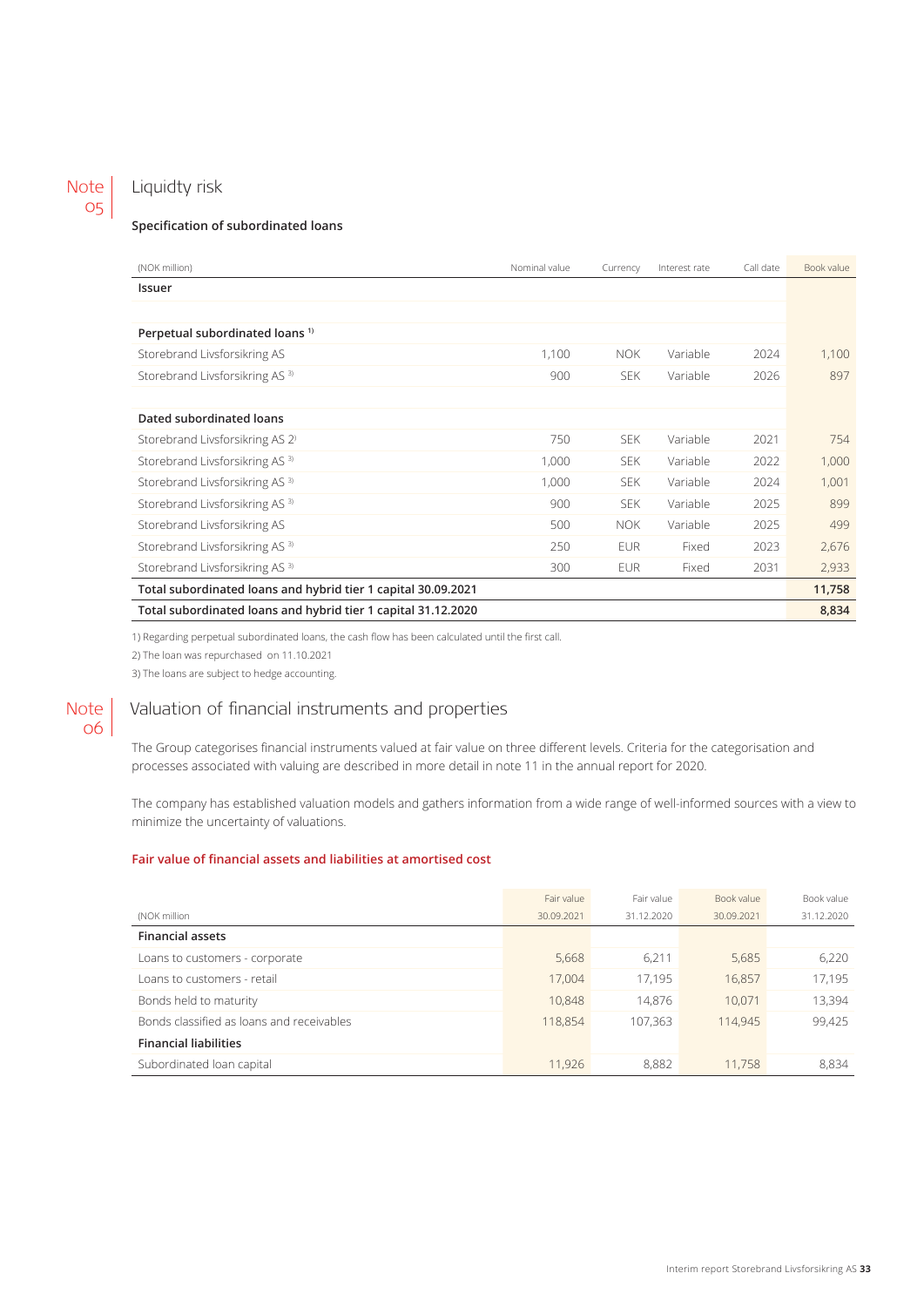### **Valuation of financial instruments and properties at fair value**

### **Storebrand Livsforsikring Group**

|                                               | Level 1       | Level 2     | Level 3        |            |            |
|-----------------------------------------------|---------------|-------------|----------------|------------|------------|
|                                               |               | Observable  | Non-observable | Total      | Total      |
| (NOK million)                                 | Quoted prices | assumptions | assumptions    | 30.09.2021 | 31.12.2020 |
| Assets                                        |               |             |                |            |            |
| <b>Equities and fund units</b>                |               |             |                |            |            |
| - Equities                                    | 37,593        | 171         | 306            | 38,069     | 32,233     |
| - Fund units                                  |               | 212,922     | 13,236         | 226,158    | 198,314    |
| Total equities and fund units 30.09.2021      | 37,593        | 213,093     | 13,542         | 264,227    |            |
| Total equities and fund units 31.12.2020      | 31,285        | 189,064     | 10,199         |            | 230,548    |
| <b>Total loans to customers</b>               |               |             |                |            |            |
| - Loans to customers - corporate              |               |             | 7,823          | 7,823      | 7,665      |
| Bonds and other fixed income securities       |               |             |                |            |            |
| - Government bonds                            | 17,028        | 14,159      |                | 31,187     | 34,206     |
| - Corporate bonds                             |               | 54,729      |                | 54,729     | 62,043     |
| - Structured notes                            |               |             |                |            |            |
| - Collateralised securities                   |               | 3,793       |                | 3,793      | 3,128      |
| - Bond funds                                  |               | 55,165      | 12,141         | 67,306     | 66,136     |
| Total bonds and other fixed income securities |               |             |                |            |            |
| 30.09.2021                                    | 17,028        | 127,846     | 12,141         | 157,016    |            |
| Total bonds and other fixed income securities |               |             |                |            |            |
| 31.12.2020                                    | 15,959        | 140,040     | 9,514          |            | 165,513    |
| Derivatives:                                  |               |             |                |            |            |
| - Equity derivatives                          |               |             |                |            |            |
| - Interest derivatives                        |               | 2,957       |                | 2,957      | 5,664      |
| - Currency derivatives                        |               | 274         |                | 274        | 3,353      |
| - Credit derivatives                          |               |             |                |            |            |
| Total derivatives 30.09.2021                  |               | 3,231       |                | 3,231      |            |
| - derivatives with a positive market value    |               | 4,934       |                | 4,934      | 9,903      |
| - derivatives with a negative market value    |               | $-1,702$    |                | $-1,702$   | -886       |
| Total derivatives 31.12.2020                  |               | 9,017       |                |            | 9,017      |
| Properties:                                   |               |             |                |            |            |
| - investment properties                       |               |             | 32,385         | 32,385     | 32,117     |
|                                               |               |             |                |            |            |
| - Owner-occupied properties                   |               |             | 1,618          | 1,618      | 1,609      |
| Total properties 30.09.2021                   |               |             | 34,003         | 34,003     |            |

There is no significant movement between level 1 and level 2 in this quarter and year to date.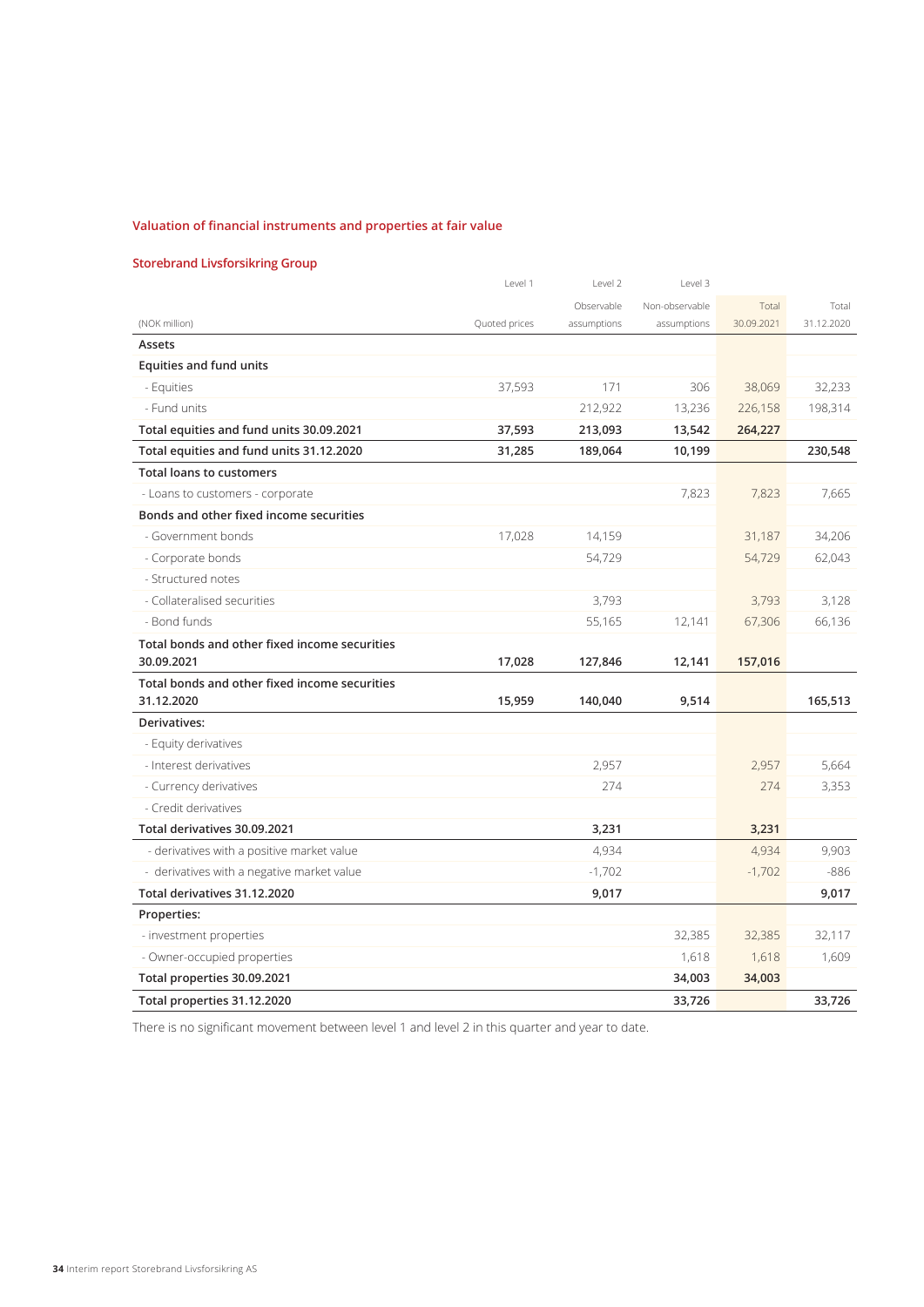#### **Movement level 3**

|                                  |          |          |           |           |            |            | Owner-     |
|----------------------------------|----------|----------|-----------|-----------|------------|------------|------------|
|                                  |          | Fund     | Loans to  | Corporate |            | Investment | occupied   |
| (NOK million)                    | Equities | units    | customers | bonds     | Bond funds | properties | properties |
| Book value 01.01                 | 839      | 9,360    | 7.665     | 318       | 9,196      | 32,117     | 1.609      |
| Net profit/loss                  | $-24$    | 4,150    | $-13$     | $-281$    | 35         | 258        | 64         |
| Supply/disposal                  | 3        | 1.499    | 1.039     |           | 4,792      | 944        | 51         |
| Sales/overdue/settlement         | $-513$   | $-1.524$ | $-545$    | -38       | $-1.528$   | $-738$     |            |
| Currency translation differences |          | -89      | $-323$    |           | $-353$     | $-506$     | $-106$     |
| Other                            |          |          |           |           | 0          | 310        |            |
| Book value 30.09.2021            | 306      | 13.236   | 7,823     | 0         | 12,141     | 32,385     | 1,618      |

As of 30.09.21, Storebrand Life Insurance had NOK 6 608 million invested in Storebrand Eiendomsfond Norge KS and Ruseløkkveien 26, Oslo.

The investments are classified as "Investment in Associated Companies and joint ventures " in the Consolidated Financial Statements.

#### **Storebrand Livsforsikring AS**

|                                               | Level 1       | Level 2     | Level 3        |              |            |
|-----------------------------------------------|---------------|-------------|----------------|--------------|------------|
|                                               |               | Observable  | Non-observable | Total        | Total      |
| (NOK million)                                 | Quoted prices | assumptions | assumptions    | 30.09.2021   | 31.12.2020 |
| Assets                                        |               |             |                |              |            |
| <b>Equities and fund units</b>                |               |             |                |              |            |
| - Equities                                    | 35,824        | 157         | 306            | 36,286       | 29,791     |
| - Fund units                                  |               | 72,183      | 10,728         | 82,910       | 68,428     |
| Total equities and fund units 30.09.2021      | 35,824        | 72,340      | 11,033         | 119,197      |            |
| Total equities and fund units 31.12.2020      | 29,362        | 61,239      | 7,619          |              | 98,219     |
| <b>Total loans to customers</b>               |               |             |                |              |            |
| - Loans to customers - corporate              |               |             | 95             | 95           |            |
| Bonds and other fixed income securities       |               |             |                |              |            |
| - Government bonds                            | 10,119        | 164         |                | 10,284       | 7,661      |
| - Corporate bonds                             |               | 24,727      |                | 24,727       | 28,313     |
| - Structured notes                            |               |             |                |              |            |
| - Collateralised securities                   |               | 1,434       |                | 1,434        | 1,097      |
| - Bond funds                                  |               | 41,063      | 1,346          | 42,409       | 43,052     |
| Total bonds and other fixed income securities |               |             |                |              |            |
| 30.09.2021                                    | 10,119        | 67,388      | 1,346          | 78,853       |            |
| Total bonds and other fixed income securities |               |             |                |              |            |
| 31.12.2020                                    | 7,497         | 71,341      | 1,285          |              | 80,122     |
| Derivatives:                                  |               |             |                |              |            |
| - Equity derivatives                          |               |             |                |              |            |
| - Interest derivatives                        |               | 2,072       |                | 2,072        | 4,233      |
| - Currency derivatives                        |               | 298         |                | 298          | 2,981      |
| Total derivatives 30.09.2021                  |               | 2,370       |                | 2,370        |            |
| - derivatives with a positive market value    |               | 3,643       |                | 3,643        | 7,614      |
| - derivatives with a negative market value    |               | $-1,273$    |                | $-1,273$     | $-401$     |
| Total derivatives 31.12.2020                  |               | 7,214       |                | $\mathbf{0}$ | 7,214      |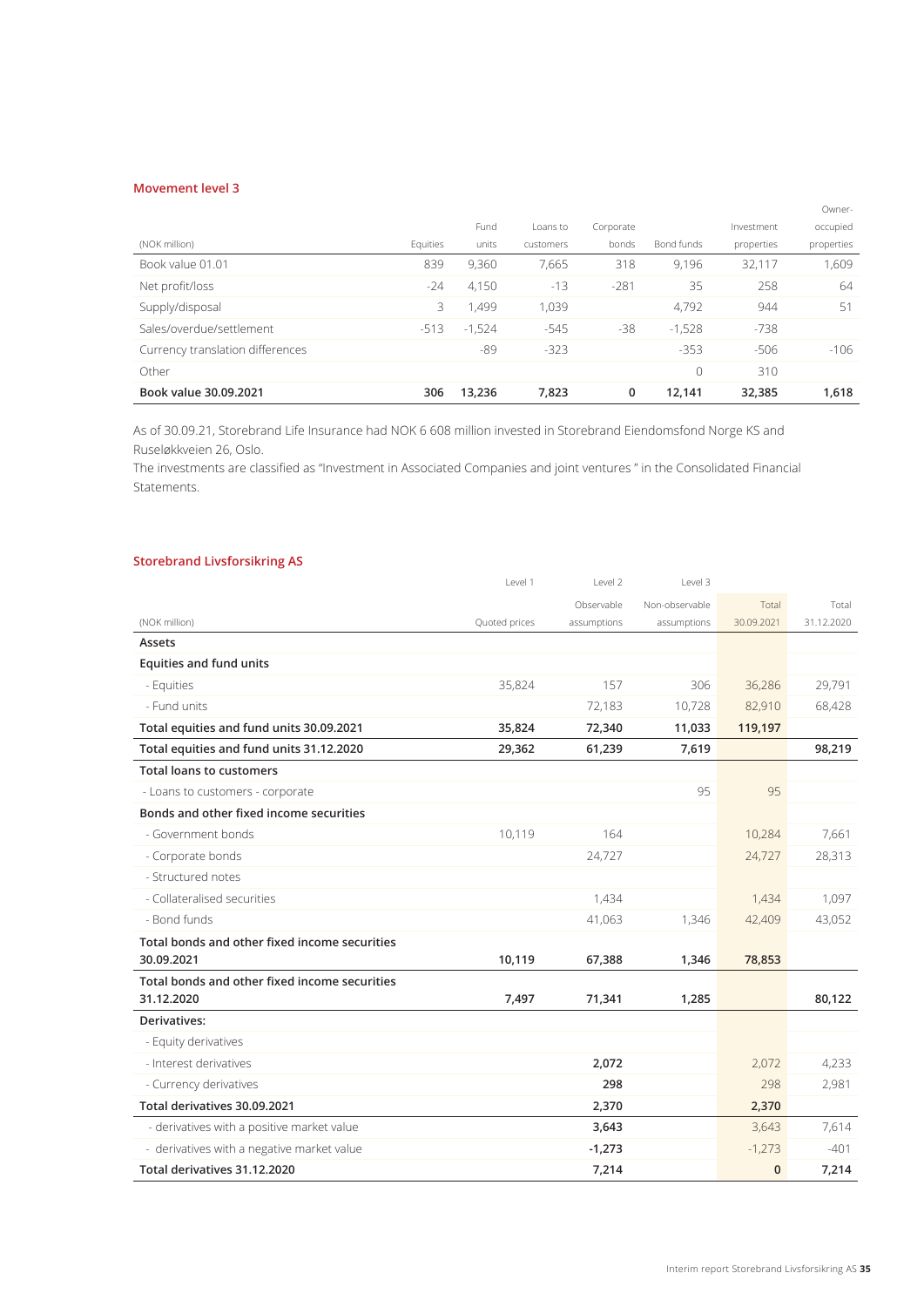#### **Movement level 3**

|                          |          | Fund     | Loans to  | Corporate | Bond     |
|--------------------------|----------|----------|-----------|-----------|----------|
| (NOK million)            | Equities | units    | customers | bonds     | funds    |
| Book value 01.01         | 328      | 7.291    | 287       | 318       | 966      |
| Net profit/loss          | $-24$    | 3.276    | -46       | $-281$    | $-12$    |
| Supply/disposal          |          | 1.333    |           |           | 1.782    |
| Sales/overdue/settlement |          | $-1.173$ | $-147$    | $-38$     | $-1,390$ |
| Book value 30.09.2021    | 306      | 10.728   | 95        | 0         | 1,346    |

#### **Sensitivity assessments**

#### **Equities**

Tax

Sensitivity assessments of investments on level 3 are described in note 11 in the 2020 annual report. There is noe significant changes in sensitivity in this quarter.

### Note 07

The effective tax rate is influenced by the fact that the Group has operations in countries with tax rates that are different from Norway and differences from currency hedging of the Swedish subsidiary SPP. The tax rate for companies' subject to the financial tax is 25 per cent. The Storebrand Group includes companies that are both subject to and not subject to the financial tax. Therefore, when capitalising deferred tax/deferred tax assets in the consolidated financial statements, the company tax rate that applies for the individual companies is used (22 or 25 per cent).

The tax rate for companies in Sweden is 20.6 per cent.

Storebrand has hedged part of the currency risk from the investment in the Swedish subsidiaries. Gains/losses on currency derivatives are taxable/deducible, while agio/disagio on the shares in the subsidiaries falls under the exemption method. Hence, large SEK/NOK movements will affect the group tax cost.

#### **Uncertain tax positions**

The tax rules for the insurance industry have undergone changes in recent years. In some cases, Storebrand and the Norwegian Tax Administration have had different interpretations of the tax rules and associated transitional rules. As a result of this, uncertain tax positions arise in connection with the recognised tax expenses. Whether or not the uncertain tax positions have to be recognised in the financial statements is assessed in accordance with IAS 12 and IFRIC 23. Uncertain tax positions will only be recognised in the financial statements if the company considers it to be probable that the Norwegian Tax Administration's interpretation will be accepted in a court of law. Significant uncertain tax positions are described below.

A. In 2015, Storebrand Livsforsikring AS discontinued the Norwegian subsidiary, Storebrand Eiendom Holding AS, with a tax loss of approximately NOK 6.5 billion and a corresponding increase in the tax loss carryforward. In January 2018, Storebrand Livsforsikring AS received notice of an adjustment to the tax returns for 2015 which claimed that the calculated loss was excessive but provided no further quantification. Storebrand Livsforsikring AS disagrees with the arguments that were put forward and submitted its response to the Norwegian Tax Administration on 2 March 2018. The notice was unclear, but based on the notice, a provision was made in the 2017 annual financial statements for an uncertain tax position of approximately NOK 1.6 billion related to the former booked tax loss (appears as a reduction in the loss carryforward and, in isolation, gave an associated increased tax expense for 2017 of approximately NOK 0.4 billion). In May 2019, Storebrand Livsforsikring AS received a draft decision from the Norwegian Tax Administration claiming changes in the tax return from 2015. Storebrand disagrees with the notice from the Norwegian Tax Administration and submitted its response in October 2019. In March 2021 Storebrand received a decision from the Norwegian Tax Administration based on similar grounds as the ones outlined in the draft decision. Storebrand continues to disagree with the view of the Norwegian Tax Administration in this case and has in May 2021 challenged the decision to the Norwegian Tax Appeals Committee. Storebrand considers it to be probable that Storebrand's understanding of the tax legislation will be accepted by the Tax Appeals Committee or a court of law, and thus, no additional uncertain tax position has been recognised in the financial statements based on the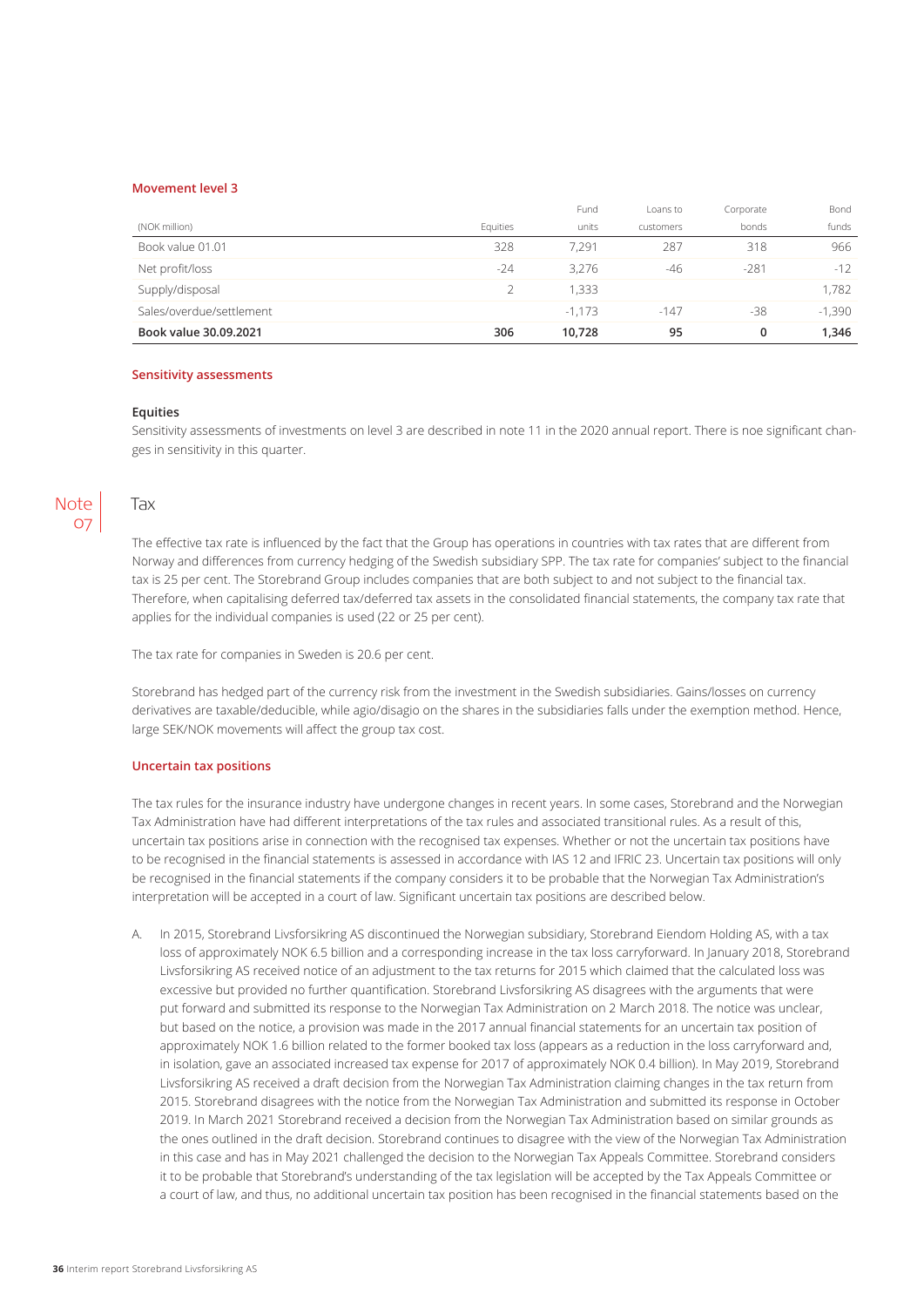received decision. If the Norwegian Tax Administration's position is accepted, Storebrand estimates that a tax expense for the company of approximately NOK 1.2 billion will arise. There will also be negative effects for returns on customer assets after tax. The effects are based on best estimates and following a review with external expertise.

- B. New tax rules for life insurance and pension companies were introduced for the 2018 financial year. These rules contained transitional rules for how the companies should revalue/write-down the tax values as at 31 December 2018. In December 2018, the Norwegian Directorate of Taxes published an interpretive statement that Storebrand does not consider to be in accordance with the wording of the relevant act. When presenting the national budget for 2020 in October 2019, the Ministry of Finance proposed a clarification of the wording of the transitional rules in line with the interpretive statement from the Norwegian Directorate of Taxes. The clarification was approved by the Norwegian Parliament in December 2019. Storebrand considers there to be uncertainty regarding the value such subsequent work on a legal rule has as a source of law, and which in this instance only applies for a previous financial year. In the tax return for 2018, Storebrand Livsforsikring AS applied the wording in the original transitional rule. However, in October 2019 Storebrand received a notice of adjustment of tax assessment in line with the interpretive statement from the Norwegian Directorate of Taxes and the clarification from the Ministry of Finance. Storebrand Livsforsikring AS disagrees with the Norwegian Tax Administration's interpretation but considers it uncertain as to whether the company's interpretation will be accepted if the case is decided by a court of law. The uncertain tax position has therefore been recognised in the financial statements. Based on our revised best estimate, the difference between Storebrand's interpretation and the Norwegian Tax Administration's interpretation is approximately NOK 6.4 billion in an uncertain tax position. If Storebrand's interpretation is accepted, a deferred tax expense of approximately NOK 1.6 billion will be derecognised from the financial statements
- C. The outcome of the interpretation of tax rules for group contributions referred to above under (A) will have an impact when calculating the effect from the transitional rules for the new tax rules referred to under point (B). An equivalent interpretation to that described under (A) has been used as a basis in the financial statements when calculating tax input values on property shares owned by customer assets for 2016 and 2017. There is thus an uncertain tax position relating to the effect from the transitional rules described in (B). This effect will depend on the interpretation and outcome of (A). If Storebrand's position is accepted under (A), Storebrand will recognise a tax income of approximately NOK 0.8 billion. If the Norwegian Tax Administration prevails with its argument under point (A), Storebrand will recognise a tax expense of approximately NOK 0.6 billion.

The timeline for the continued process with the Norwegian Tax Administration is unclear, but if necessary, Storebrand will seek clarification from the court of law for the aforementioned uncertain tax positions.

### Contingent liabilities

**Note** 08

|                                                               | Storebrand Livsforsikring |          | Storebrand        |          |
|---------------------------------------------------------------|---------------------------|----------|-------------------|----------|
|                                                               | group                     |          | Livsforsikring AS |          |
| (NOK million)                                                 | 30.09.2021                | 31.12.20 | 30.09.2021        | 31.12.20 |
| Uncalled residual liabilities limitied partnership            | 4,806                     | 8.251    | 4.407             | 7.686    |
| Uncalled residual liabilities in alternative investment funds | 8.980                     |          | 6.661             |          |
| <b>Total contigent liabilities</b>                            | 13.786                    | 8.251    | 11.068            | 7.686    |

Guarantees essentially encompass payment and contract guarantees.

Unused credit facilities encompass granted and any unused credit accounts and credit cards, as well as, any unused flexible mortgage facilities.

Storebrand Group companies are engaged in extensive activities in Norway and abroad, and are subject for client complaints and may become a party in legal disputes, see also note 2 and note 42 in the 2020 annual report.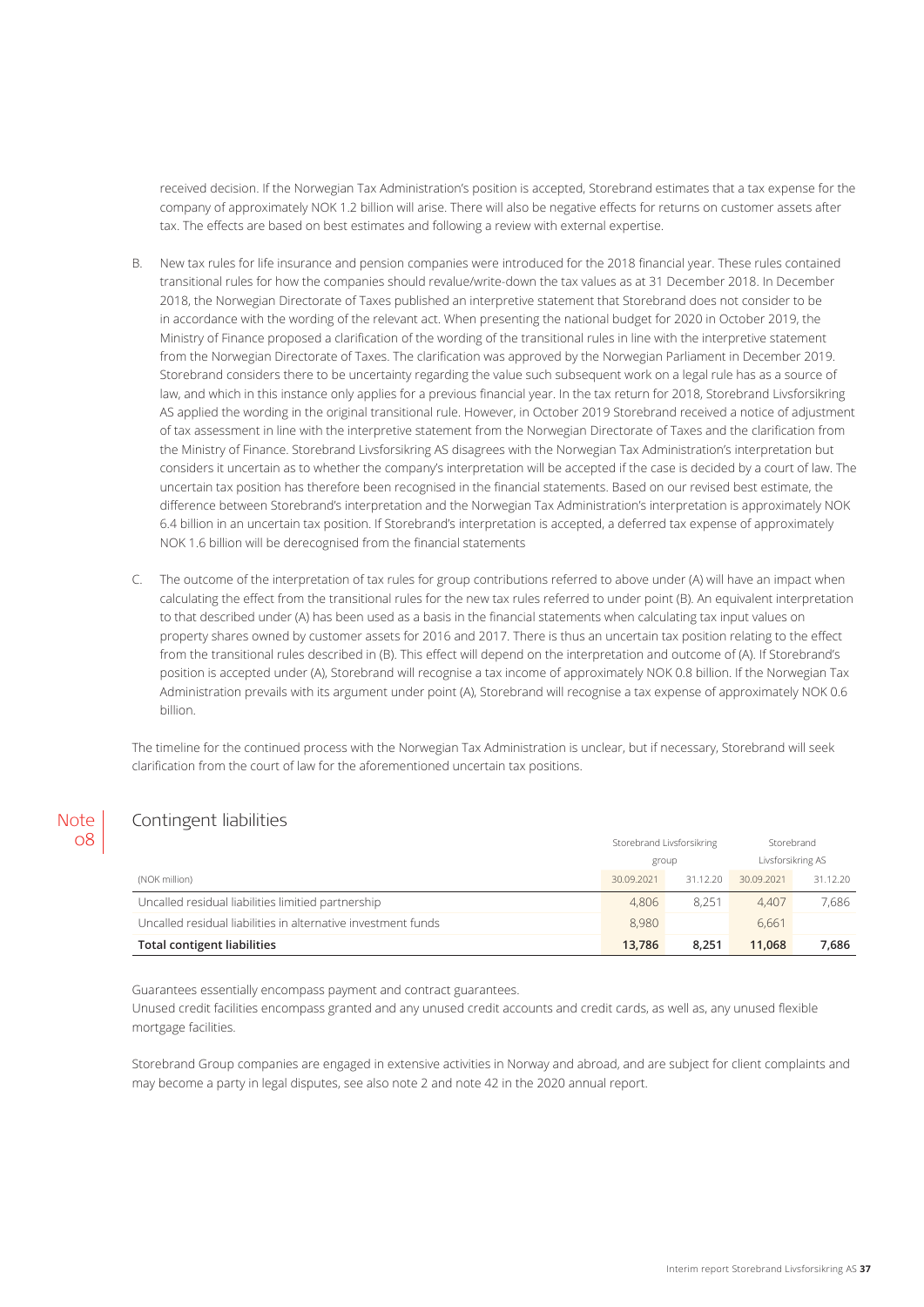### Note 09

### Solvency II

Storebrand Livsforsikring is an insurance company with capital requirements in accordance with Solvency II.

The calculations below are for Storebrand Livsforsikring AS when Storebrand Livsforsikring Group no longer entitled to report solvency. The requirement on consolidated level only applies to Storebrand Group.

The solvency capital requirement and minimum capital requirement are calculated in accordance with Section 46 (1) – (3) of the Solvency II Regulations using the standard method.

#### **Solvency capital**

|                                               |          |           | 30.09.21 |         |         | 31.12.20 |
|-----------------------------------------------|----------|-----------|----------|---------|---------|----------|
|                                               |          | Group 1   | Group 1  |         |         |          |
| (NOK million)                                 | Total    | unlimited | limited  | Group 2 | Group 3 | Total    |
| Share capital                                 | 3,540    | 3,540     |          |         |         | 3,540    |
| Share premium                                 | 9,711    | 9,711     |          |         |         | 9,711    |
| Reconciliation reserve                        | 20,020   | 20,020    |          |         |         | 23,393   |
| Including the effect of the transitional      |          |           |          |         |         |          |
| arrangement                                   | 257      | 257       |          |         |         | 4,815    |
| Counting subordinated loans <sup>1)</sup>     | 11,081   |           | 2,036    | 9,045   |         | 8,734    |
| Deferred tax asset                            |          |           |          |         |         |          |
| Risk equalisation reserve                     | 485      |           |          | 485     |         | 438      |
| Expected dividend/group distributions         | $-2,400$ | $-2,400$  |          |         |         |          |
| Total solvency capital                        | 42,437   | 30,871    | 2,036    | 9,530   |         | 44,107   |
|                                               |          |           |          |         |         |          |
| Total solvency capital available to cover the |          |           |          |         |         |          |
| minimum capital requirement                   | 34,298   | 30,871    | 2,036    | 1,391   |         | 37,528   |

1) *Excluding subordinated loan of NOK 749 million with call in October 2021.*

### **Solvency capital requirement and margin**

| (NOK million)                     | 30.09.2021 | 31.12.20 |
|-----------------------------------|------------|----------|
| Market                            | 20,228     | 21,635   |
| Counterparty                      | 751        | 818      |
| Life                              | 6,971      | 7,044    |
| Health                            | 646        | 644      |
| P&C                               |            |          |
| Operational                       | 1,061      | 1,062    |
| Diversification                   | $-5,176$   | $-5,318$ |
| Loss-absorbing tax effect         | $-5,077$   | $-5,367$ |
| <b>Total solvency requirement</b> | 19,404     | 20,518   |
| Solvency margin                   | 218.7%     | 215.0%   |
| Minimum capital requirement       | 6,954      | 7,306    |
| Minimum margin                    | 493.2%     | 513.7%   |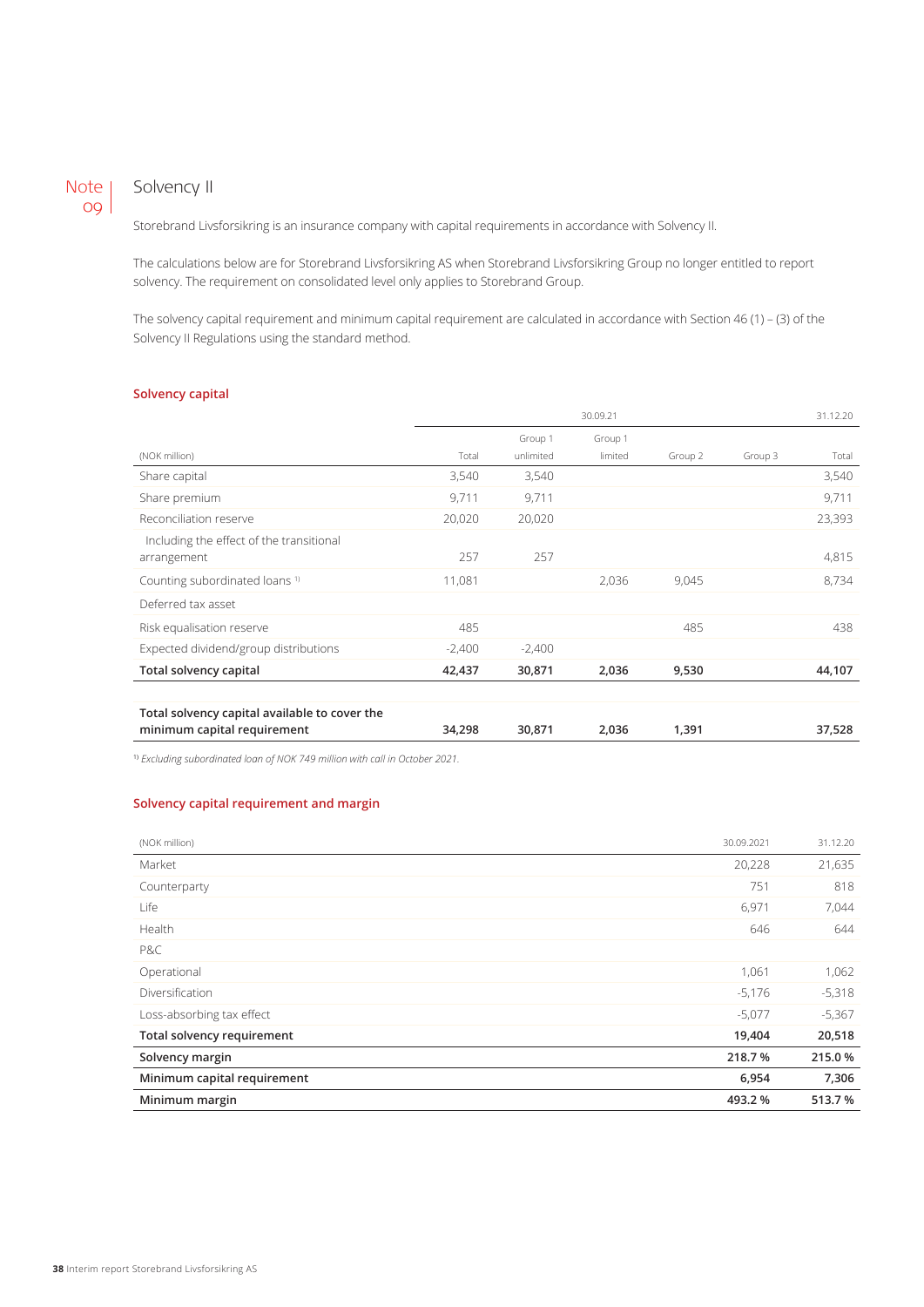#### Information about related parties **Note**

Storebrand conducts transactions with related parties as part of its normal business activities. These transactions take place on commercial terms. The terms for transactions with management and related parties are stipulated in notes 22 and 43 in the 2020 annual report.

Storebrand Livsforsikring has not carried out any material transactions other than normal business transactions with related parties during 2021, other than Storebrand Livsforsikring AS having acquired mortgages from the sister company Storebrand Bank ASA. The mortgages were transferred on commercial terms. Storebrand Livsforsikring transfers loans back to Storebrand Bank when mortgages are renegotiated or terminated. The total portfolio of loans bought as of the 3rd quarter in 2021 is NOK 16.7 billion, net changes of NOK 1.2 billion in 3rd quarter. Storebrand Livsforsikring AS pays management fees to Storebrand Bank ASA for management of the portfolios, the expence year to data is NOK 53 million.

#### **Note** 11

10

### Divestment of subsidiaries

Storebrand has conducted a strategic review of its ownership in AS Værdalsbruket, which was a wholly owned subsidiary of Storebrand, and was owned 74.9% by Storebrand Livsforsikring AS and 25.1% by Storebrand ASA. AS Værdalsbruket is Norway's second largest private forest owning company located in Trøndelag county. The company owns significant limestone resources, provides nature tourism experiences and is part owner of Inntre Holding AS, a large exporter of building timber.

During the second quarter Storebrand has sold AS Værdalsbruket. The sale has contributed to the accounts with a net gain of NOK 409 million in the group accounts. The gain is classified as Other Income in the accounts, and as Financial Items in the segment note under the Other segment. There are no contingent consideration associated with this transaction.